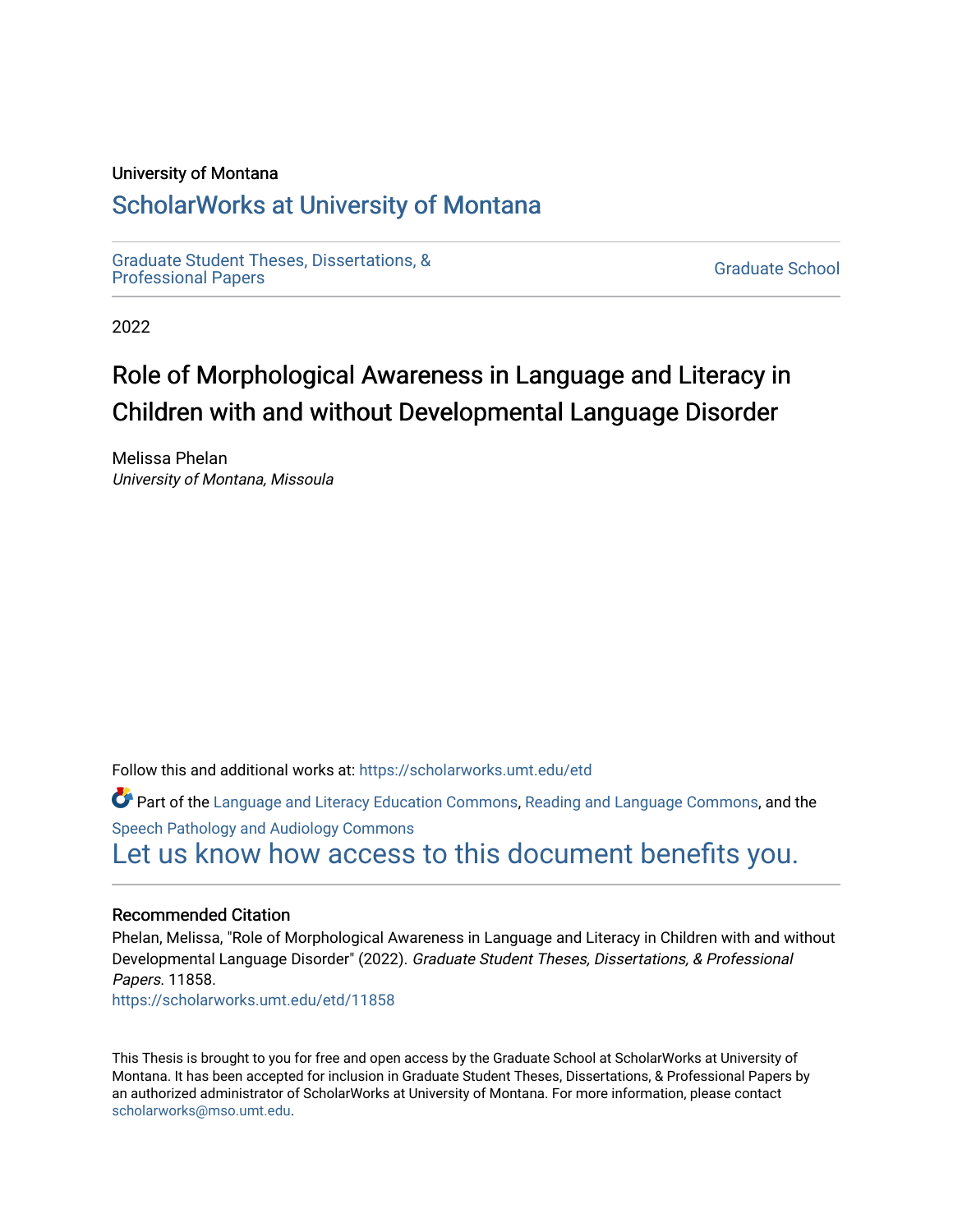# ROLE OF MORPHOLOGICAL AWARENESS IN LANGUAGE AND LITERACY IN CHILDREN WITH AND WITHOUT DEVELOPMENTAL LANGUAGE DISORDER

By

## MELISSA CATHERINE PHELAN

Master of Fine Arts, University of Montana, Missoula, Montana, 2019 Bachelor of Fine Arts, State University of New York at Potsdam, Potsdam, New York, 2016

Thesis

presented in partial fulfillment of the requirements for the degree of

> Master of Science In Speech Language Pathology

The University of Montana Missoula, MT

May 2022

Approved by:

Scott Whittenburg, Dean of The Graduate School Graduate School

Dr. Julie Wolter, Chair Speech, Language, Hearing, and Occupational Sciences

Coille Putman Speech, Language, Hearing, and Occupational Sciences

> Dr. Amy Ratto Parks English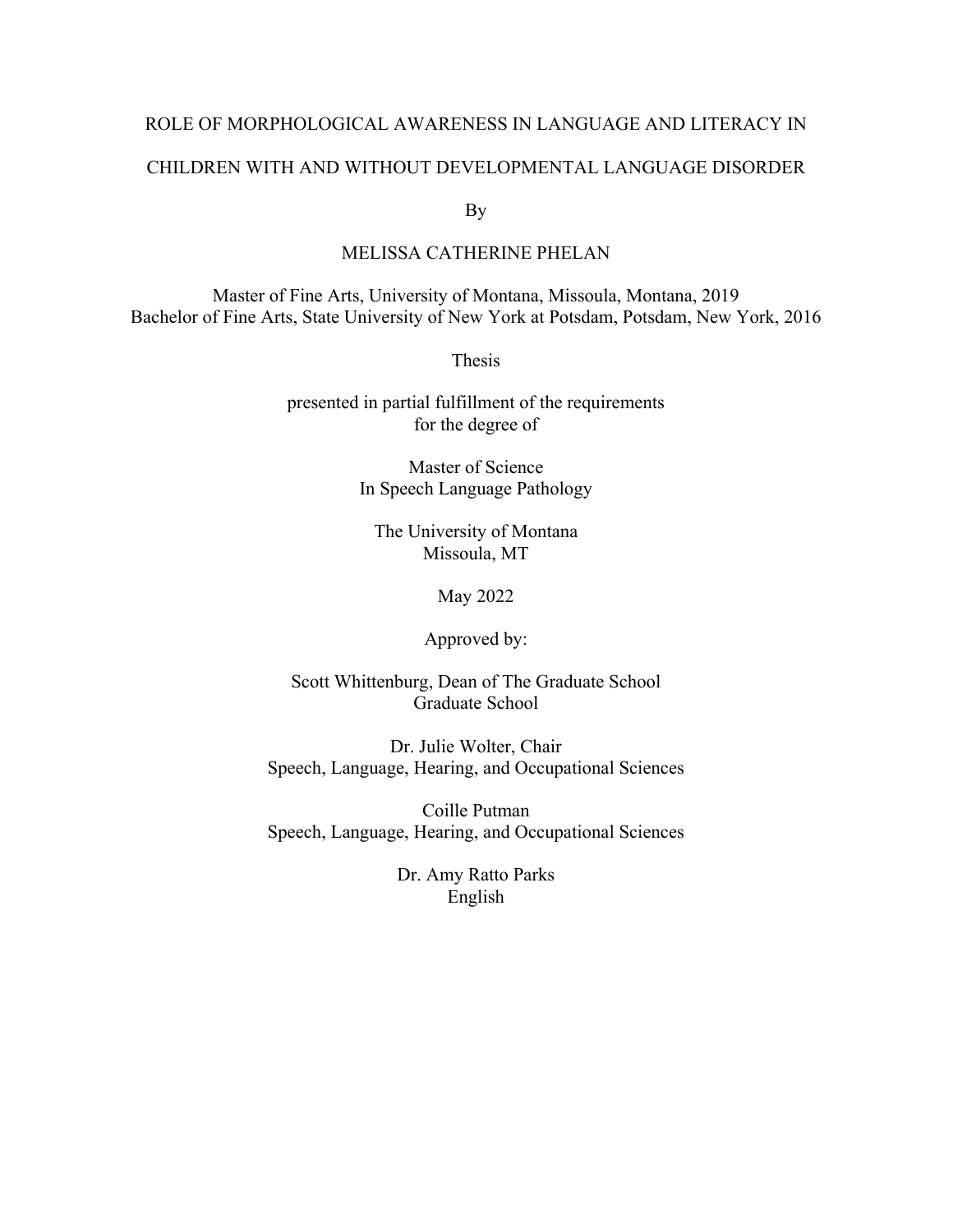Role of Morphological Awareness in Language and Literacy in Children with and without Developmental Language Disorder

Chairperson: Dr. Julie Wolter

Past research has shown phonological awareness is highly correlated with language and literacy success in children with and without Developmental Language Disorder (DLD), but a less examined area of language and literacy is morphological awareness. Delayed morphology in children with DLD has been studied extensively in spoken language, but relatively little in written language in the DLD population. This study explored two research questions: 1) Is morphological awareness related to language and literacy success in children with and without DLD, and 2) Is morphological awareness impaired for those children with DLD and dyslexia similarly to that of phonological awareness. A classroom-based language and literacy screener was administered to all kindergarten students in the public schools of Missoula, Montana and Worcester, Massachusetts. Children who scored in the bottom 33% of their class were invited to complete additional standardized assessment to evaluate their language and literacy skills. Data for this study was collected from 40 kindergarten children (20 female, 20 male with an average age of 5;11) who completed all testing. After data collection, Pearson correlational analyses were run to examine the relationships between each of the five language and literacy measures. Morphological awareness was found to be significantly correlated  $(p < .01)$  with all five measures of language and literacy. Phonological awareness was not found to be as related to language and literacy skills as morphological awareness, with only two similarly significant (*p* < .01) relationships and one less significant (*p* < .05) relationship. These results suggest impaired morphological awareness in written language may be another hallmark of DLD. As such, morphological awareness could potentially increase sensitivity of screening measures for more accurate early identification of children with language and literacy deficits, possibly preventing literacy failure. Future research should aim to increase participant numbers to allow for division of participants into various subgroups (e.g., based on nonverbal intelligence, word reading status) to determine if these significant correlations extend to all children or only specific subgroups.

*Keywords*: morphological awareness, developmental language disorder, literacy, language impairment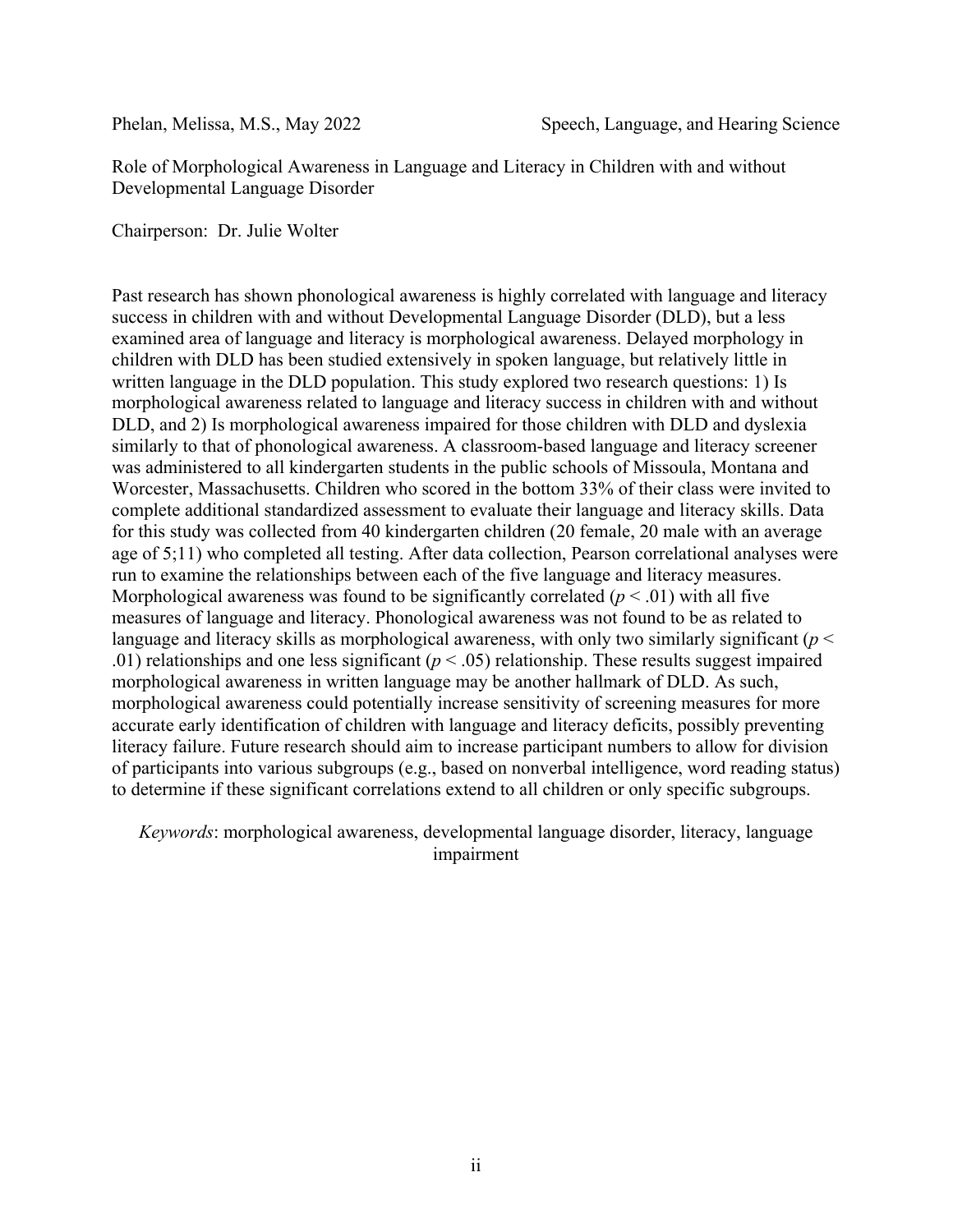## **Role of Morphological Awareness in Language and Literacy in Children with and without Developmental Language Disorder**

Developmental Language Disorder (DLD), a language disorder defined by difficulties with understanding and using spoken language in the absence of other medical conditions, negatively impacts approximately 7% to 9% of children (Norbury et al., 2016; Tomblin et al., 1997) and is associated with increased risk of social difficulties, unemployment, reading difficulties, and decreased educational attainment (Conti-Ramsden, 2003; Conti-Ramsden et al., 2001; Poll et al., 2010; Snowling et al., 2016; Tomblin & Nippold, 2014). Despite its prevalence, DLD often goes undiagnosed and untreated, with fewer than 40% of children with DLD identified to receive services (Norbury et al., 2016; Prelock et al., 2008; Tomblin et al., 1997 Zhang & Tomblin, 2000). Children with DLD are at a high risk of developing reading disorders, and approximately 50% of children with DLD experience word reading difficulties or dyslexia (e.g., Catts et al., 2005; Catts et al., 2002; McArthur et al., 2000; Snowling et al., 2000).

One factor in these reading difficulties is children with DLD and/or dyslexia's impaired awareness of the sound system of a language, or phonological awareness (e.g., Adlof, 2020). Early phonological processing underpins acquisition of the alphabetic principle (i.e., letter-sound correspondence; Ehri & Robbins, 1992; Seidenberg, 2005; Share, 1995) and thus is highly correlated with children's language and literacy success (e.g., Bird et al., 1995; Ehri et al., 2001; Goswami & Bryant, 1990; Stanovich et al., 1984; Torgesen et al., 1994). Given the relationship of phonological awareness and language and literacy success, it is not surprising that many children with DLD experience reading difficulties. Children who struggle with language and literacy may rely on other language systems to support their reading skills. Although less examined than phonological awareness, the awareness of the language meaning system,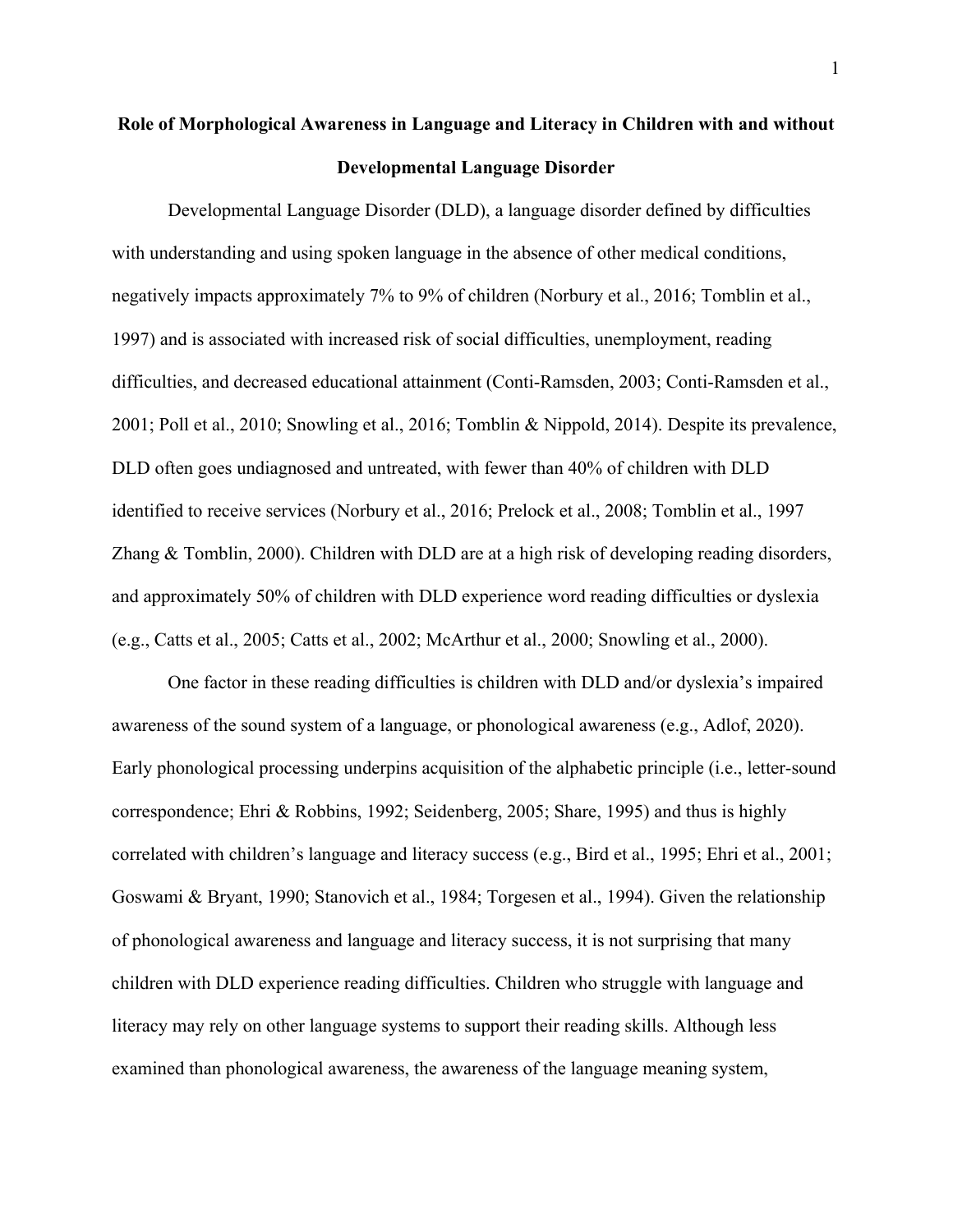morphological awareness, is also significantly related to children's language and literacy success (Apel & Lawrence, 2011; Deacon, 2012; Kirby et al., 2012; Wolter et al., 2009). The relationship between morphological awareness and language and literacy in children with DLD could provide further insights into identifying and helping to prevent literacy failure.

If additional research can confirm that morphological awareness is indeed a unique contributor and/or significantly correlated with literacy success in children with and without DLD, then there are clinical implications for screening, intervention, and possibly an explanatory factor for why children with DLD may or may not go on to develop the word-reading deficit of dyslexia. This study's purpose is to examine the relationship between morphological awareness and key areas of language and literacy (e.g., spelling, expressive vocabulary) to determine if there is a relationship between the level of morphological awareness and language and literacy abilities in kindergarten children with and without DLD in order to potentially increase screening sensitivity and prevent literacy failure. Given the prevalence, under identification, lack of treatment, and negative outcomes associated with DLD, increasing early screening sensitivity and treatment efficacy could have significant positive benefits for children with DLD.

## **Literature Review**

## **Language Correlates**

Language can be segmented into a variety of component parts, with awareness of each part essential to language and literacy development. Awareness of the overall sound system in a language is referred to as phonological awareness, and the more specific skill of understanding the discrete sounds and the ability to manipulate them is known as phonemic awareness. Phonemes are the smallest units of sound (e.g., *dog* has three sounds, /*d*, *a*, *g*/) and can be manipulated consciously by the speaker (e.g., /*dag/* with the first sound /d/ removed is /*ag/* ).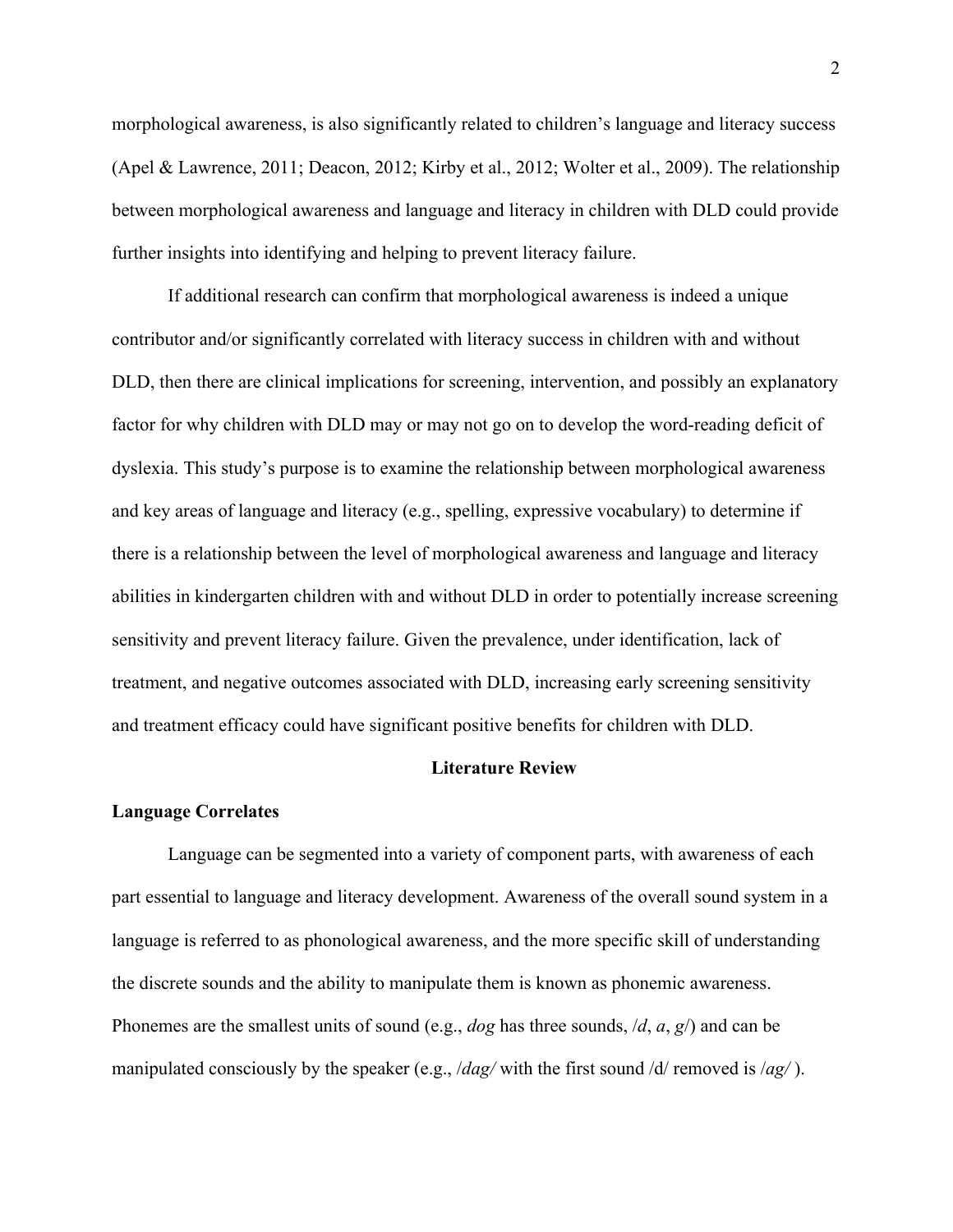Similarly, morphemes are the smallest units of meaning in a language (e.g., *dogs* has two morphemes or units of meaning: the base word *dog* and plural -*s*). Morphological awareness refers to a person's awareness of morphemes and their ability to manipulate them (e.g., a person with morphological awareness knows *dogs* has two units of meaning whereas *Mars* has one).

When these two systems of phonology and morphology are associated with letters and written words, then the orthography system is engaged. Orthographic awareness refers to awareness of the spelling system of a language, or how oral words are translated to written words. A grapheme is the written correspondent of a phoneme and can be made of one or more letters (e.g., the sound /*d*/ is represented by the letter *d* whereas the sound /*tʃ*/ is represented by letters *ch*). Each of these metalinguistic skills—phonological awareness, morphological awareness, and orthographic awareness—play key roles in literacy development.

Reading is a complex task that requires the interplay of these skills and systems, with multiple opportunities for breakdowns. Some children may present with typical receptive and expressive oral language, but have difficulty with written language (e.g., children with dyslexia). Other children present with delayed or disordered receptive or expressive language (e.g., children with DLD), with about half of these children going on to struggle with reading. It is the aim of this study to investigate one of the potential factors in this discrepancy: morphological awareness.

## **Dyslexia and Language; The Simple View of Reading**

The simple view of reading, first put forth by Gough and Tunmer (1986) and expanded on by Hoover and Gough (1990), states that reading is the product of decoding and comprehension. Decoding, as defined by Hoover and Gough (1990), is essentially efficient word recognition—i.e., the ability to recognize printed words quickly, accurately, and silently.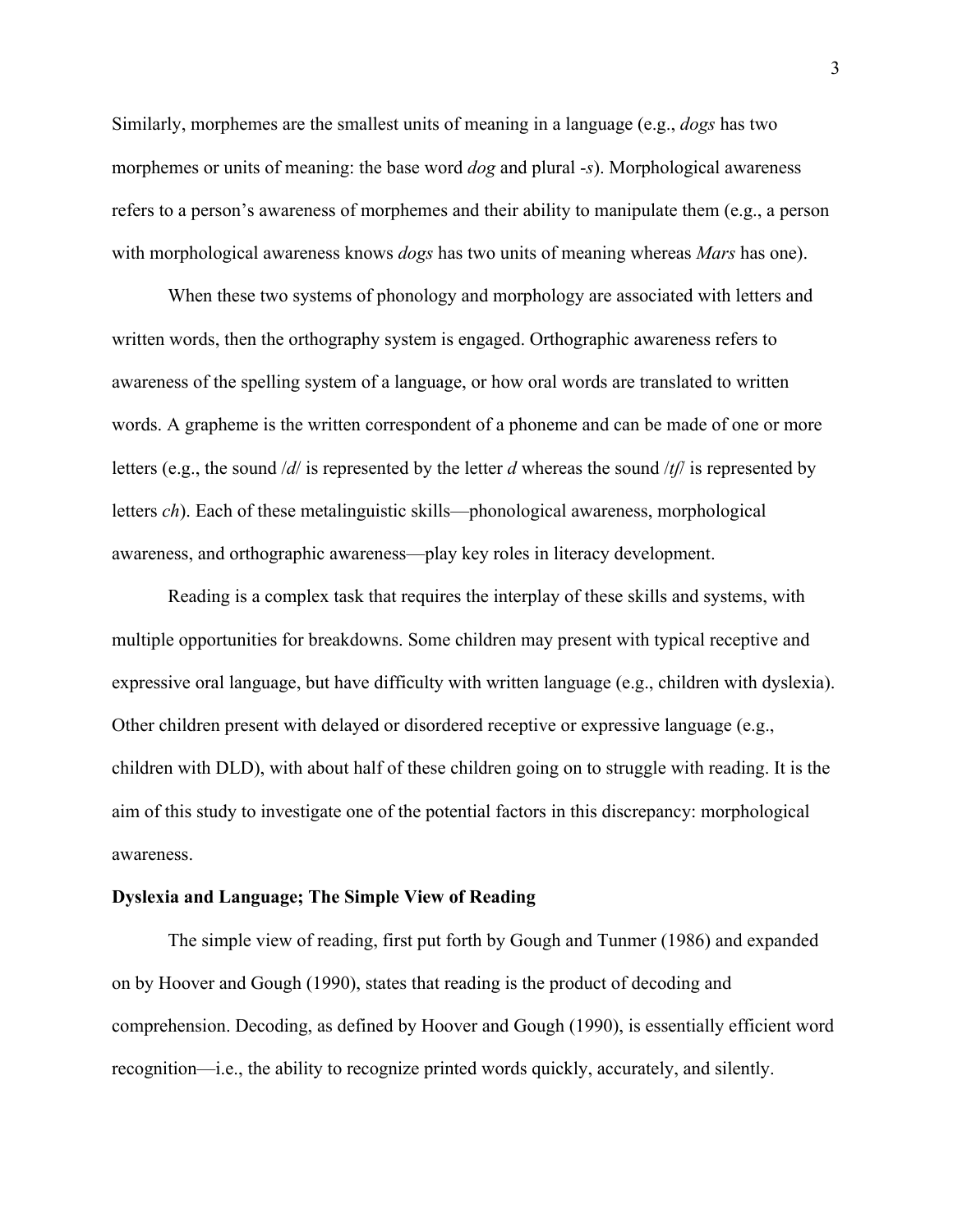Comprehension is the ability to understand what one is reading. The simple view states that reading results from the combination of decoding and comprehension, with deficiencies in either area negatively impacting a person's reading ability. Therefore, there are three types of reading disability: difficulty with only decoding (i.e., dyslexia), only comprehension (i.e., hyperlexia), or both (i.e., mixed reading disability).

Dyslexia, as defined by Gough and Tunmer (1986), is characterized by normal achievement in areas other than reading (e.g., typical intelligence and sensory function without a physical disability) with a "seemingly inexplicable deficiency" in reading (p. 7). Gough and Tunmer (1986) attribute this difficulty with reading to poor decoding skills resulting from a lack of phonological awareness. Children with dyslexia are likely to have no difficulty understanding and using spoken language and may have typical comprehension when information is read to them, only struggling when asked to decode written language. However, dyslexia can co-occur with other language disorders, such as DLD, and result in a wide array of difficulties.

#### **Impacts of DLD**

DLD is defined by the CATALISE consortium of researchers as a neurodevelopmental, persistent language disorder that is not associated with any known biomedical condition and significantly impacts a person's social or educational functioning (Bishop et al., 2016; Bishop et al., 2017). DLD can be present with or without an intellectual disability—it is not caused by a lack of intelligence or cognition of any sort. DLD specifically impairs spoken language and can co-occur with a variety of other conditions, including impairments to cognitive (e.g., attention, memory), sensorimotor, or behavioral functioning. Additionally, DLD can co-occur with other language, literacy, or speech disorders. Specific to literacy, some researchers have found that children with DLD have delayed morphological awareness abilities (Deacon et al., 2014). In fact,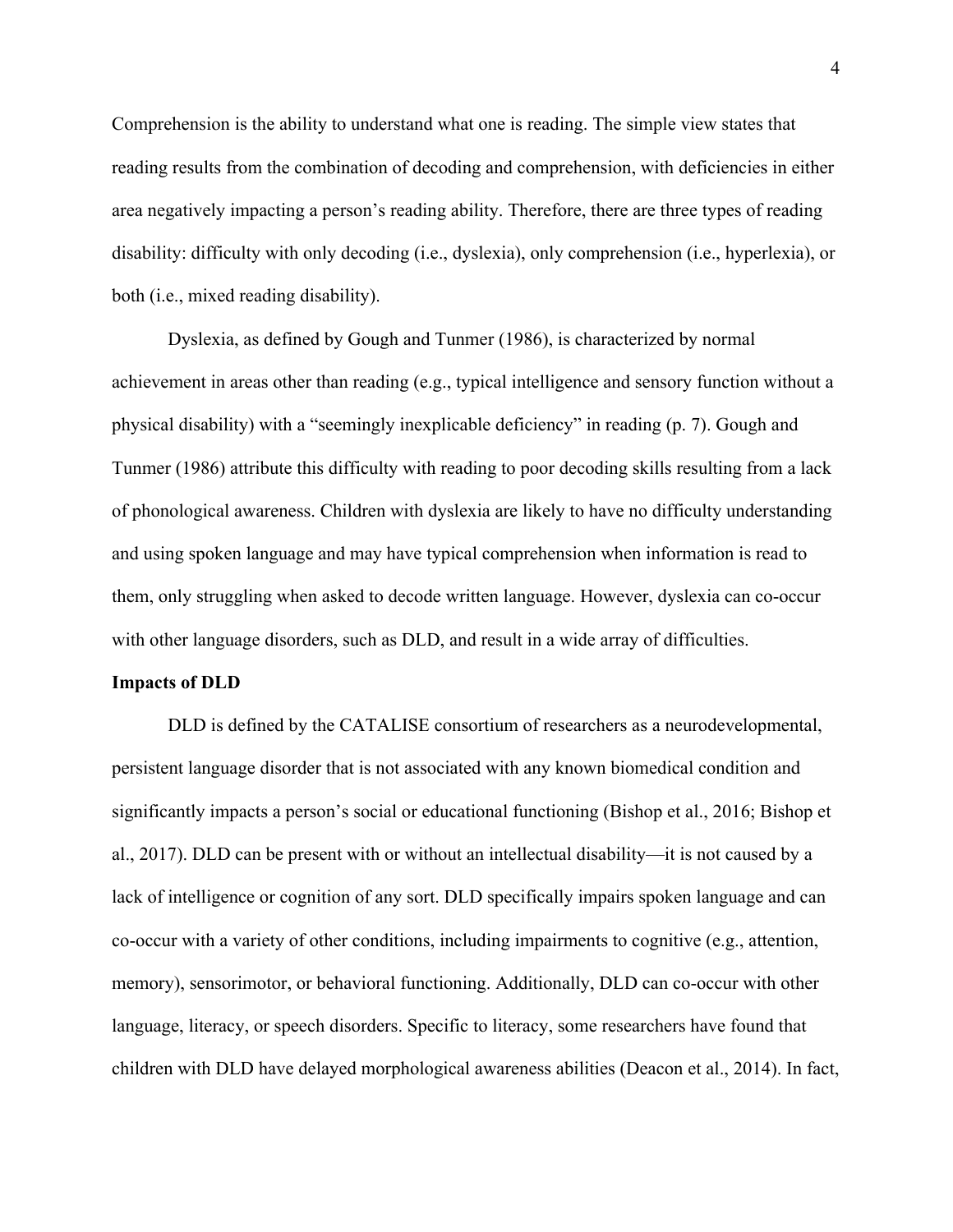lack of grammatical morphology (e.g., -*ed*, -*ing*) is one of the hallmarks of the diagnosis of *Specific Language Impairment* (SLI; the language diagnosis term that predates DLD), as children with SLI almost always present with delayed or impaired grammatical morphology (Rice et al., 1995). Delayed or impaired grammatical morphology has been studied in spoken language, but relatively little in written language in children with DLD.

In addition to delayed or impaired morphological awareness, children with DLD present with delayed phonological awareness (Adlof, 2020) and are at significant risk for developing reading disabilities such as dyslexia (e.g., Catts et al., 2005; Catts et al., 2003; Snowling et al., 2000) and poor reading comprehension (Nation et al., 2004). Phonological awareness is known to be a key component of literacy development and delayed phonological awareness in children with DLD can negatively impact their literacy success.

## **Phonological and Orthographic Awareness and Early Literacy Success**

Phonological awareness plays a significant role in early literacy success, specifically contributing to reading and spelling abilities (e.g., Bird et al., 1995; Ehri et al., 2001; Goswami & Bryant, 1990; Stanovich et al., 1984; Torgesen et al., 1994). According to the National Reading Panel report (2000), phonological awareness is necessary to use letter-sound information and thus is necessary for early literacy success. In other words, phonological awareness allows children to blend sounds to decode written language and to break spoken words into individual sounds to write.

A meta-analysis of 56 studies conducted by Ehri et al. (2001) found that instruction in phonemic awareness had a significant effect on helping children acquire phonemic awareness and, in turn, a significant impact on word reading, reading comprehension, and spelling. Additionally, instruction in phonemic awareness impacts the reading skills of a wide variety of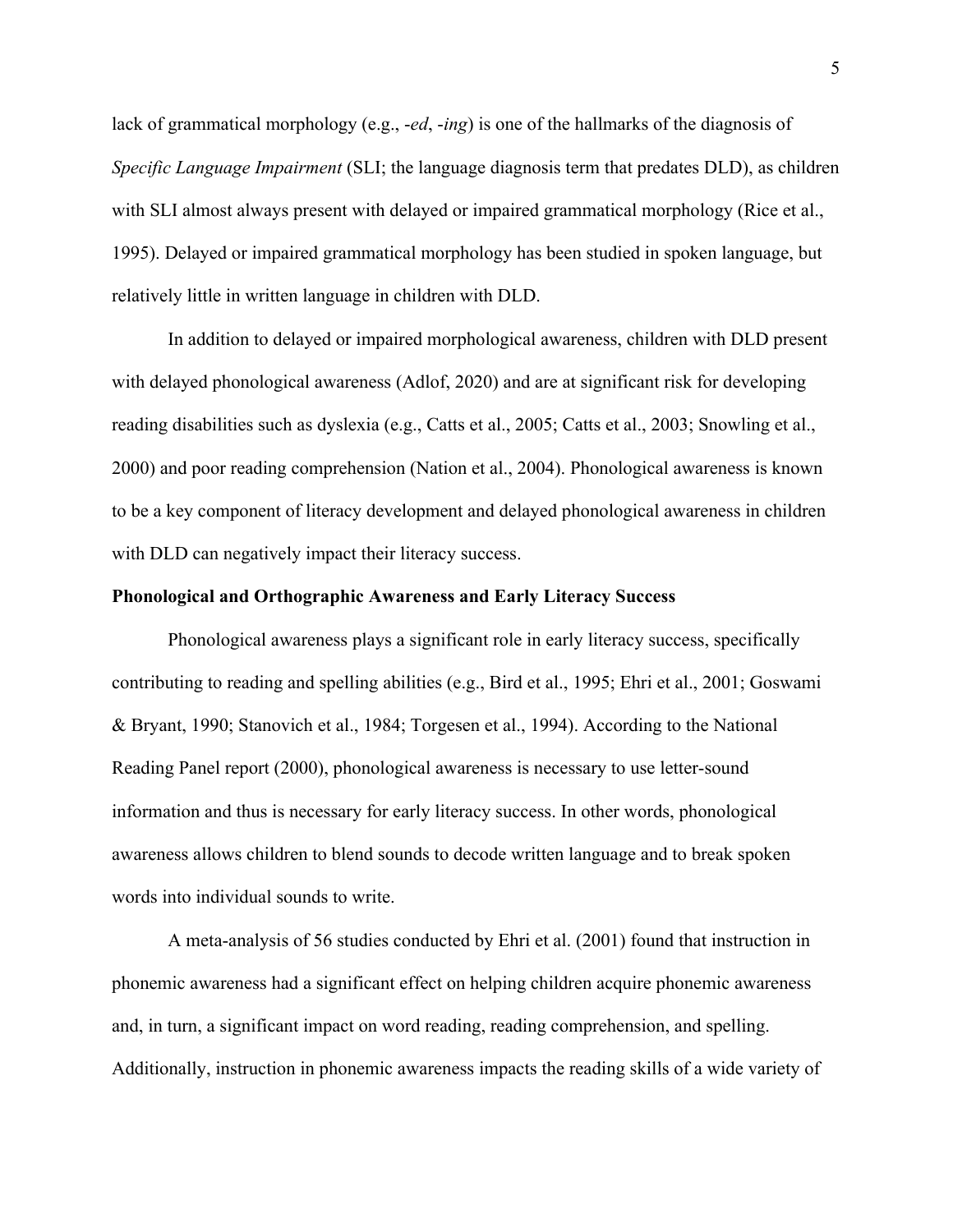children, from typically developing children to those at-risk for or diagnosed with a reading disability. Ehri and colleagues (2001) found this relationship between phonological awareness and early literacy success was still present after being controlled for a variety of possible confounding factors (e.g., socioeconomic status, intelligence, and age). On measures of wordlevel reading and spelling, research has shown phonological awareness explains 28 to 43% of variance in children's performance (e.g., Cunningham et al., 2001; Manis et al., 2000; Swanson et al., 2003).

Similar to phonological awareness, orthographic awareness has also been found to significantly impact oral vocabulary acquisition in children with and without dyslexia (Baron et al., 2018; Ricketts et al., 2009). Children with dyslexia are known to have phonological processing difficulties, so they may rely on other systems, such as orthography or morphology, to facilitate their reading skills. Although orthography (letter knowledge) is not a significant focus of this study and the remainder of this paper will focus on morphology, there is certainly a relationship between letter awareness and phonological awareness, which in turn can be related to children's literacy deficits. For example, Baron et al. (2018) found that *all* children were more accurate when producing pseudo-words learned with orthography present, but children with dyslexia showed significant orthographic facilitation initially followed by a plateau. Baron and colleagues suggest this increase, followed by plateau, may occur because orthography could only improve phonology up to a certain point in children with dyslexia. Thus, it is important to focus on linguistic awareness beyond just that of phonological and related orthographic awareness and consider how word meaning or morphological awareness might provide that link.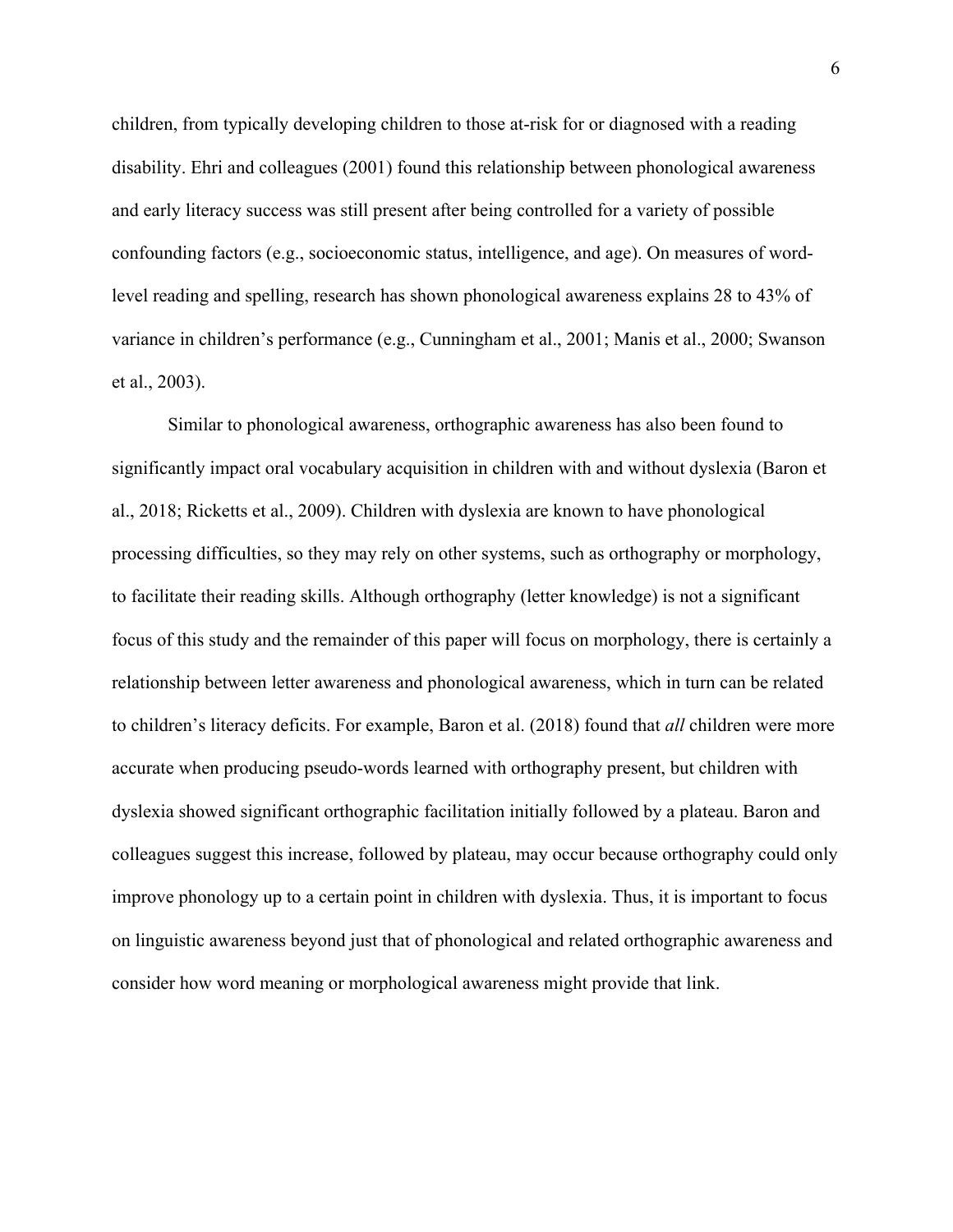## **Morphological Awareness and Early Literacy Success**

## *Development of Morphological Awareness*

Morphology begins to develop quite young, with children beginning to experiment with morphemes as young as two or three years old (Carlisle, 2010). As children develop, morphology continues to play an integral role in language acquisition and is typically acquired without conscious effort or instruction. Children typically learn morphemes as they learn spoken language, gradually discovering what morphemes mean and how to use them. Conscious awareness of morphemes in language, or morphological awareness, is a gradual process, with significant increases coming as children learn to read and spell (Carlisle, 2010). Research has shown children experience significant growth in morphological awareness between first and third grade (e.g., Apel et al., 2013; Berninger et al, 2010). Children as young as first grade demonstrate morphological awareness without instruction, with children as young as preschool capable of acquiring morphological awareness given instruction (Lyster et al., 2016; Wolter et al., 2009).

Due to the early presence of morphological awareness, it is unsurprising that morphological awareness contributes to early literacy development in decoding, word meaning, and reading comprehension, among other literacy skills (e.g., Apel et al., 2012; Carlisle, 2010; Good et al. 2015; Kirby et al., 2012; Lyster et al., 2016). In an integrative review of 16 studies, Carlisle (2010) found a significant effect of instruction in morphological awareness on measures of literacy in all but one study. However, even the findings of the one study without significant effects approached significance. Carlisle found that morphological awareness could be taught to children as young as kindergarten, who do and do not speak English, and those with and without reading disabilities such as dyslexia. Moreover, for *all* these populations of children,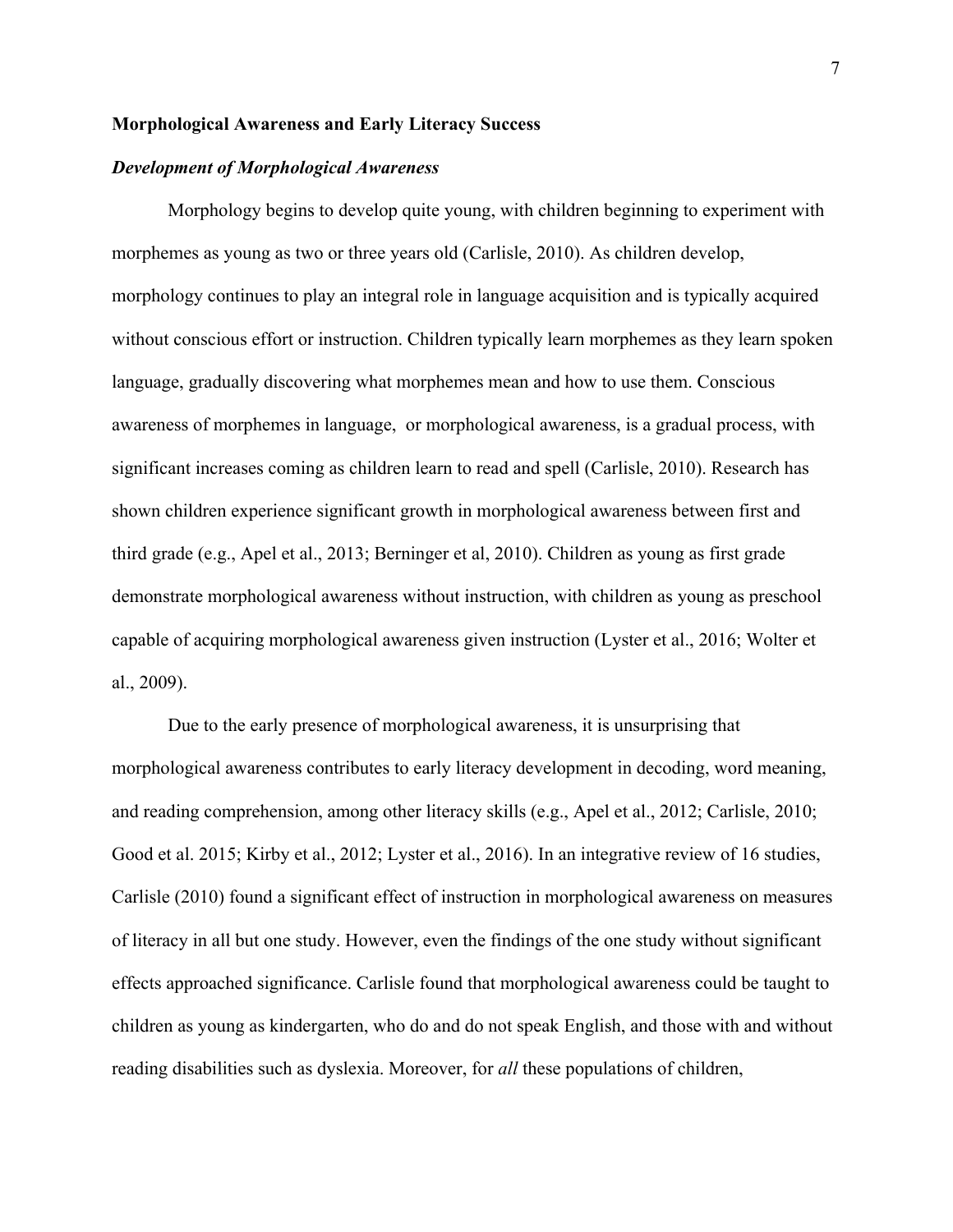morphological instruction had positive impacts on early literacy skills (e.g., word reading, spelling, morphological analysis of unfamiliar words).

## *Influence of Morphological Awareness on Early Reading, Decoding, and Spelling*

Morphological awareness has a significant impact on early word-level reading and spelling (e.g., Apel & Lawrence, 2011; Deacon, 2012; Deacon & Kirby; 2004; Kirby et al., 2012; Wolter et al., 2009). Morphological awareness can influence early reading and decoding by helping children break words into smaller, more manageable parts (i.e., morphemes) that are easier to decode (e.g., *goldfish* could be broken into *gold* and *fish*). Additionally, a reader with morphological awareness can decode following morphological rules, which helps the reader decode correctly. For example, the word *hothouse* contains two morphemes, *hot* and *house*, so the /*t*/ and /*h*/ are pronounced separately instead of blending into /*θ*/ because they fall on either side of a morphemic boundary. A child with morphological awareness would be able to recognize this morpheme boundary and adjust their decoding accordingly.

Similarly, there is a significant link between morphological awareness and spelling success (e.g., Apel et al., 2012; Kirby et al., 2012; Wolter et al., 2009; Wolter & Dilworth, 2013). Morphological awareness can influence spelling by helping children spell unfamiliar words that are morphologically related to words they already know (e.g., *just*, *justice*, *justify*, *unjust*), as well as identify silent letters or exceptions to sound-letter correspondence. Additionally, the spelling of individual morphemes stays the same across words despite any sound change that may happen—as in *sign* and *signature* (Nagy et al., 2006). A child with morphological awareness would be able to draw on these skills to facilitate spelling success.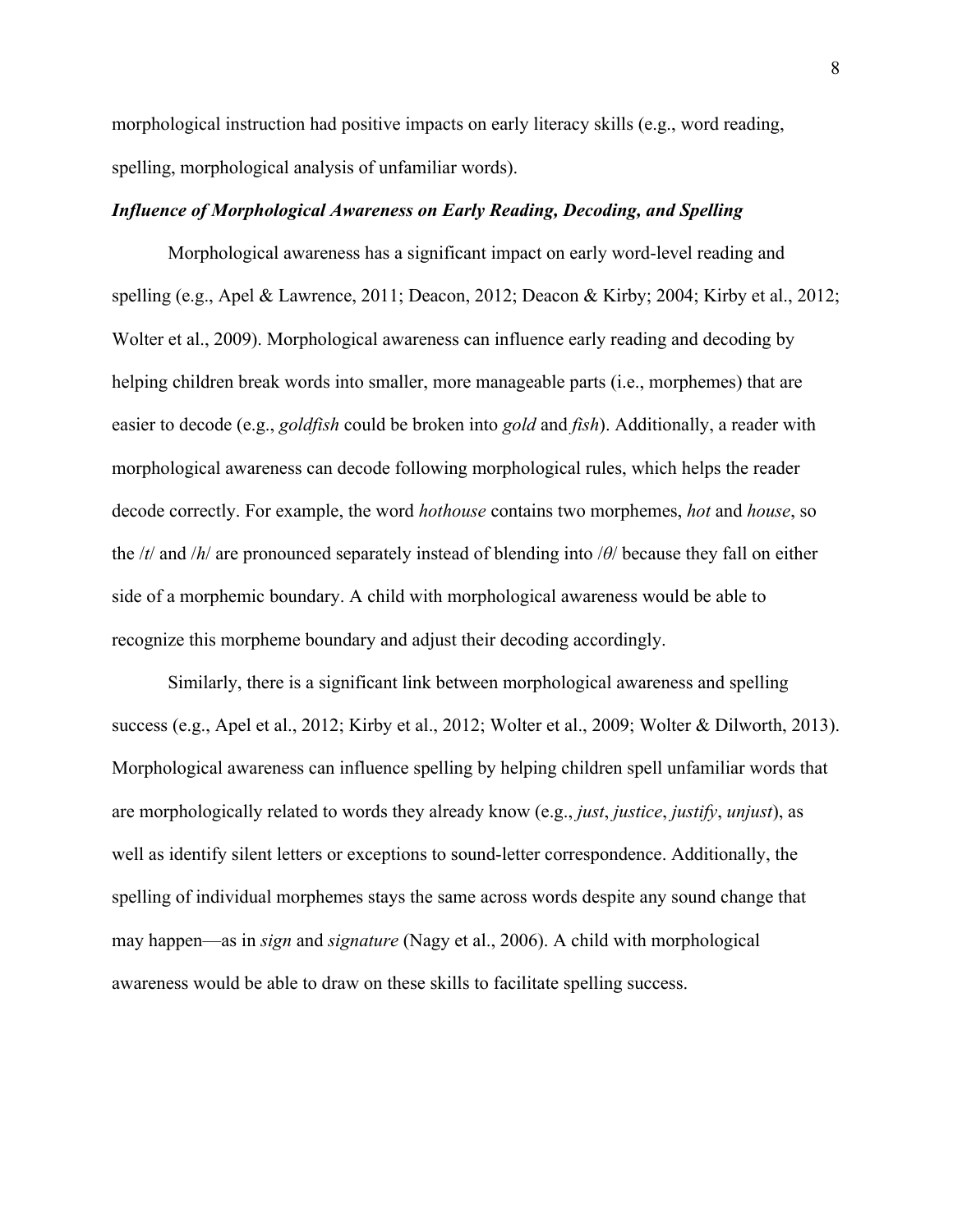### *Influence of Morphological Awareness on Vocabulary and Reading Comprehension*

Morphological awareness also contributes uniquely to vocabulary (Bowers et al., 2010; Carlisle, 2000; Carlisle & Nomanbhoy, 1993; Nagy et al., 2003; Schwiebert et al., 2002), and can facilitate vocabulary acquisition by helping readers recognize familiar morphemes in unfamiliar words. This allows readers to guess the meaning of unfamiliar words fairly accurately, thus expanding their vocabulary. For example, *international* could be deciphered by its component morphemes if a child knew what *inter*- and *nation* meant. Morphological awareness gives a person access to a much greater vocabulary network, allowing them to decode and make sense of unfamiliar words almost immediately.

Morphological awareness also contributes uniquely to reading comprehension (Apel et al., 2012; Carlisle, 2000; Deacon & Kirby; 2004; Kirby et al., 2012; Lyster et al., 2016; McCutchen et al., 2008; Nagy et al., 2006; Schwiebert et al., 2002) and can facilitate reading comprehension by helping readers create an accurate model of what is occurring in the text. In other words, even if readers encounter unfamiliar words in a text that may otherwise impede comprehension, a reader with morphological awareness could decipher unfamiliar words based on familiar morphemes and maintain a high level of comprehension. A longitudinal study of 103 children by Kirby and colleagues (2012) found morphological awareness to be a significant predictor of reading comprehension, reading speed, and reading accuracy, with morphological awareness explaining variance in reading comprehension abilities. Similarly, Lyster et al. (2016) evaluated the effect of preschool morphological awareness training on 233 children and found that the students who received morphological awareness training had significantly higher reading scores than controls. Taken together, these findings indicate that training children in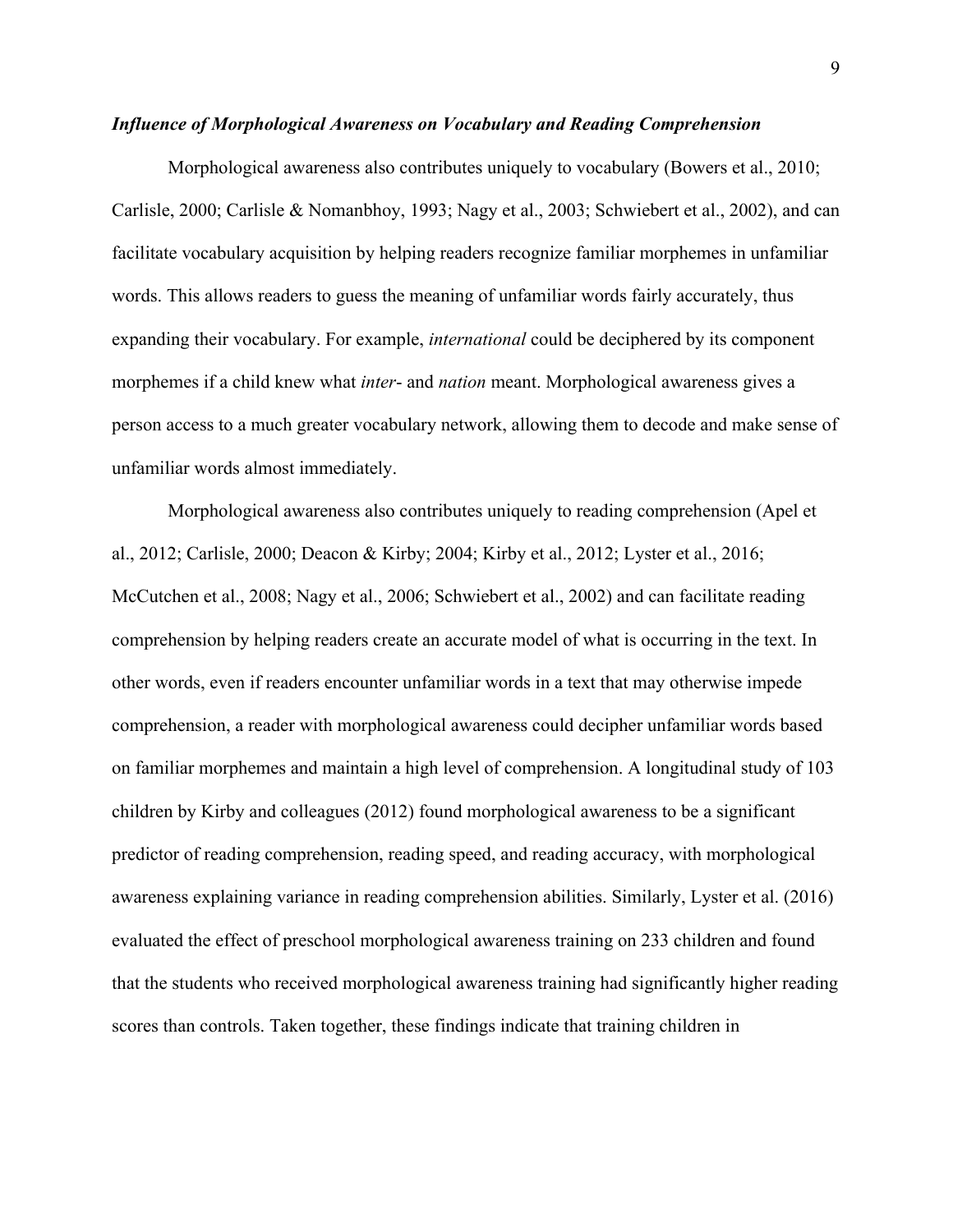morphological awareness as early as preschool has positive long-term impacts on reading comprehension, with morphological awareness significantly predicting reading abilities.

## **Impact of Morphological Awareness for Students with and without DLD**

Morphological awareness significantly impacts literacy success for not only typically developing children, but also those at-risk for or diagnosed with language disorders such as DLD. Several studies have demonstrated these impacts apply to typically developing children (Goodwin & Ahn, 2013) and children at-risk for, or diagnosed with, other language or literacy disorders, such as DLD and dyslexia (Bowers et al., 2010; Goodwin & Ahn, 2010; Wolter & Dilworth, 2014). A meta-analysis by Goodwin and Ahn (2010) examined 17 studies on morphological awareness interventions. The researchers found positive significant effects on phonological awareness, morphological awareness, vocabulary, reading comprehension, and spelling following morphological instruction. Goodwin and Ahn found morphological awareness instruction was particularly effective for children with reading or language difficulties, suggesting that morphological instruction could remediate the phonological processing challenges often present in children with language and literacy difficulties. Similarly, a systematic review by Bowers et al. (2010) examined 22 studies on morphological awareness instruction and found that morphological awareness interventions can significantly increase literacy success, particularly for less able readers.

Morphological awareness also has an impact on reading, spelling, and vocabulary skills in children with language impairments (Good et al., 2010). In a 2010 study by Good and colleagues, 16 children with language impairments, such as DLD, were randomly assigned to one of two treatment groups—the experimental group received instruction in morphological awareness and the control group received the same treatment stimuli without instruction in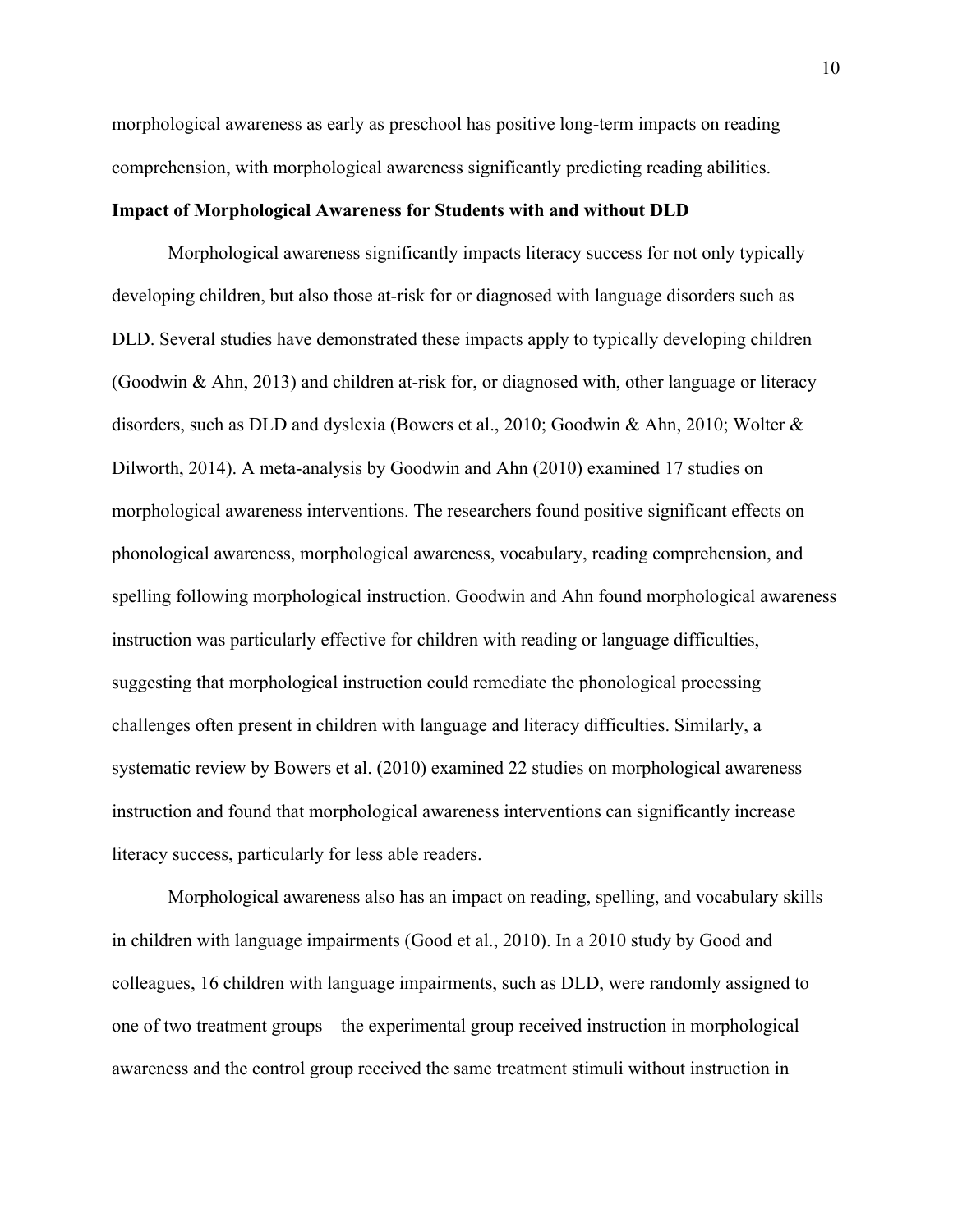morphology. Good and colleagues found that participants in the experimental group made significantly greater gains than the control group in measures of both vocabulary and spelling skills. In addition to the large effect sizes noted on the experimental measures, those in the experimental group demonstrated generalization in their ability to apply learned morphological awareness skills to untaught words. These results suggest that morphological awareness instruction improves language and literacy skills in children with DLD.

## **Summary and Research Questions**

Morphological awareness, which is present at a young age (e.g., Carlisle, 2010; Lyster et al., 2016; Wolter et al., 2009), plays a key role in early literacy development (e.g., Bowers et al., 2010; Carlisle, 2010; Good et al., 2015; Goodwin & Ahn, 2010; Kirby et al., 2012). It specifically impacts early reading and decoding (e.g., Apel & Lawrence, 2011; Deacon, 2012; Deacon & Kirby; 2004; Kirby et al., 2012; Wolter et al., 2009), spelling (e.g., Kirby et al., 2012; Wolter et al., 2009; Wolter & Dilworth, 2013), vocabulary (Bowers et al., 2010; Carlisle, 2000; Carlisle & Nomanbhoy, 1993; Nagy et al., 2003; Schwiebert et al., 2002), and reading comprehension (Carlisle, 2000; McCutchen et al., 2008; Nagy et al., 2006; Schwiebert et al., 2002). Children who struggle with language and literacy (e.g., children with DLD) have deficits in areas such as phonological processing, and thus may rely on other systems, such as morphology, to support their reading skills. There is evidence of phonological awareness significantly impacting literacy skills (e.g., Bird et al., 1995; Ehri et al., 2001; Goswami & Bryant, 1990; Stanovich et al., 1984; Torgesen et al., 1994) and evidence of orthography providing a facilitative effect on vocabulary acquisition for children with and without language and literacy disorders (Baron et al., 2018; Ricketts et al., 2009). Therefore, it may be possible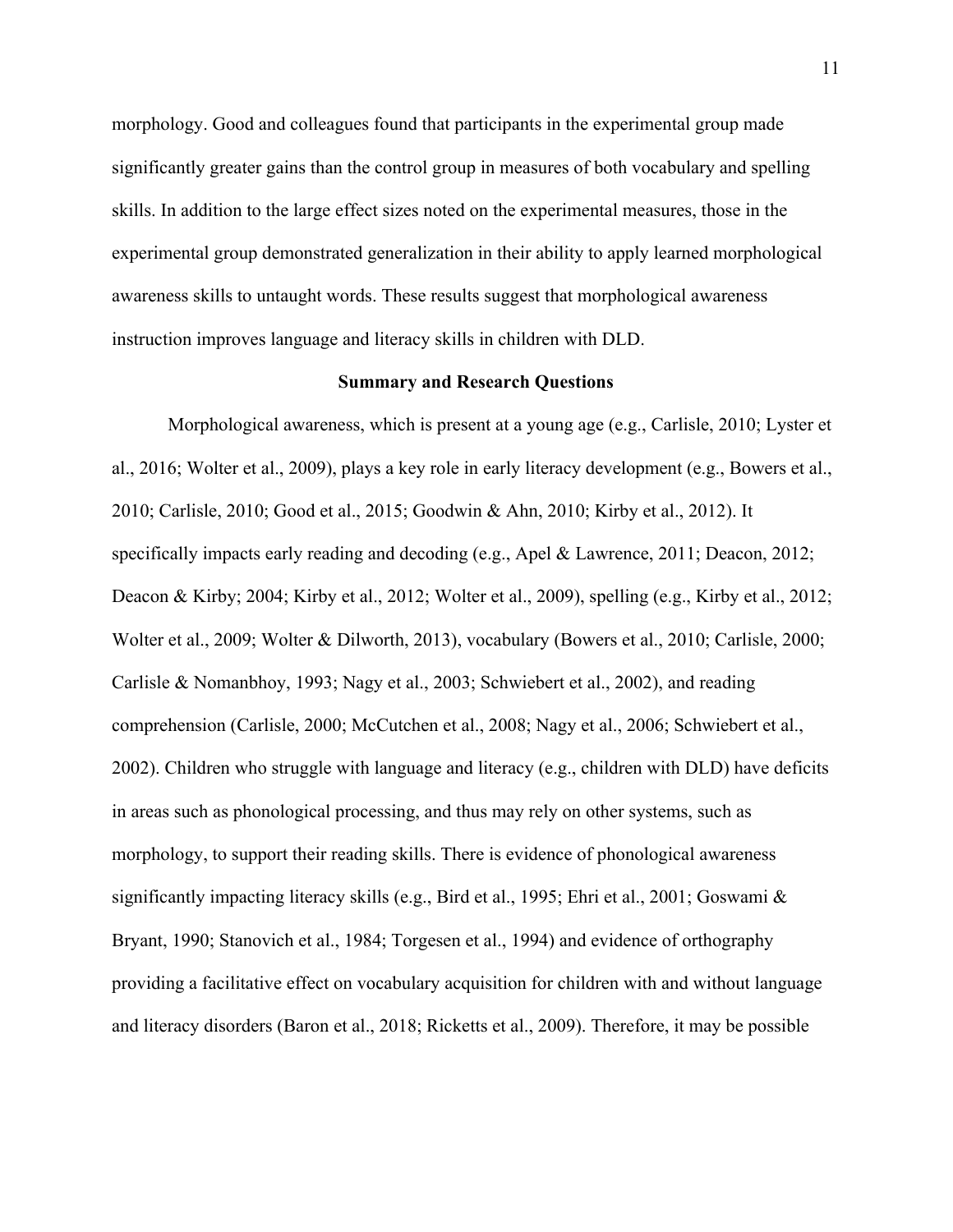that a child's level of morphological awareness is also significantly related to language and literacy success in typically developing children and those with language and literacy disorders.

Conversely, children with DLD may experience challenges of morphological awareness like that of phonological awareness, and this may negatively impact their literacy success. Lack of grammatical morphology is one of the hallmarks of the diagnosis of SLI/DLD (Rice et al., 1995). This delayed morphological acquisition has been studied extensively in spoken language, but minimally in written language in children with DLD. However, given the prevalence of impaired spoken language morphology, we may expect that morphology in written language may be impaired as well.

This study will examine the relationship between morphological awareness and key areas of language and literacy (e.g., spelling, expressive vocabulary) to determine if there is any significant correlation between level of morphological awareness and language and literacy abilities. If we find morphological awareness to be significantly correlated with areas of language and literacy, then there could be significant clinical implications for screening, intervention, and perhaps an explanatory factor for why some children with language and literacy deficits may or may not develop further language and literacy deficits (e.g., dyslexia).

The goal of this study is to investigate the following questions:

- 1. Is morphological awareness related to language and literacy success in children with and without DLD?
- 2. Is morphological awareness impaired for those children with DLD and dyslexia similarly to that of phonological awareness?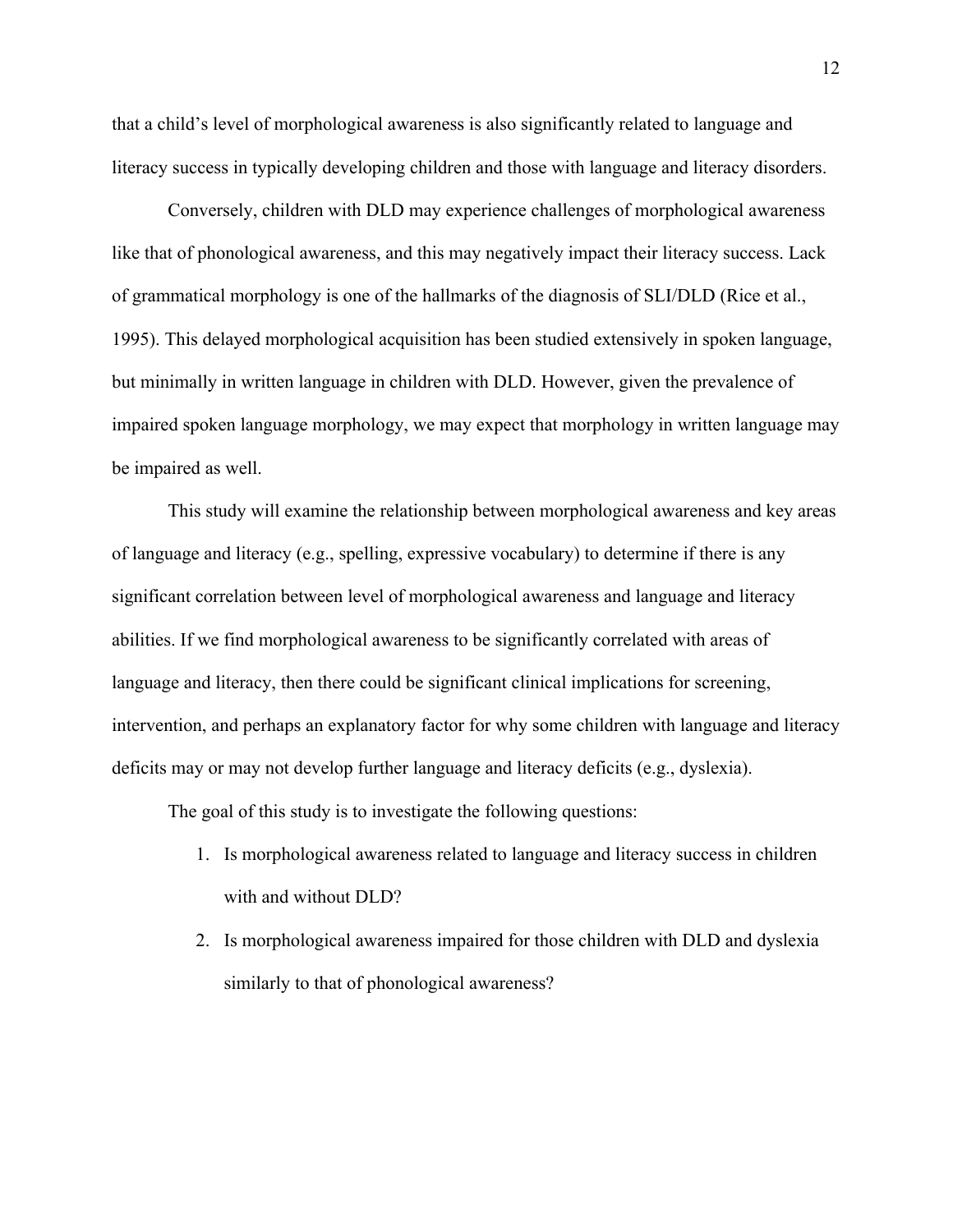### **Methods**

## **Participants**

The data for this study was collected from a subset of students participating in a larger longitudinal study funded by a National Institute of Health (NIH) grant (see Acknowledgements section for further grant details). Data was collected from 40 kindergarten students (20 female, 20 male) from Missoula, Montana and Worcester, Massachusetts. Children were identified for this study via a classroom-based language and literacy screener, followed by a battery of standardized, norm-referenced assessments. After completing the initial assessment battery, participants who met the inclusionary criteria were invited to participate in a series of additional assessments, including an assessment of morphological awareness.

The participants were between the ages of 5;0 (years; months) and 6;9, with an average age of 5;11. Tables 1 and 2 delineate the participating children's race and ethnicity, respectively, within our sample.

## **Table 1.**

## *Participants' Race*

| Child's Race                  | Percentage of Sample |
|-------------------------------|----------------------|
| White                         | 72.5%                |
| Mixed race                    | $15.0\%$             |
| Not reported                  | $7.5\%$              |
| American Indian/Alaska Native | $5.0\%$              |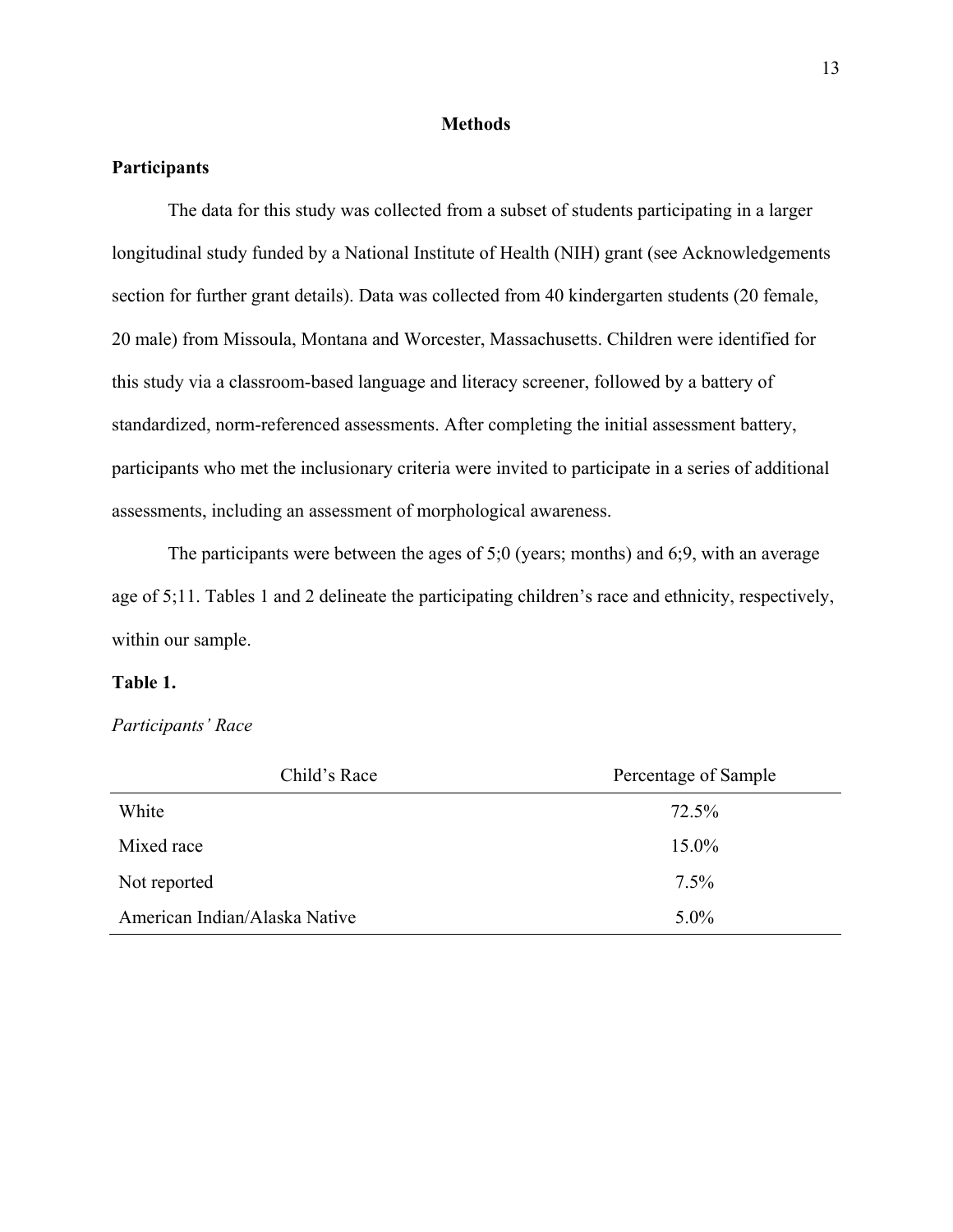## **Table 2.**

*Participants' Ethnicity*

| Child's Ethnicity   | Percentage of Sample |
|---------------------|----------------------|
| Not Hispanic/Latino | 80.0%                |
| Hispanic/Latino     | $17.5\%$             |
| Not reported        | $2.5\%$              |

When parents and caregivers were asked about their child's history of receiving speech services, 59% reported their child had never received speech, language, reading, or other special education services and 41% reported their child had received services. Researchers also asked about parent or caregiver education levels. Table 3 delineates the highest level of education for each caregiver. Finally, caregivers were asked to select their household income level according to U.S. Census Bureau categories. Table 4 delineates household income levels in our sample.

## **Table 3.**

## *Parent/Caregiver Highest Level of Education*

| Level of Education                            | Parent/Caregiver 1 | Parent/Caregiver 2 |
|-----------------------------------------------|--------------------|--------------------|
| Less than high school                         | 2.8%               | $3.0\%$            |
| High school diploma or GED                    | 11.1%              | 24.2%              |
| Some college                                  | 13.9%              | $15.2\%$           |
| Associate's degree/Technical<br>certification | 13.9%              | $15.2\%$           |
| Bachelor's degree                             | 33.3%              | 27.3%              |
| Master's degree or higher                     | $25.0\%$           | $15.2\%$           |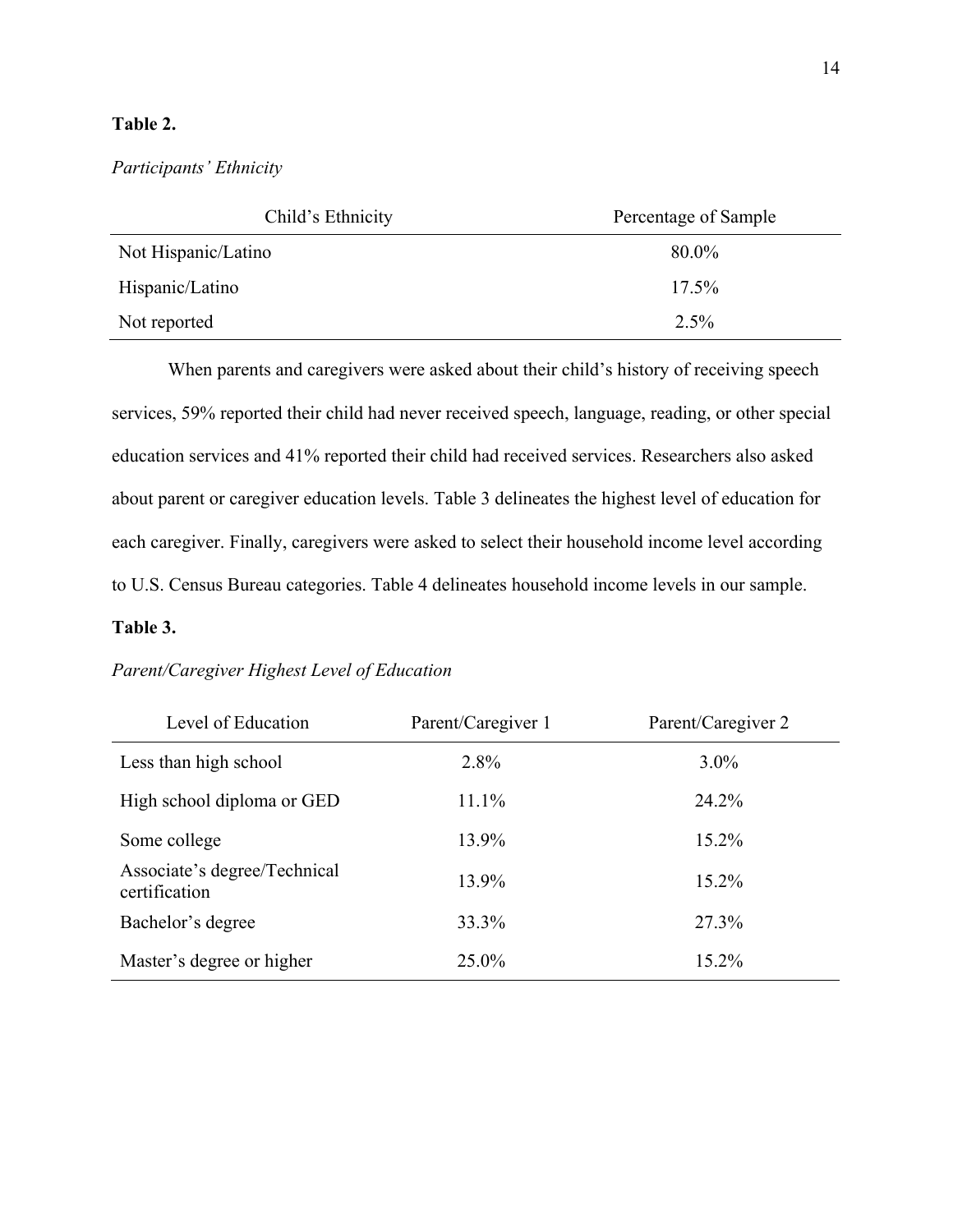## **Table 4.**

| Household Income Level | Percentage of Sample |
|------------------------|----------------------|
| Less than $$20,000$    | 19.4%                |
| $$20,000 - $44,999$    | 13.9%                |
| $$45,000 - $139,999$   | 47.2%                |
| $$140,000 - $149,999$  | 2.8%                 |
| $$150,000 - $199,999$  | 5.6%                 |
| $$200,000+$            | 11.1%                |

## *Participants' Household Income Level*

Of note, the COVID-19 pandemic significantly reduced participant numbers in the second year of data collection (school year 2019-2020). As a result, 32 of the 40 children who participated in additional testing were from cohort one (school year 2018-2019) of the larger longitudinal study.

## *Inclusionary Criteria*

After completing a battery of assessments to determine study eligibility, the participants were divided into two groups: one group with DLD and one group with typically developing (TD) language skills. All children were required to 1) display typical nonverbal intelligence via a nonverbal index score of 75 or above on the *Primary Test of Nonverbal Intelligence* (PTONI) (Ehrler & McGhee, 2007), 2) be screened with hearing abilities within normal limits, 3) have no identifiable speech sound disorder, and 4) speak English as their primary language. Children in the DLD group qualified as DLD based on a percentile rank of 25% or below on the *Clinical Evaluation of Language Fundamentals – Fifth Edition* (CELF-5) *Core Language Score* (CLS) (Semel et al., 2013). Children in the TD group qualified as TD based on a CELF-5 CLS percentile rank of 40% to 85%. Children with percentile ranks between 25% and 40%, or those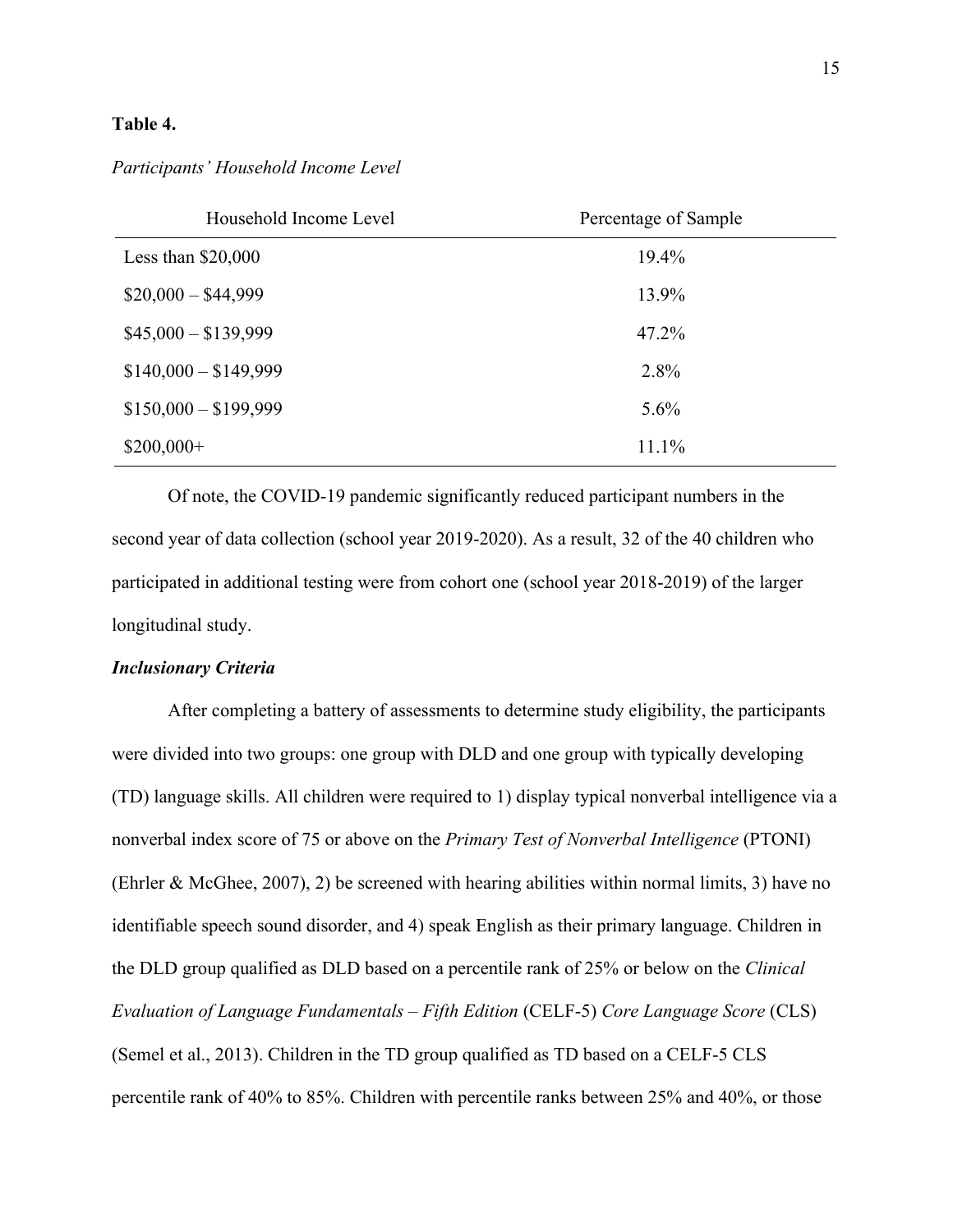above 85%, did not qualify for the study as they displayed slightly delayed or significantly above average language skills and thus were respectively neither DLD nor TD. Of the participating sample, 18 children were identified with DLD (mean age 5;10) and 22 as TD (mean age 5;9).

## **Measures**

#### *Classroom-based Language and Literacy Screener*

Prior to qualifying to be part of the study, all students in all participating school kindergarten classrooms were invited to complete a general language and literacy screener developed by the researchers (see Beall et al., 2020 for initial screening development details). The language and literacy screener consisted of approximately twenty items assessing participants' receptive language and literacy skills. The language portion of the screener involved a sentence-picture matching task, where children were given four black-and-white picture options and asked to choose the one that matched the sentence read aloud by the assessor and color the bubble beneath their choice. The literacy portion of the screener required students to complete a variety of literacy tasks (e.g., choosing the option that could be a word and choosing a written word that matches the spoken word said by the assessor). Initially, this screener was given to an entire kindergarten class at once, with one assessor reading each item's sentence or prompt twice. After the COVID-19 pandemic, the paper, in-person screener was adapted to a digital screener to accommodate remote learning. In the remote version, students listened to a prerecorded voice synchronized with each item, then clicked on their picture choice.

## *Parent Questionnaire*

The parent/caregiver questionnaire included in consent paperwork addressed basic case history information for each participant. It included demographic information (e.g., name, age, gender, address), history of speech or language difficulty, other medical diagnoses, and parental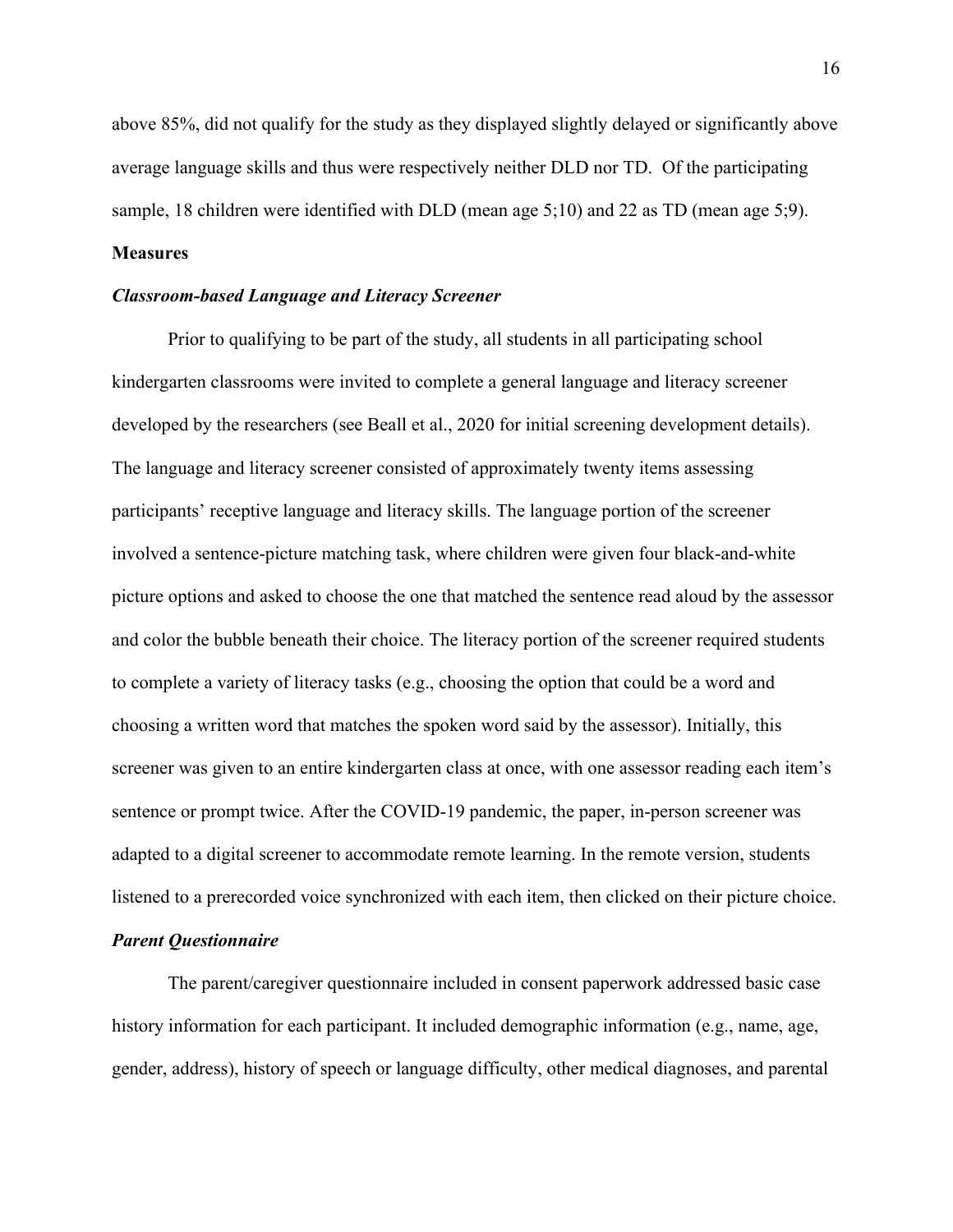education level. Eligibility criteria pulled from the parent/caregiver questionnaire included primary language of the child (this study required English be the child's primary language) and presence of any co-occurring conditions that would disqualify them from the present study (e.g., autism spectrum disorder). Parent/caregivers completing the consent packets could provide information for one or two parents or caregivers, including details about the parent or caregiver's socioeconomic status and highest education completed. Additionally, parents/caregivers were asked to indicate whether they had concerns about their child's development in a variety of areas via a checklist of potential concerns. These areas of concern included expressive and receptive language (e.g., understanding teachers at school, expressing his/her thoughts while speaking), literacy (e.g., spelling, reading individual words), speech production (e.g., saying words correctly), and attention and memory (e.g., remembering his/her personal belongings, paying attention in school or at home).

#### *Nonverbal Intelligence*

To assess the kindergarten participants' nonverbal cognitive abilities, researchers administered the PTONI (Ehrler & McGhee, 2007). The PTONI requires minimal oral directions and a pointing-response format ideal for children with even minimal verbal language or motoric abilities. During administration, children look at a series of pictures and are instructed to point to the picture that is different and does not belong. Test items measure visual and spatial perception, analogical thinking, sequential reasoning, and categorical formation. Scoring was completed according to standardized scoring procedures.

## *Language Ability*

To determine presence or absence of DLD, researchers administered the four core subtests of the CELF-5 (Semel et al., 2013) for ages five to eight: Sentence Comprehension,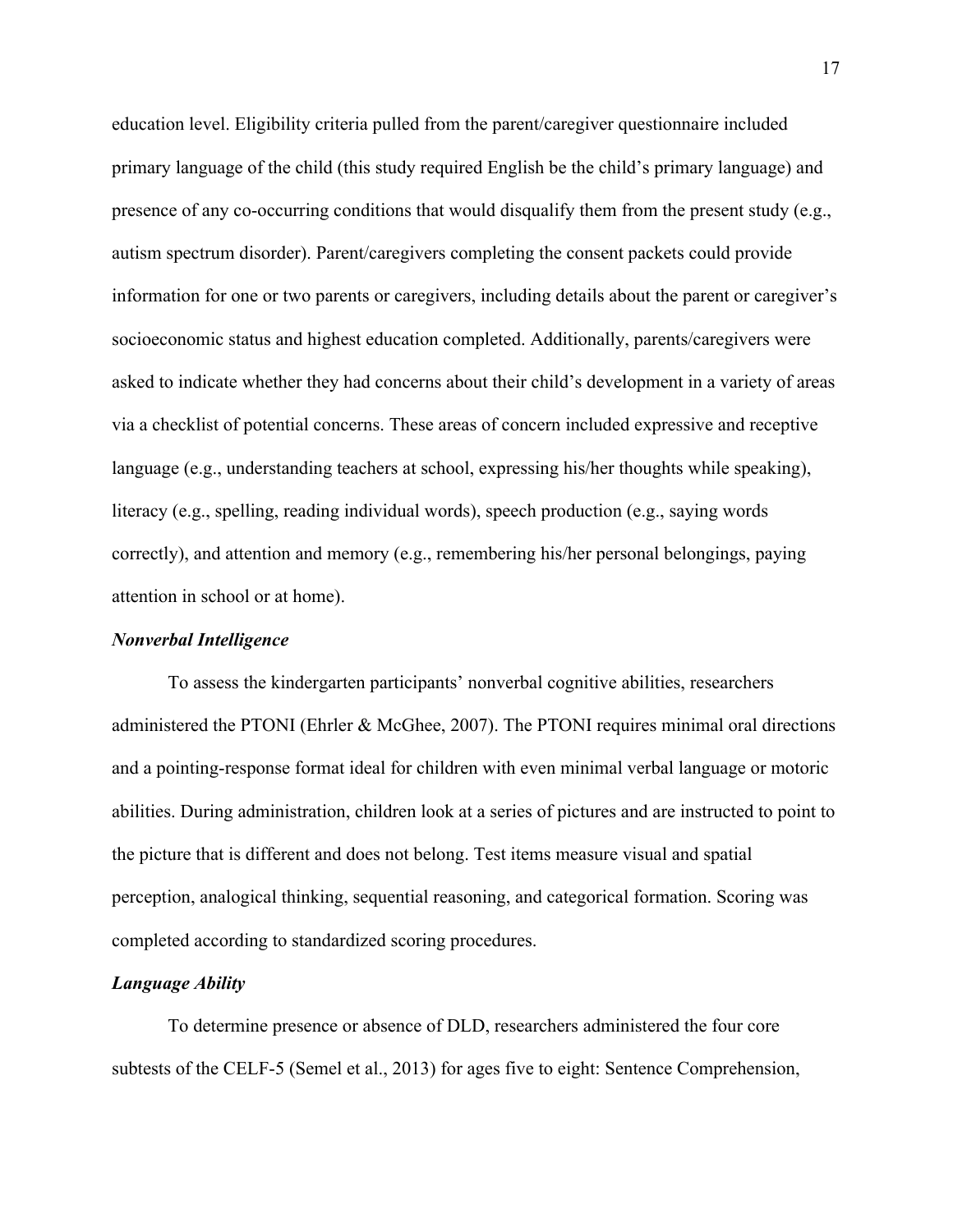Word Structure, Formulated Sentences, and Recalling Sentences. The Sentence Comprehension subtest assessed participants' receptive language skills, asking them to point to the picture that best corresponded to each sentence read aloud by the examiner. The Word Structure subtest assessed participants' grammar and morphological awareness by assessing their knowledge of common grammar (e.g., past tense -*ed*) and common irregular grammatical changes (e.g., singular *mouse* changes to plural *mice*) when completing sentences presented verbally by the examiner. The Formulated Sentences subtest evaluated participants' ability to generate sentences given semantic and syntactic constraints (i.e., students must make their sentence about a given picture and must use given target words in their sentence). The Recalling Sentences subtest evaluated participants' ability to recall and reproduce sentences read aloud by the examiner of increasing length and complexity. Scoring was completed according to standardized scoring procedures. Altogether, scores on these four subtests determined a participant's Core Language Score (CLS) which indicated their overall language skills.

#### *Morphological Awareness*

To assess morphological awareness, researchers administered an experimental morphological awareness relatives task borrowed from the work of Apel et al. (2013). For this task, the assessor gave the child a word, said an incomplete sentence aloud, and asked the child to finish the sentence using the given word. For example, if the examiner said the word to use was *sock* and the sentence was "please put on your shoes and \_\_\_\_\_," the child would finish the sentence with *socks*. Test items included sentences requiring children use either inflected morphemes (grammatical affixes, e.g., *sock* to *socks*) or derived morphemes (affixes that can change the meaning of the word, e.g., *like* to *dislike*). Scoring was conducted to determine whether or not the targeted word was produced with the correct inflection. If the targeted word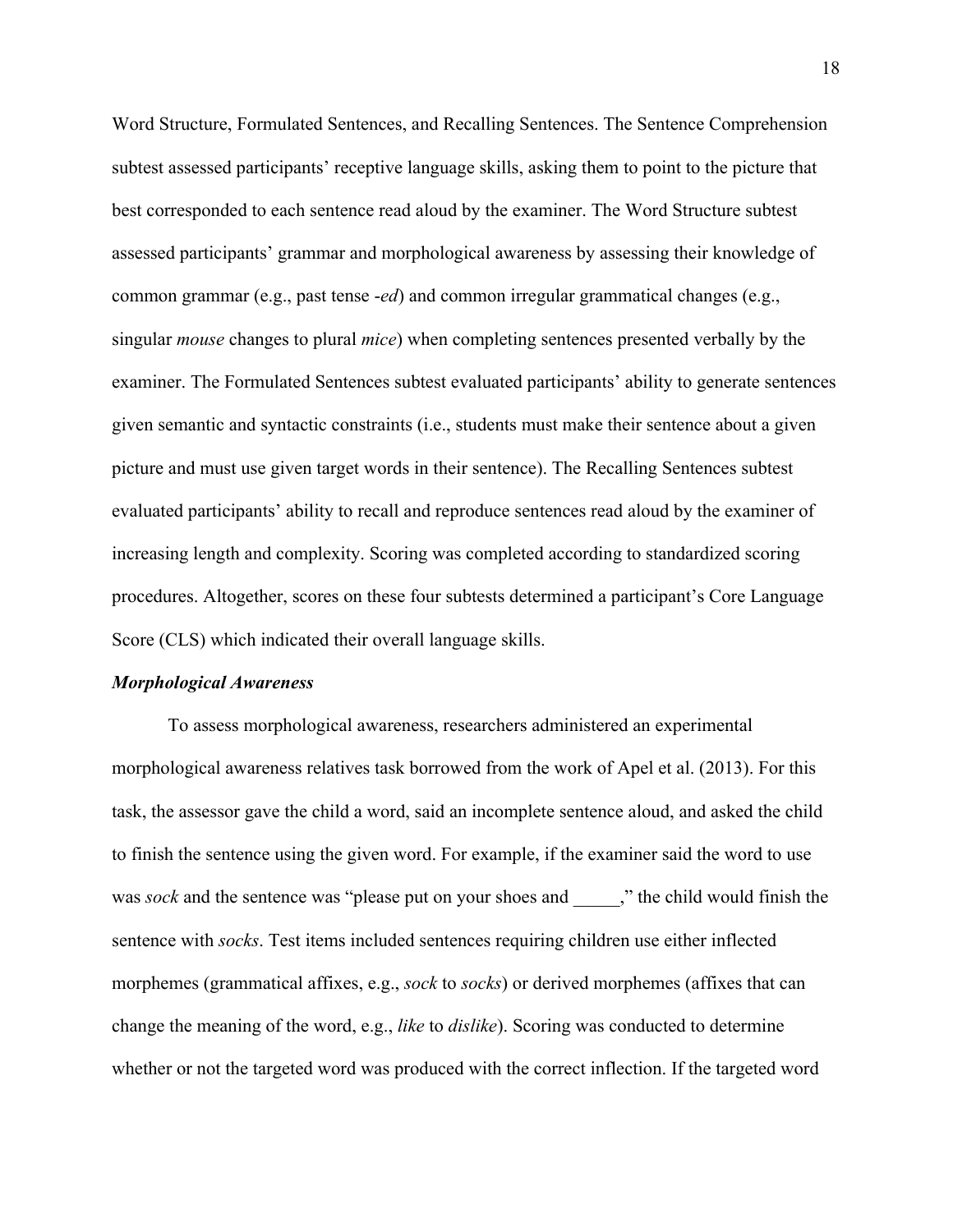was not correctly provided, then scorers determined via discussion whether a produced substitute word made sense, and, if so, then was scored correct if the targeted affix was produced.

#### *Expressive Vocabulary*

To assess expressive vocabulary and word retrieval, researchers administered the *Expressive Vocabulary Test* (EVT-3) (Williams, 2019). The EVT-3 measured participants' ability to label items and knowledge of synonyms. During this task, children were shown a series of pictures and asked to name some part of each picture (e.g., in a picture of a girl singing, the child is asked "what is the girl doing?" to elicit "singing"). Scoring was completed according to standardized scoring procedures.

## *Phonological Working Memory*

To assess phonological working memory and speech perception, researchers administered a nonword repetition task (Dollaghan & Campbell, 1998). During this task, children repeated increasingly complex nonwords aloud (i.e., words increasing in length and/or complexity of sound combinations). There is specific benefit to including nonword repetition tasks in the assessment battery as nonword repetition tasks tend to be less linguistically and culturally biased than other standardized assessments. Nonword repetition tasks do not require prior linguistic knowledge (as many standardized assessments do) and thus reduce bias against children who have not had the same instruction or acculturation as others. Scorers transcribed each response using the International Phonetic Alphabet (IPA) to determine the total number of correctly produced consonants and vowels, as well as respective percentages of correct consonants, vowels, and total phonemes.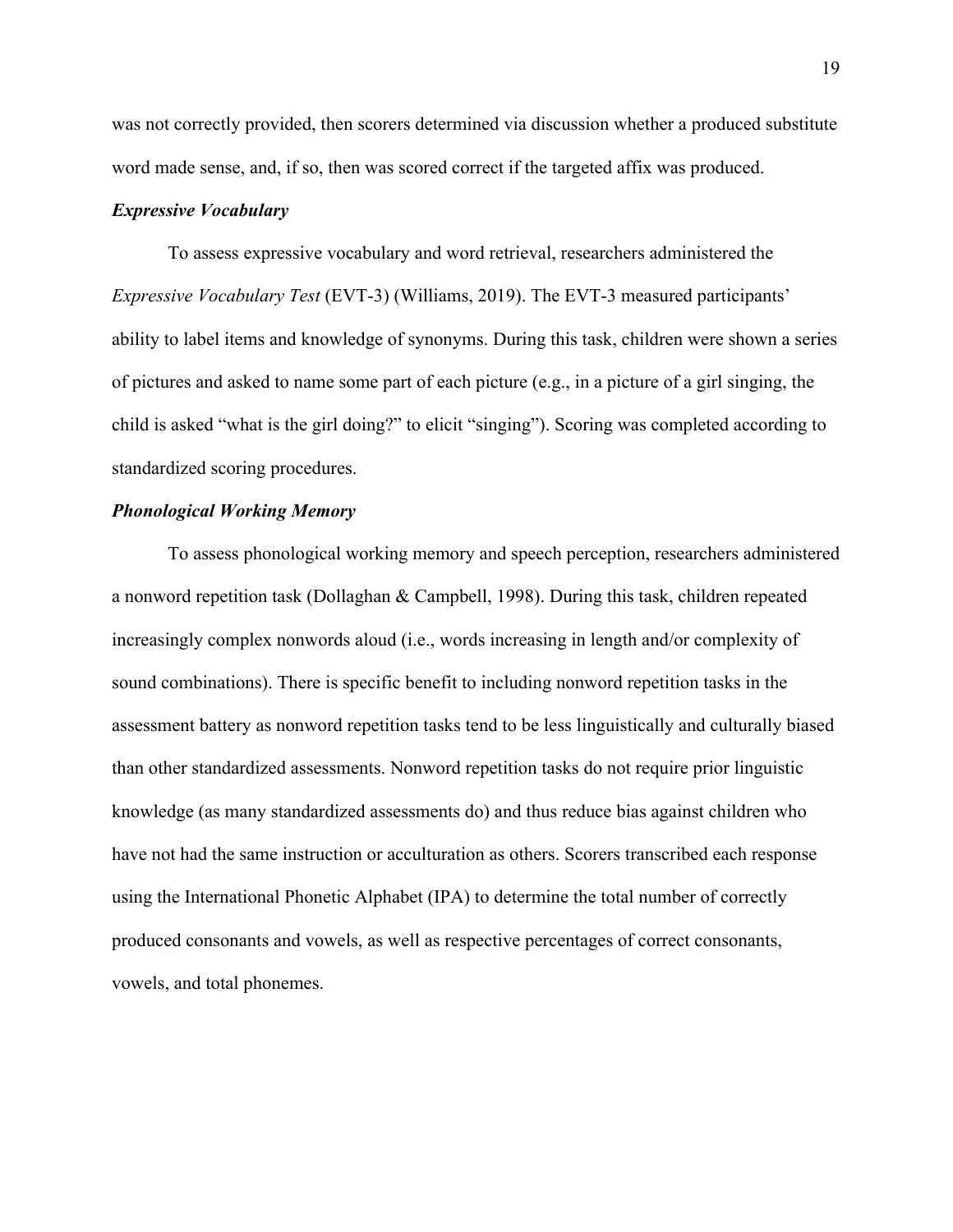## *Word Reading*

To assess decoding skills, researchers administered the *Woodcock Johnson IV Tests of Achievement* (WJ-IV) *Letter-Word Identification* subtest (Mather & Wendling, 2014). This subtest required participants to identify and read isolated letters and words aloud. Letters and words were presented in isolation (i.e., without context), so participants were unable to use contextual clues to aid in their decoding. Based on participants' percentile rank scores, they were classified as having high (percentile rank of 40% to 85%), mid (percentile rank of 25% to 39%), or low (percentile rank of < 25%) word recognition skills. Scoring was completed according to standardized scoring procedures.

## *Spelling*

To assess spelling, researchers administered a 15-word spelling dictation test (Byrne and Fielding-Barnsley, 1993; Treiman, Hulsander et al., 2019; Treiman, Kessler et al., 2019) which was adapted for U.S. kindergartners. Children were asked to spell words provided in a spoken context, followed by a short, spoken sentence, and then the single word spoken again. This spelling dictation task had a few sentences adapted to be more applicable for the U.S. participants. Responses were scored with an adaptation of Levenshtein's distance (1966), which captured the difference, or 'distance,' between the targeted spelling and the child's spelling. Students were given full credit for producing all letters in a word in the correct order and partial credit that accounted for letter position such that more points were given for the correct letter and position within a word than for producing the correct letter but not in the correct position in the word.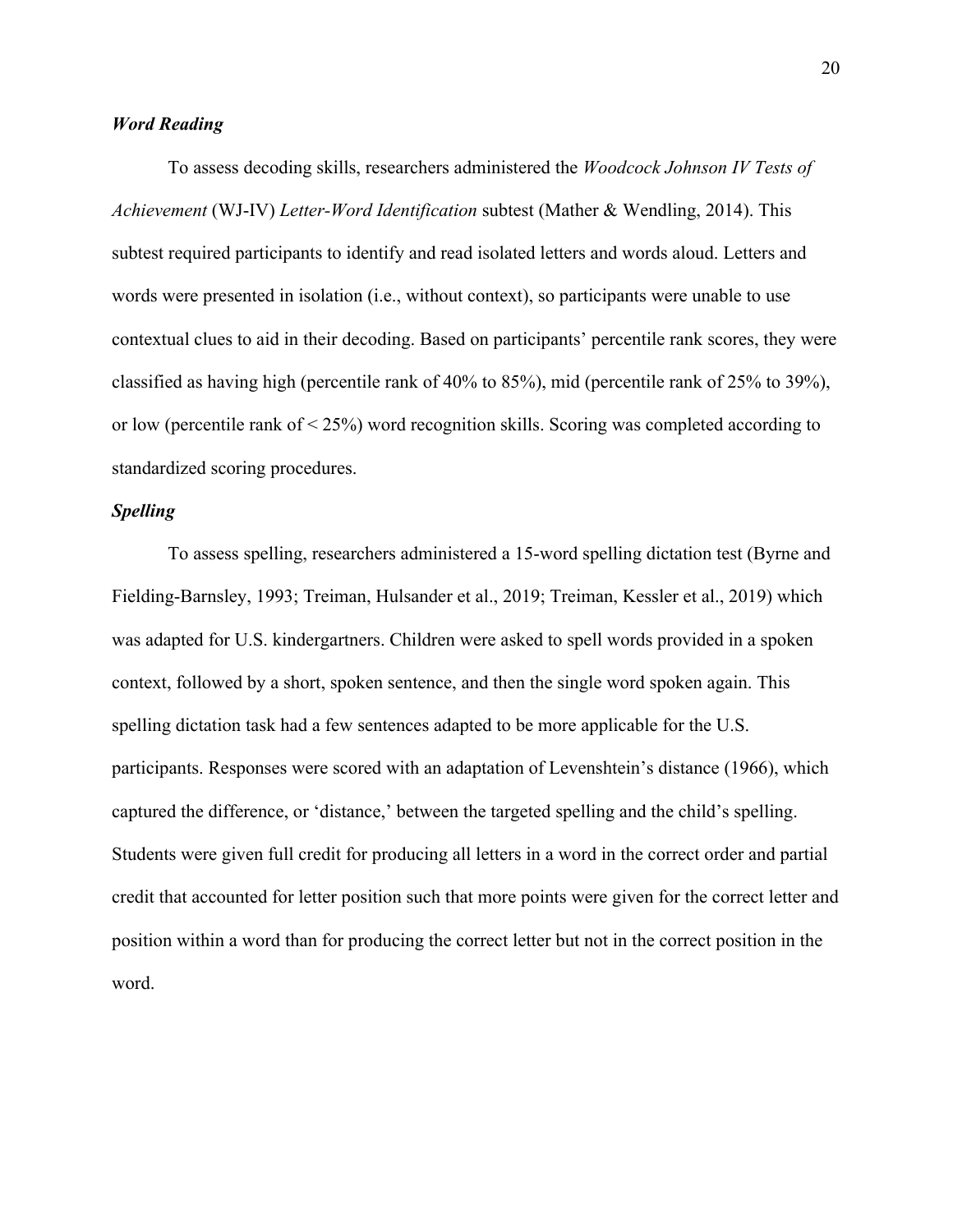## *Articulation*

To determine the presence or absence of a speech sound disorder, the POWER speech screener developed in Gray and colleagues' NIH R01 grant (2018-2023) was administered. In total, 21 phonemes were assessed in the initial and/or final positions of words. When provided with pictures of objects, children were asked to name various parts of the picture (e.g., "what is the pig standing in?" for target word *mud* with target phonemes /*m*, *d*/). Children were required to correctly produce at least 19 of the 21 targeted phonemes to pass the screening, with each target phoneme substitution or misarticulation counting as one error (e.g., producing *mut* instead of *mud* would count as one error).

## **Procedure**

Researchers administered a classroom-based language and literacy screener to all kindergarten students who attended on the day of scheduled screenings in the Missoula County Public School District and Worcester Public School District to determine initial eligibility. All children who scored in the bottom 33% of their respective kindergarten class were determined as having failed the initial screening. These children were invited to participate in the larger longitudinal study. Additionally, a subset of children who passed the screening were invited to participate as a TD control group. After identifying children for study participation, researchers distributed recruitment packets to the parents or guardians of eligible participants including consent forms.

After receiving consent forms, trained research assistants administered an initial battery of assessments to determine eligibility for the longitudinal study. The assessment battery had two purposes: 1) to establish the presence or absence of a language disorder and 2) to rule out cooccurring conditions (e.g., autism-spectrum disorder, speech sound disorder, hearing loss, or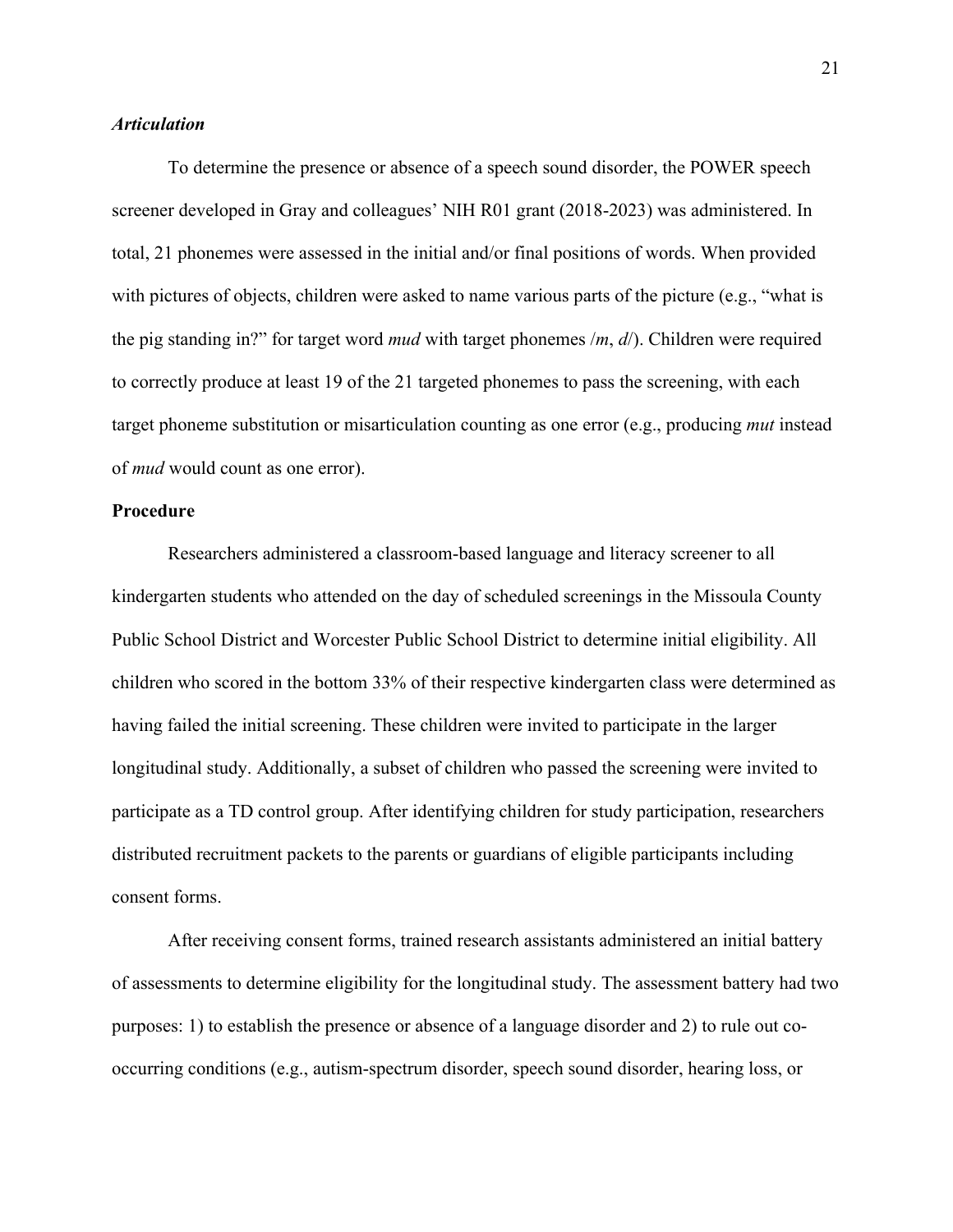intellectual disability). Participants completed the following assessments: the CELF-5 (Semel et al., 2013) core subtests, the WJ-IV Letter-Word Identification subtest (Mather & Wendling, 2014), the PTONI (Ehrler & McGhee, 2007), an articulation screening, and a hearing screening. Then, participants who met the inclusionary criteria (e.g., typical nonverbal intelligence denoted by PTONI nonverbal index score of >75) were invited to complete additional language and literacy testing in the areas of morphological awareness, spelling, nonword repetition, and expressive vocabulary. Figure 1 illustrates each step of the study for further clarity.

#### **Figure 1.**

#### *Experimental Design*



Training for each research assistant included watching standardized videos of proper and improper administration of each subtest, quizzes on each subtest with a required score of 100% to continue, and practice administering each subtest to a certified speech-language pathologist before administering to any study participant. Additional training was required to administer assessments via Zoom, with a similar training process (watching standardized videos of remote administration, quizzes on each subtest, and practice administering remotely to a certified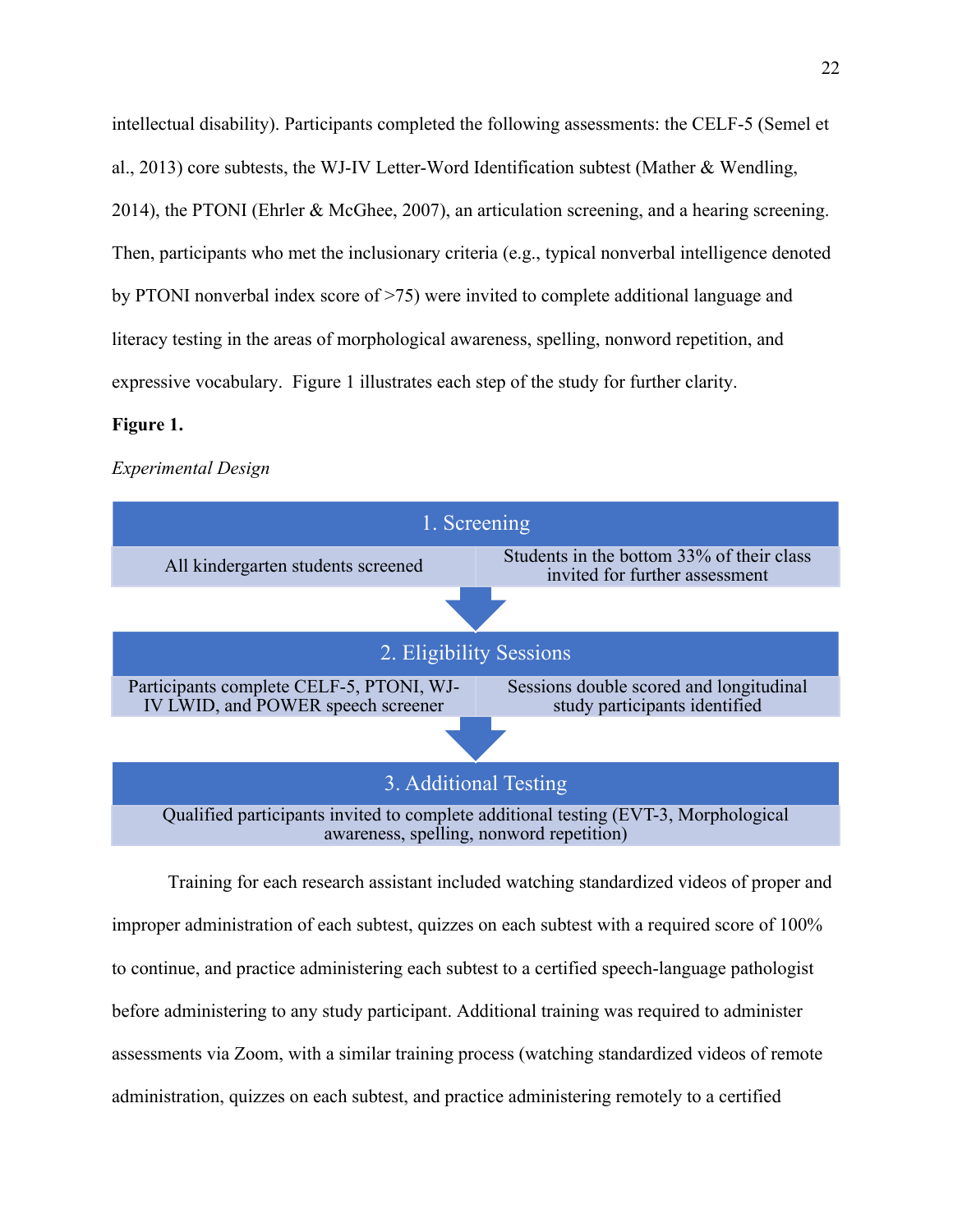speech-language pathologist). The whole battery of assessments was administered over a series of approximately one-hour-long individual sessions with participants, with each session audio and video recorded for double-scoring of assessments.

The testing sessions were conducted face-to-face as well as over Zoom, as the COVID-19 pandemic prevented some testing from occurring in-person. As such, modifications were made to the assessment presentation to allow for virtual administration. For example, for tests which require participants to point to their desired answer, brightly colored dots were added to each possible answer and participants were instead instructed to say the color that matched their answer. Before beginning any formal testing, participants were trained on the color name of each dot (e.g., pink, blue, green, black) so they could accurately name the color that matched their answer. If participants named a color that was not an option during assessment (e.g., naming "blue" when the options were green, pink, black, and orange), assessors would name the color of each dot on the screen and ask participants to state the color of their answer again.

After assessors administered the initial assessment battery, research assistants reviewed the audio and video recordings of each assessment, scored each subtest, calculated standard scores and percentile ranks, and entered item-level data as well as standard scores and percentile ranks into Microsoft Excel and REDCap. The initial assessment battery (CELF-5, WJ-IV, PTONI, and articulation screener) was double scored by two research assistants in addition to the original assessor for increased reliability of results.

After compiling data from the initial assessment battery, participants who met the eligibility criteria were invited to participate in further language and literacy testing including tasks assessing morphological awareness, spelling, expressive vocabulary, and phonological awareness (via the nonword repetition task). The additional testing sessions were conducted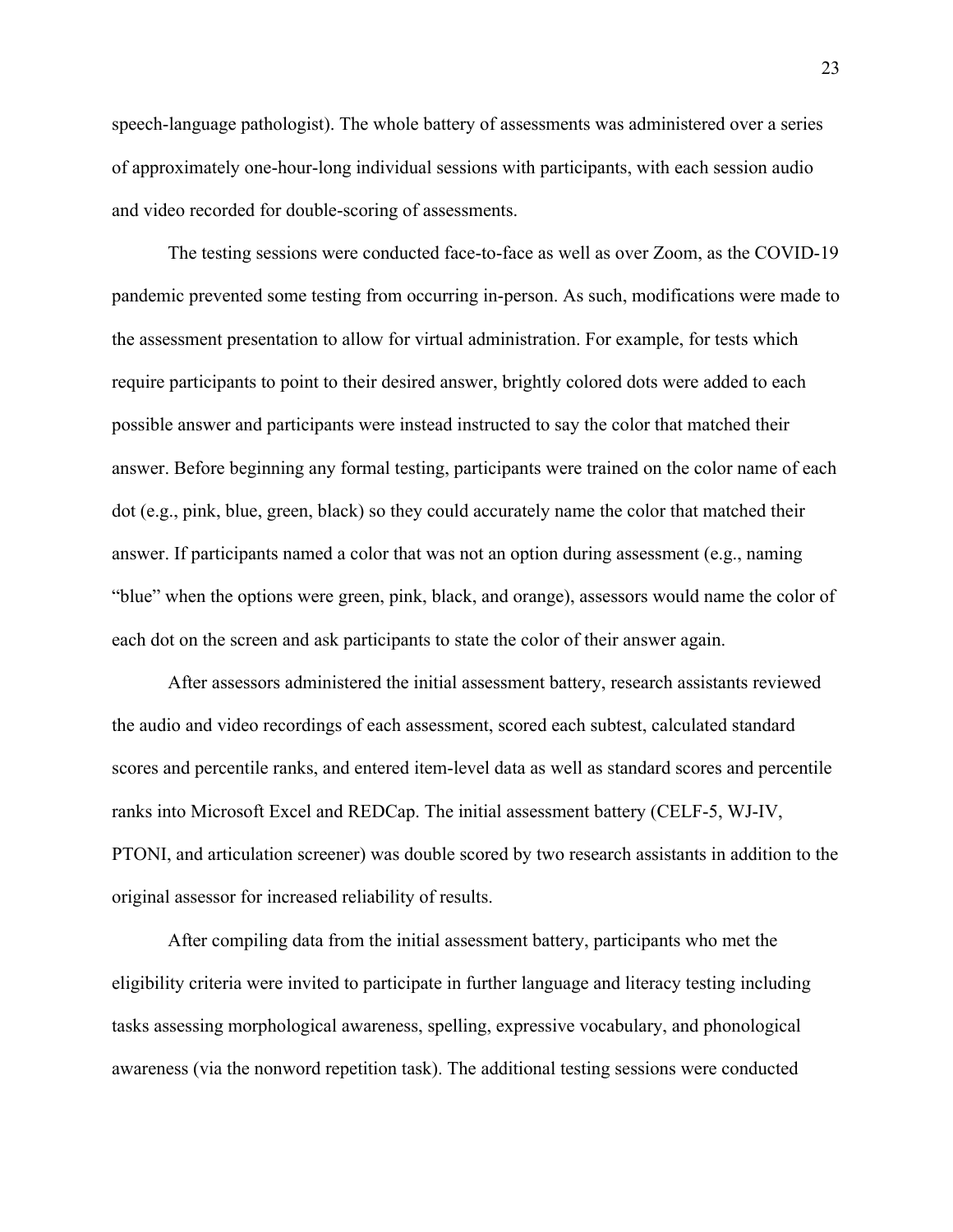entirely via Zoom for ease of scheduling. Participants who agreed to participate in additional testing were provided with a Chromebook (which they kept as payment for their participation) to ensure consistent audio and video quality across participants and assessment sessions.

### **Results**

Descriptive statistics and correlational analyses were calculated in SPSS Version 26.

Descriptive statistics for all measures are presented for the whole sample in Table 5. In addition to whole-group statistics, descriptive statistics for all measures were calculated for the DLD and typically developing subgroups, as shown in Table 6.

#### **Table 5.**

*Descriptive Statistics – Whole Sample (n = 40)*

| Measure                   | $\boldsymbol{M}$ | SD    |
|---------------------------|------------------|-------|
| PTONI*                    | 98.25            | 17.39 |
| Nonword repetition**      | 35.22            | 10.46 |
| Morphological awareness** | 9.50             | 4.86  |
| CELF-5 $CLS*$             | 93.28            | 17.01 |
| $EVT-3*$                  | 94.57            | 10.88 |
| Spelling total accuracy** | 3.18             | 3.25  |
| WJ-IV LWID*               | 93.73            | 11.73 |

*Note.* Scores are \*standard scores or \*\*raw scores. Nonword repetition raw score is out of 56 possible consonants correct. Morphological awareness raw score is out of 26 items. Spelling total accuracy score is out of 15 items. PTONI = Primary Test of Nonverbal Intelligence (Ehrler & McGhee, 2007); Nonword repetition = Nonword repetition task (Dollaghan & Campbell, 1998); Morphological awareness = morphological awareness relatives task (Apel et al., 2013); CELF-5 CLS = Clinical Evaluation of Language Fundamentals – Fifth Edition, Core Language Score (Semel et al., 2013); EVT-3 = Expressive Vocabulary Test (Williams, 2019); WJ-IV LWID = Woodcock Johnson IV Tests of Achievement Letter-Word Identification subtest (Mather & Wendling, 2014).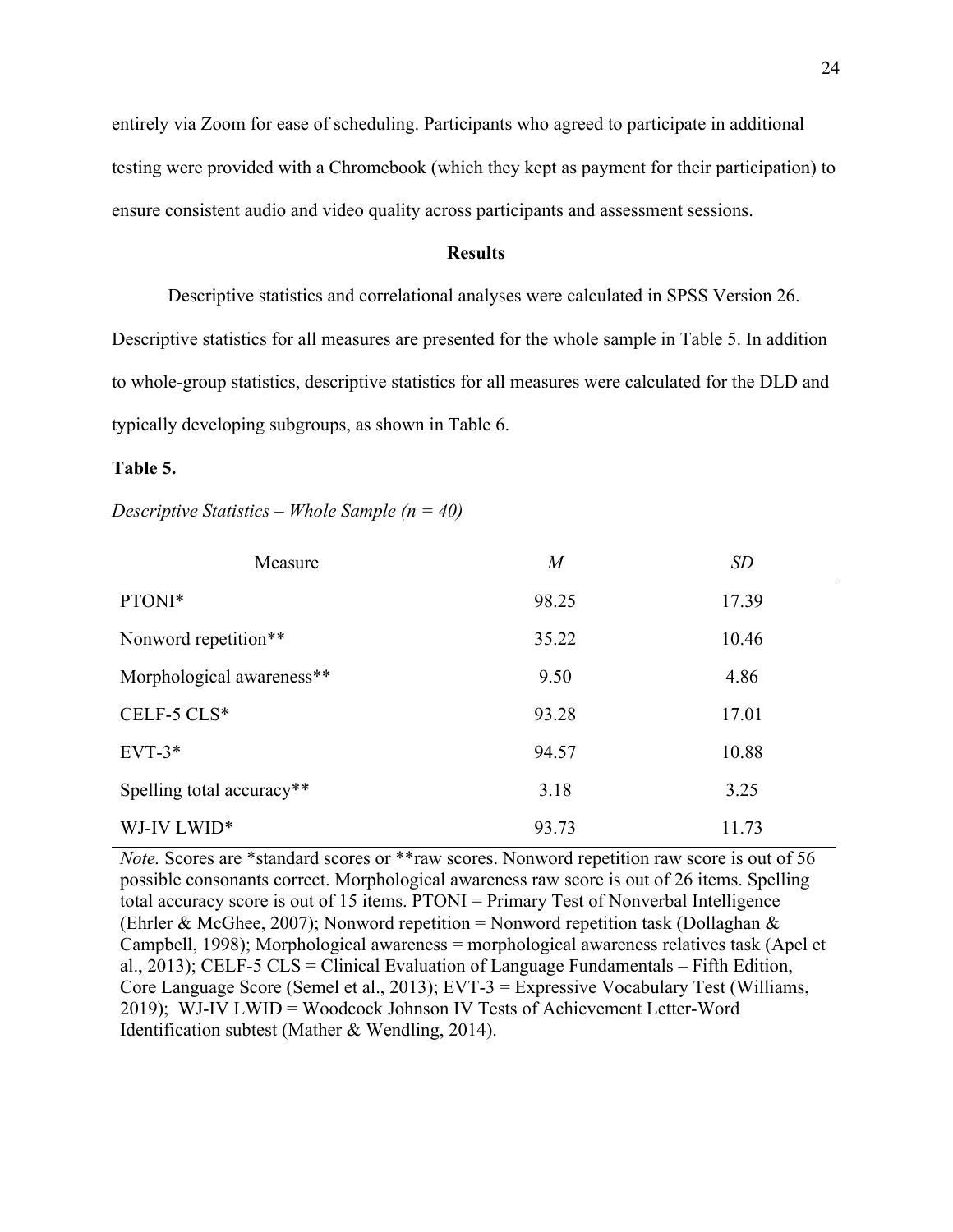## **Table 6.**

## *Descriptive Statistics – Sample Subgroups*

| Subgroup                                    | Measure                   | $\overline{M}$ | <b>SD</b> | Range |
|---------------------------------------------|---------------------------|----------------|-----------|-------|
|                                             | PTONI*                    | 104.50         | 18.23     | 63    |
|                                             | Nonword repetition**      | 40.06          | 7.39      | 27    |
| Children                                    | Morphological awareness** | 12.44          | 3.42      | 13    |
| with typical<br>language $(n)$              | CELF-5 CLS*               | 109            | 9.36      | 43    |
| $= 18$                                      | $EVT-3*$                  | 100.78         | 8.07      | 34    |
|                                             | Spelling total accuracy** | 4.94           | 3.23      | 14    |
|                                             | WJ-IV LWID*               | 101.56         | 6.56      | 22    |
|                                             | PTONI*                    | 93.14          | 15.22     | 63    |
|                                             | Nonword repetition**      | 30.89          | 11.06     | 39    |
| Children at                                 | Morphological awareness** | 7.09           | 4.57      | 15    |
| risk for<br>language<br>(DLD)<br>$(n = 22)$ | CELF-5 CLS*               | 80.41          | 9.01      | 37    |
|                                             | $EVT-3*$                  | 88.68          | 10.01     | 39    |
|                                             | Spelling total accuracy** | 1.73           | 2.51      | 9     |
|                                             | WJ-IV LWID*               | 87.32          | 11.19     | 41    |

*Note.* Scores are \*standard scores or \*\*raw scores. Nonword repetition raw score is out of 56 possible consonants correct. Morphological awareness raw score is out of 26 items. Spelling total accuracy score is out of 15 items. PTONI = Primary Test of Nonverbal Intelligence (Ehrler & McGhee, 2007); Nonword repetition = Nonword repetition task (Dollaghan & Campbell, 1998); Morphological awareness = morphological awareness relatives task (Apel et al., 2013); CELF-5 CLS = Clinical Evaluation of Language Fundamentals – Fifth Edition, Core Language Score (Semel et al., 2013); EVT-3 = Expressive Vocabulary Test (Williams, 2019); WJ-IV LWID = Woodcock Johnson IV Tests of Achievement Letter-Word Identification subtest (Mather & Wendling, 2014).

When examining nonverbal intelligence via the PTONI nonverbal index scores, there was

a significant difference between the DLD and typically developing groups,  $t(1,38) = 2.15$ ,  $p <$ 

.05. Children in the typically developing group had a higher standard score on the PTONI (*M* =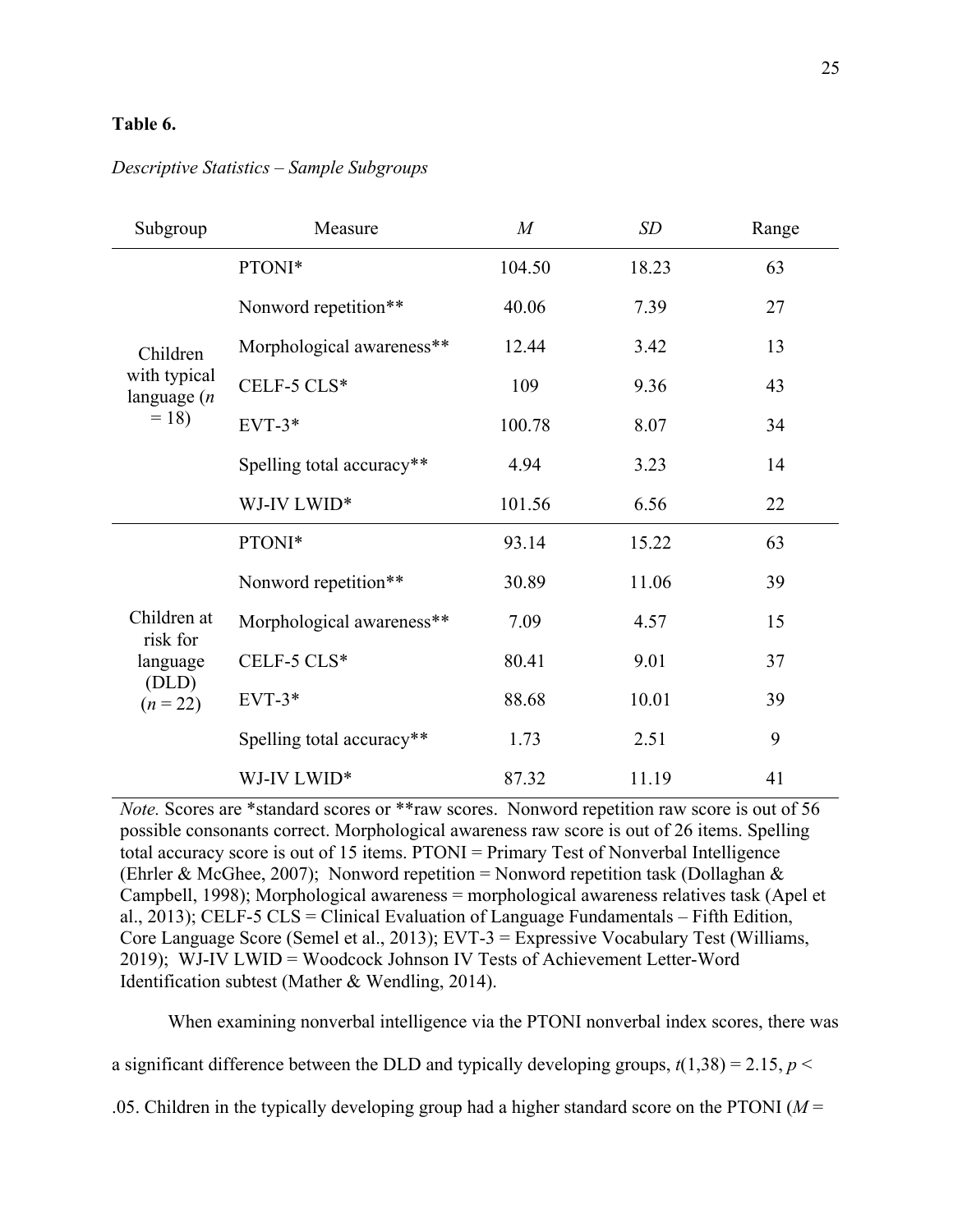104.50, *SD* = 18.23) compared to the DLD group (*M* = 93.14, *SD* = 15.22). However, all participants had a nonverbal index score of 75 or above, indicating nonverbal intelligence within the typical range. Language abilities are known to influence nonverbal intelligence scores (e.g., Botting, 2020), but this significant difference between groups could be a limitation. For this reason, subsequent comparison t-tests were not run, and correlational analysis included cognition in addition to that of the experimental measures of language and literacy skills.

In order to examine the relationship between morphological awareness and language and literacy abilities, a Pearson correlational analysis was conducted on the whole sample (Table 7) and on the DLD and TD subgroups (Table 8). For both groups of children, morphological awareness was expected to have a strong relationship with early language and literacy skills in addition to phonological awareness and language scores. Overall, morphological awareness had the strongest relationship with language  $(.64)$  ( $p < .01$ ), followed by that of phonological awareness (.63), vocabulary (.46), spelling (.46), and reading (.40)  $(p < .01)$ . Interestingly, phonological awareness was not significantly related to children's reading scores and only moderately related to language  $(.45)$ , followed by vocabulary  $(.38)$  and spelling  $(.33)$   $(p < .01)$ .

Further correlational analyses were conducted for the TD and DLD child subgroups. For the TD group, neither phonological awareness nor morphological awareness appeared to have a significant relationship with language or literacy (i.e., spelling, reading), and only the language score had a significant and moderate relationship  $(.51)$   $(p < .05)$  with reading. Neither morphological awareness nor phonological awareness were related to the TD children's language or literacy scores. For children with DLD, only language was moderately and significantly related to reading (.43) and spelling (.43)  $(p < .05)$ . However, phonological awareness was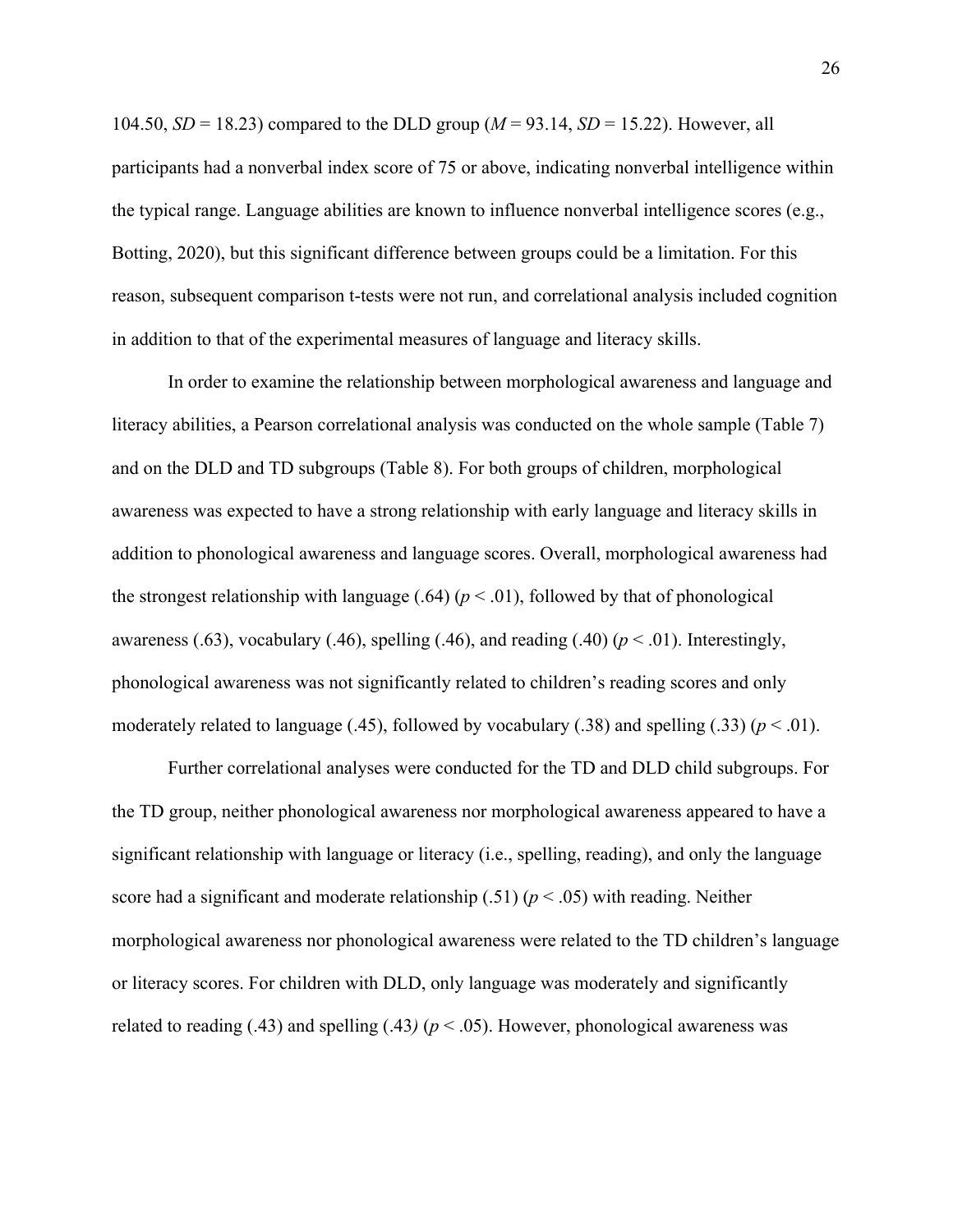significantly and moderately related to morphological awareness  $(.52)$  ( $p < .05$ ), which in turn was significantly related to language  $(.51)$ .

## **Table 7.**

*Correlations for Language and Literacy Battery – Whole Sample (n = 40)*

| Measure         | 1        | 2            | 3        | $\overline{4}$ | 5    | 6            | 7 |
|-----------------|----------|--------------|----------|----------------|------|--------------|---|
| 1. Nonverbal IQ | 1        |              |          |                |      |              |   |
| 2. PA           | .308     | $\mathbf{1}$ |          |                |      |              |   |
| 3. MA           | $.341*$  | $.625**$     | 1        |                |      |              |   |
| 4. Language     | $.454**$ | $.446**$     | $.638**$ | 1              |      |              |   |
| 5. Vocabulary   | $.408*$  | $.375*$      | $.458**$ | $.606**$       | 1    |              |   |
| 6. Spelling     | .308     | $.332*$      | $.456**$ | $.488**$       | .280 | $\mathbf{1}$ |   |
| 7. Reading      | $.351*$  | .287         | $.401**$ | $.703**$       | .320 | $.566**$     |   |

 $*_{p}$  < .05. \*\**p* < .01

*Note.* All scores are standard scores except for Phonological Awareness (PA; measured by nonword repetition), Morphological Awareness (MA), and Spelling, which are raw scores. Phonological awareness raw score is out of 56 possible consonants correct. Morphological awareness raw score is out of 26 items. Spelling raw score is out of 15 items. Nonverbal IQ = Primary Test of Nonverbal Intelligence (Ehrler & McGhee, 2007); PA = Nonword repetition task (Dollaghan & Campbell, 1998); Morphological awareness = morphological awareness relatives task (Apel et al., 2013); Language = Clinical Evaluation of Language Fundamentals – Fifth Edition, Core Language Score (Semel et al., 2013); Vocabulary = Expressive Vocabulary Test (Williams, 2019); Reading = Woodcock Johnson IV Tests of Achievement Letter-Word Identification subtest (Mather & Wendling, 2014).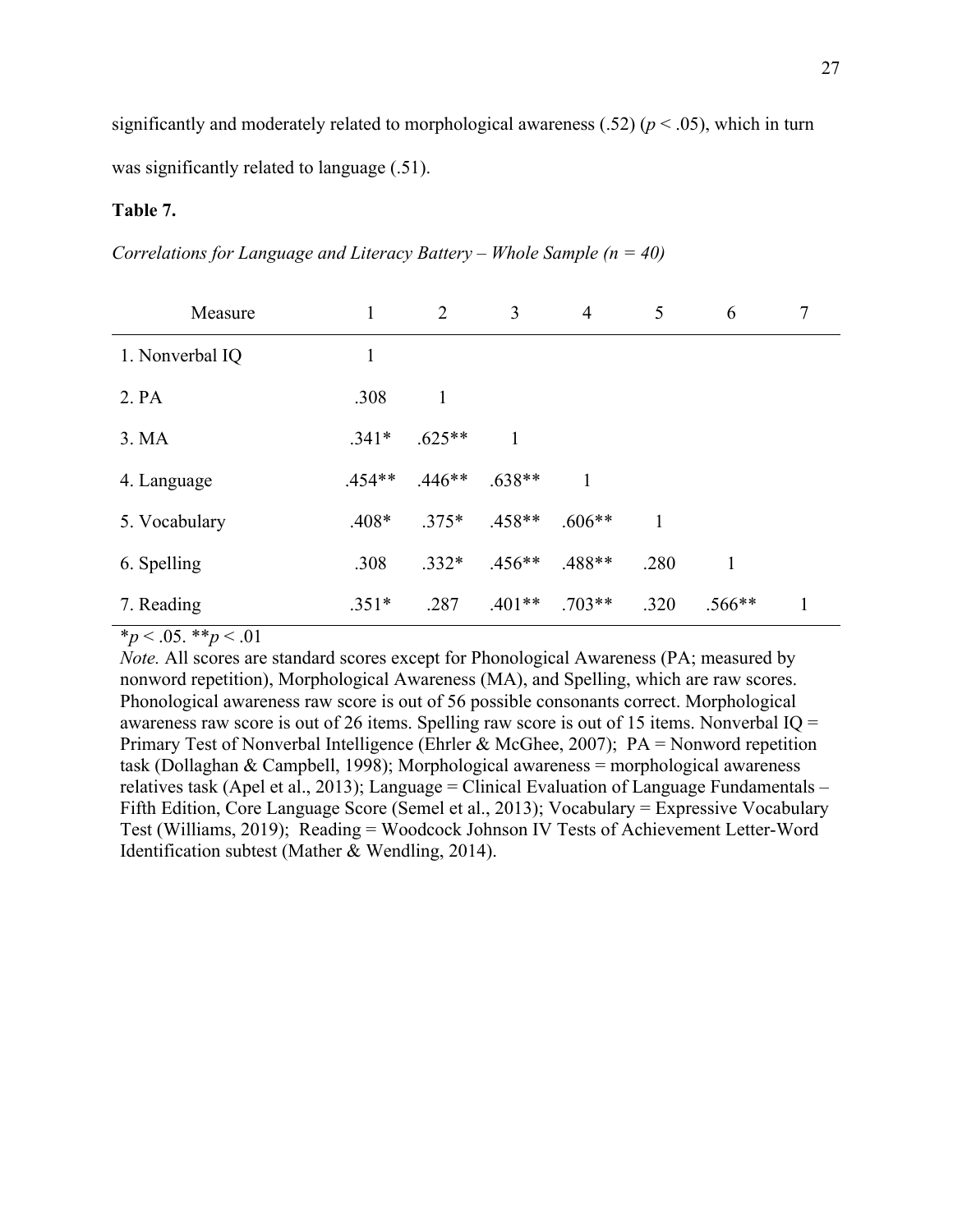## **Table 8.**

| Subgroup                                          | Measure         | $\mathbf{1}$ | $\overline{2}$ | $\overline{3}$ | $\overline{4}$ | 5            | 6            | $\tau$       |
|---------------------------------------------------|-----------------|--------------|----------------|----------------|----------------|--------------|--------------|--------------|
|                                                   | 1. Nonverbal IQ | $\mathbf{1}$ |                |                |                |              |              |              |
|                                                   | 2. PA           | $-.312$      | $\mathbf{1}$   |                |                |              |              |              |
| Children<br>with                                  | 3. MA           | $-.141$      | .454           | $\mathbf{1}$   |                |              |              |              |
| typical                                           | 4. Language     | .225         | .314           | .188           | $\mathbf{1}$   |              |              |              |
| language<br>$(n = 18)$                            | 5. Vocabulary   | .169         | $-.080$        | $-.188$        | .348           | $\mathbf{1}$ |              |              |
|                                                   | 6. Spelling     | $-.078$      | .016           | .285           | $-.117$        | $-.066$      | $\mathbf{1}$ |              |
|                                                   | 7. Reading      | $-.024$      | .114           | .219           | $.514*$        | .379         | .252         | $\mathbf{1}$ |
|                                                   | 1. Nonverbal IQ | $\mathbf{1}$ |                |                |                |              |              |              |
|                                                   | 2. PA           | $.513*$      | $\mathbf{1}$   |                |                |              |              |              |
| Children at<br>risk for<br>language<br>$(n = 22)$ | 3. MA           | $.460*$      | $.521*$        | $\mathbf{1}$   |                |              |              |              |
|                                                   | 4. Language     | $.476*$      | .055           | $.507*$        | $\mathbf{1}$   |              |              |              |
|                                                   | 5. Vocabulary   | .437         | .340           | .421           | .264           | $\mathbf{1}$ |              |              |
|                                                   | 6. Spelling     | $.492*$      | .284           | .235           | $.424*$        | .119         | $\mathbf{1}$ |              |
|                                                   | 7. Reading      | .347         | $-.004$        | .067           | $.427*$        | $-.203$      | $.505*$      | $\mathbf{1}$ |

## *Correlations for Language and Literacy Battery – Sample Subgroups*

 $*_{p}$  < .05

*Note.* All scores are standard scores except for Phonological Awareness (PA; measured by nonword repetition), Morphological Awareness (MA), and Spelling, which are raw scores. Phonological awareness raw score is out of 56 possible consonants correct. Morphological awareness raw score is out of 26 items. Spelling raw score is out of 15 items. Nonverbal IQ = Primary Test of Nonverbal Intelligence (Ehrler & McGhee, 2007); PA = Nonword repetition task (Dollaghan & Campbell, 1998); MA = morphological awareness relatives task (Apel et al., 2013); Language = Clinical Evaluation of Language Fundamentals – Fifth Edition, Core Language Score (Semel et al., 2013); Vocabulary = Expressive Vocabulary Test (Williams, 2019); Reading = Woodcock Johnson IV Tests of Achievement Letter-Word Identification subtest (Mather & Wendling, 2014).

Based on this data, it appears that for DLD children there is a significant relationship

between morphological awareness and language and indirectly literacy skills above and beyond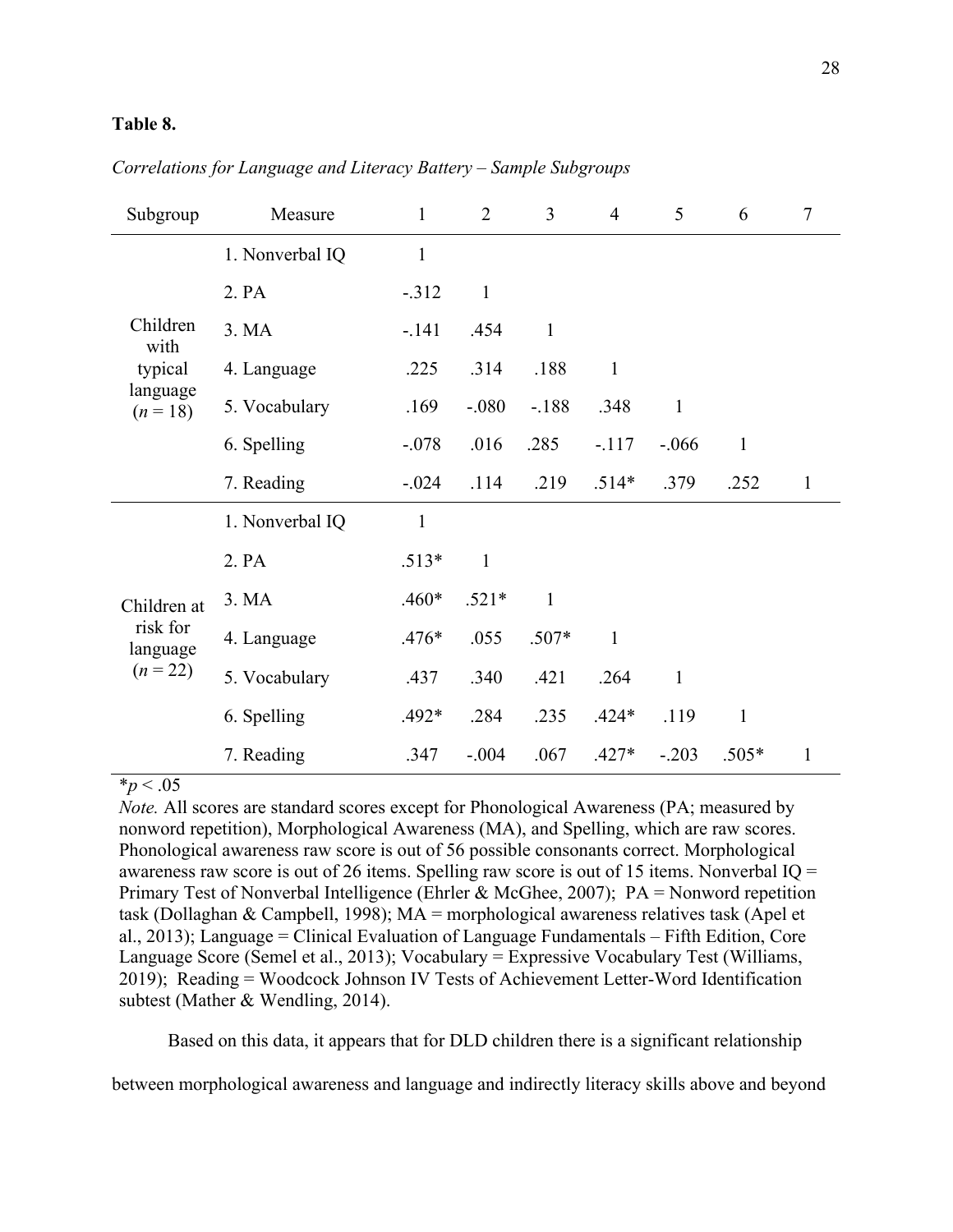that of phonological awareness. However, more data is needed to determine whether this significance applies to both TD and children with DLD once separated into subgroups with sufficient participant numbers for rigorous analyses. These findings may be significant for screening, identifying children at risk for language, and intervention, among other clinical applications. Despite having limited participant numbers, nonverbal intelligence scores via the PTONI were also somewhat significantly related (.51) ( $p < .05$ ) with most measures of language and literacy for the DLD subgroup only.

To further understand children's morphological awareness, phonological awareness, and orthographic awareness as they relate across each other within students with DLD and/or dyslexia, a subsequent descriptive analysis was run to examine patterns of linguistic knowledge. The means of morphological awareness, phonological awareness (nonword repetition), and orthographic awareness (spelling) were calculated for each subgroup of children with and without DLD, according to whether the children scored low ( $\leq 25$ <sup>th</sup> percentile) or mid/high (> 25th percentile) on the WJ-IV Letter-Word Identification subtest. These descriptive statistics are presented in Table 9.

The results of the descriptive analysis by subgroup show the mean scores in all three areas of morphological awareness, phonological awareness (nonword repetition), and orthographic awareness (spelling) were, as expected, depressed for children at-risk for DLD. Interestingly, even those children at-risk for DLD with high/mid word reading had lower average scores in all three areas than their typically developing peers who also had high/mid word reading abilities. Additionally, the standard deviations and score ranges for morphological and phonological awareness measures were higher for both DLD subgroups than the typically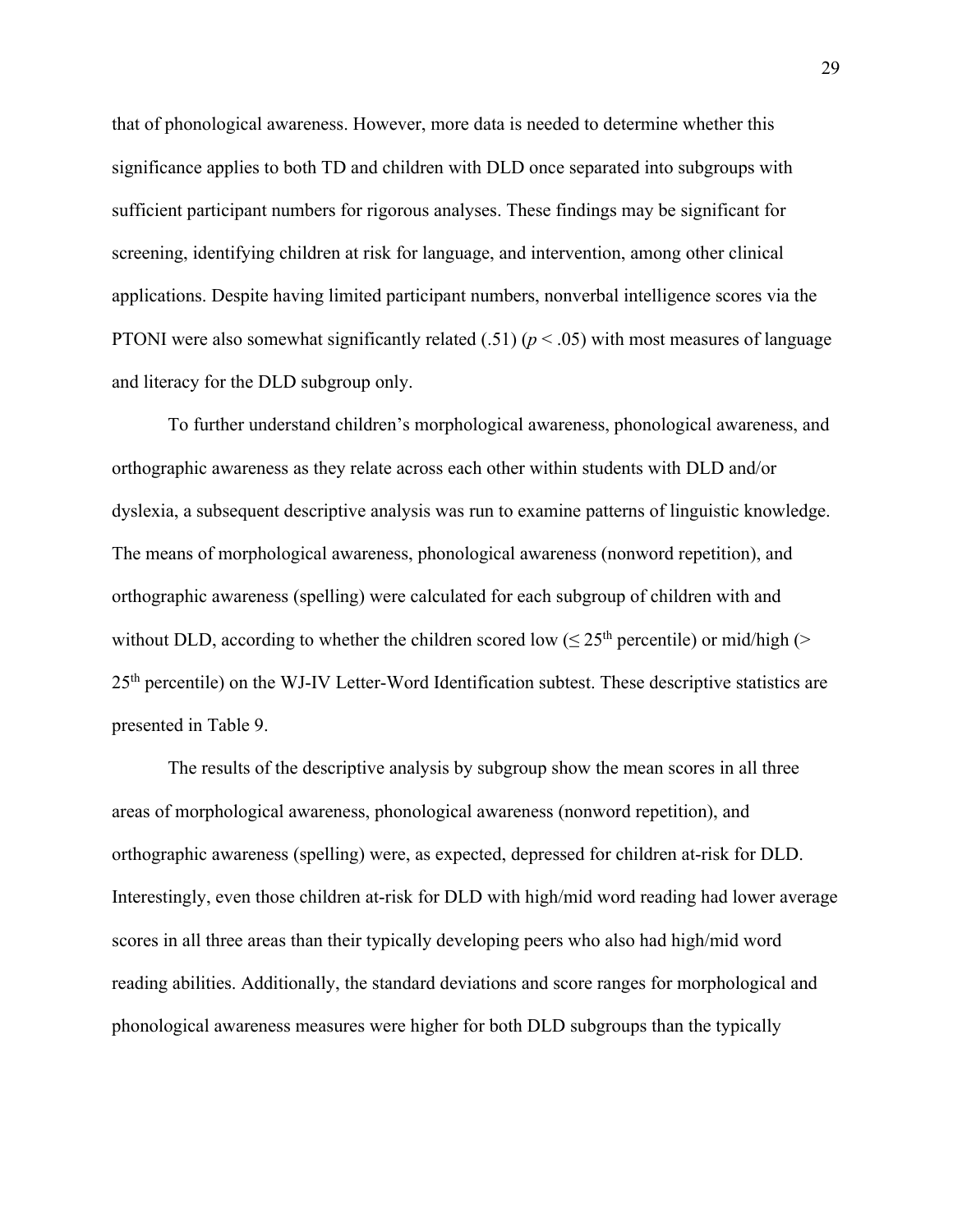developing subgroup, suggesting a wider range of abilities in children at-risk for DLD compared to their typically developing peers.

## **Table 9.**

|  |  | Descriptive Statistics - Linguistic Knowledge by Subgroup |
|--|--|-----------------------------------------------------------|
|  |  |                                                           |

| Subgroup                               | Measure                 | $\overline{M}$ | SD    | Range            |
|----------------------------------------|-------------------------|----------------|-------|------------------|
| DLD &                                  | Morphological awareness | 9.50           | 3.67  | 11               |
| High/Mid<br>Word                       | Nonword repetition      | 35.29          | 11.90 | 34               |
| Reading<br>$(n = 8)$                   | Spelling total accuracy | 3.25           | 3.15  | 9                |
| DLD & Low                              | Morphological awareness | 5.71           | 4.67  | 15               |
| Word<br>Reading<br>$(n=14)$            | Nonword repetition      | 28.33          | 10.17 | 39               |
|                                        | Spelling total accuracy | .86            | 1.61  | 5                |
| TD &                                   | Morphological awareness | 12.88          | 2.95  | 13               |
| High/Mid<br>Word                       | Nonword repetition      | 40.25          | 7.59  | 27               |
| Reading<br>$(n = 17)$                  | Spelling total accuracy | 5.18           | 3.17  | 13               |
| TD & Low<br>Word<br>Reading<br>$(n=1)$ | Morphological awareness | 5              | N/A   | $\boldsymbol{0}$ |
|                                        | Nonword repetition      | 37             | N/A   | $\theta$         |
|                                        | Spelling total accuracy |                | N/A   | $\boldsymbol{0}$ |

*Note.* All scores are raw scores. Nonword repetition raw score is out of 56 possible consonants correct. Morphological awareness raw score is out of 26 items. Spelling total accuracy raw score is out of 15 items.

## **Discussion**

Past research has shown phonological awareness is highly correlated with language and literacy success in children, but a less examined area of language and literacy is morphological awareness. This study examined the relationship between morphological awareness and key areas of language and literacy (e.g., spelling, expressive vocabulary) to determine whether there is any significant correlation between level of morphological awareness and language and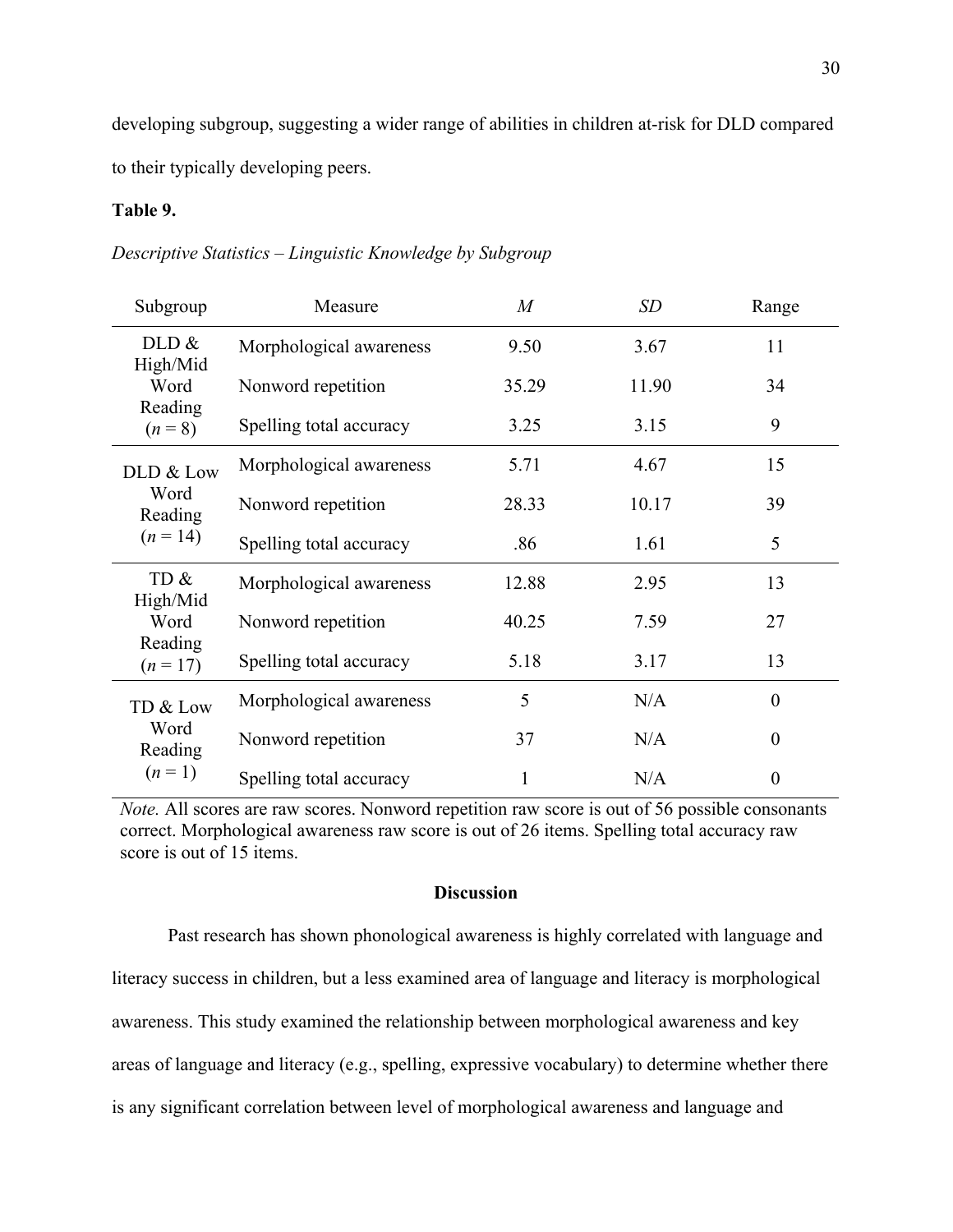literacy abilities. If this study found morphological awareness to be significantly correlated with areas of language and literacy, then there could potentially be clinical implications for including morphological awareness in early literacy screenings, assessments, and intervention. Moreover, new insights into morphological awareness as it relates to literacy performance in children with DLD may help in understanding why some children with DLD and literacy deficits do and do not go on to develop further literacy deficits (e.g., dyslexia).

When examining morphological awareness as it relates to language and literacy across all participating children, we indeed found a moderate and significant correlation  $(p < .01)$  between morphological awareness and language and literacy, indicating that morphological awareness is related to both spoken and written language skill performance. When comparing the relationship between phonological awareness and measures of language and literacy, we found fewer and less significant relationships. This suggests that morphological awareness may be uniquely contributing to language and literacy success differently than that of the well-established phonological awareness.

Lack of spoken grammar, specifically grammatical morphology (e.g., -*ed*, -*ing*) is one of the hallmarks of children who have DLD and as such the specific relationship between morphological awareness and written language was examined. Given the prevalence of impaired spoken language morphology, it was expected that morphology in written language may be impaired as well. After conducting a Pearson correlational analysis for children with and without DLD, it was found that morphological awareness was only significantly, moderately, and directly related to the language scores. However, these language scores were moderately, significantly, and directly related to reading and spelling. Thus, morphological awareness appears to be indirectly related to literacy skills in this population. Interestingly, phonological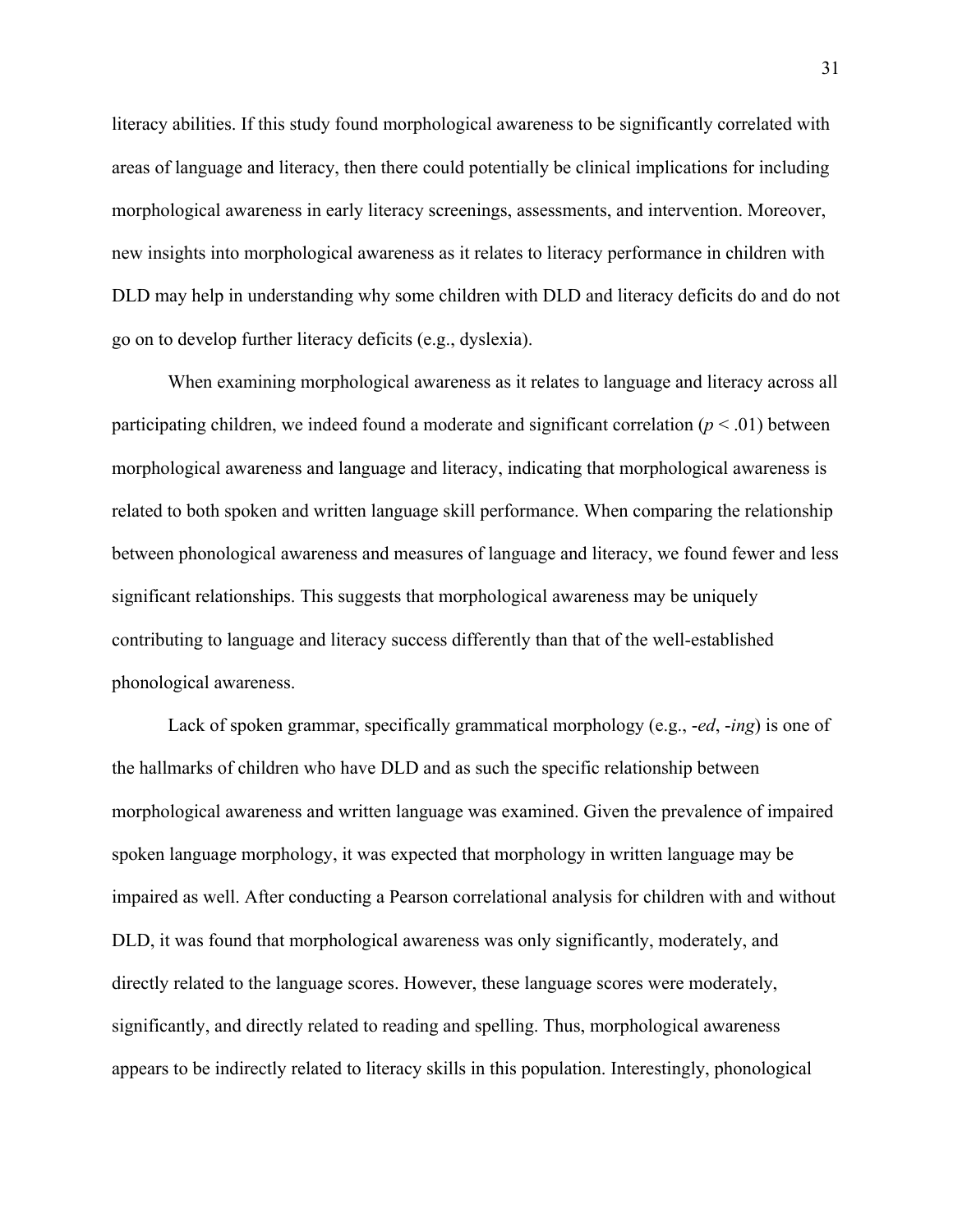awareness was not related to literacy skills in children with DLD, however, phonological awareness was significantly and moderately related to morphological awareness. Which again suggests that sound awareness is related to children's development of word meaning, that is related to spoken language and ultimately written language or spelling and reading development.

Our results, in which there were differing findings in how directly morphological awareness appeared to be related to language succuss in all children compared to a nonsignificant or indirect relationship for the sub-grouped children, could be explained in multiple ways. First, the small sample size could contribute to the decreased power in our subgrouped analyses which appeared to dampen the overall strength and significance of the results found in the larger combined group analysis. In addition, the significant difference in nonverbal intelligence, that was further evidenced by significant relationships between nonverbal intelligence all areas of language and literacy could have accounted for the significant correlations between morphological awareness and language and literacy for the full group. Future studies may increase sample size and control for nonverbal intelligence for further replication.

The descriptive statistics in Table 9 regarding linguistic knowledge of each subgroup provide additional insight despite very limited participants. Even within the high/mid word reading group as a whole (i.e., TD high/mid plus DLD high/mid), the DLD high/mid group had lower scores than the TD high/mid group. Of course, as would be expected, there is a greater difference in scores between the high/mid group as a whole and the low group than the DLD high/mid and TD high/mid scores, but it is interesting to have such a noticeable difference between DLD and TD group scores even when the groups are controlled for word reading status. Given the significant correlation of morphological awareness to word reading, among other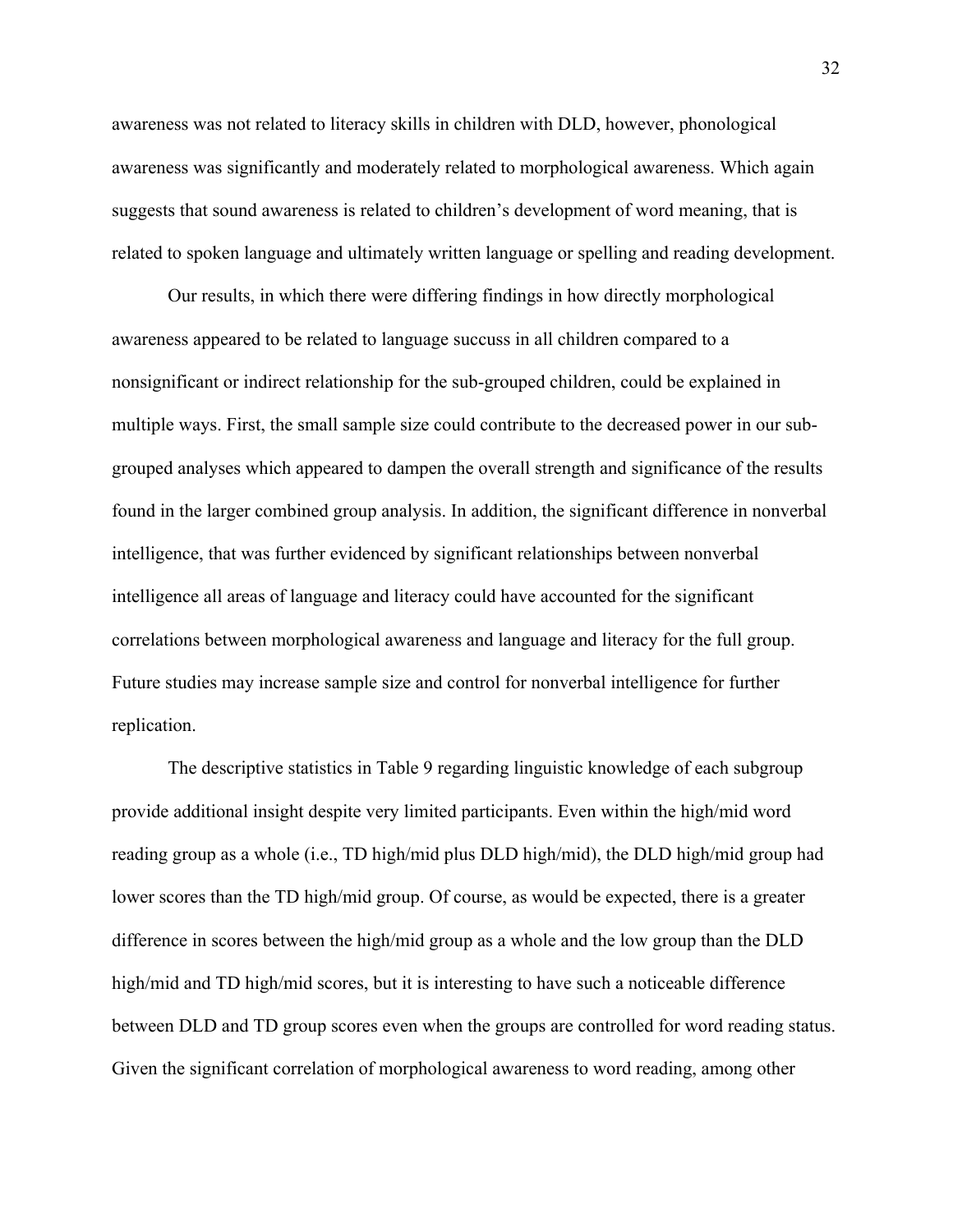language and literacy skills, it is possible that some children with DLD are using morphological awareness to bolster their word reading and thus achieve high/mid word reading despite their language difficulties. Orthographic awareness (measured by spelling in this study), which had an even stronger correlation to word reading than morphological awareness, could also be used by children with DLD to bolster their word reading skills. It is possible that, as seen by Baron et al. (2009), children with DLD are only able to rely on other systems (e.g., morphology, orthography) up to a certain point, after which their scores plateau, which would match the score trends in Table 9.

## **Limitations**

Some limitations of this study include the aforementioned relatively small sample size, which prevented us from conducting deep statistical analysis to further compare the DLD and TD groups. Since we had limited samples, we were unable to statistically compare differences between the groups nor conduct respective regression predictive analyses, and thus it remains unclear whether these significant correlations are present in both typically developing children and children with DLD or just one subgroup. Further analyses such as this could allow researchers to determine whether morphological awareness is a uniquely sensitive linguistic variable to be included in early literacy screening or interventions for children with DLD. Another previously mentioned limitation is when examining the nonverbal intelligence scores (via the PTONI), we found a significant difference between the typically developing and DLD subgroups. Although we know that language difficulties often result in depressed intelligence scores, possibly due to the language processing required to complete intelligence tests, intelligence differences could be a variable contributing to the uniquely significant relationships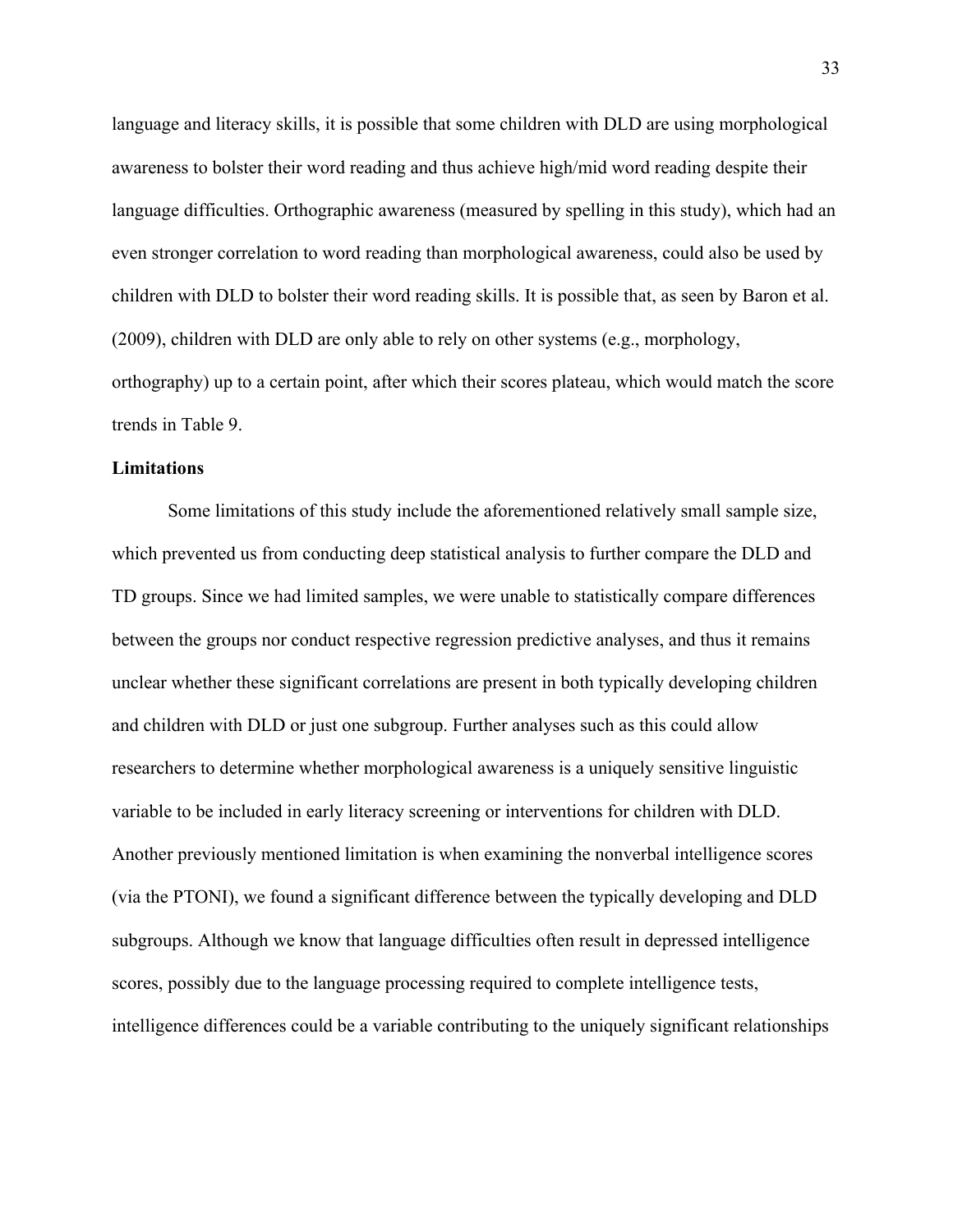between our variables in this study. Future research may more readily control for equal variance between DLD and TD groups.

#### **Clinical Implications & Future Research**

Despite this being a small study, we found a significant relationship between morphological awareness and language and literacy skills not just specific to spoken language, but to literacy (written language) as well. This significant relationship suggests impaired morphological awareness in written language may be another hallmark of DLD. If indeed subsequent replications find this to be the case, then morphological awareness may prove to be another area for screening, or minimally an area to pay close attention to as we work clinically with individuals with DLD. Since we found morphological awareness to be significantly correlated with a variety of language and literacy measures, it is possible screening for morphological awareness abilities could be added to early language-literacy screeners to potentially increase the sensitivity of those who may be at risk for language and literacy failure.

Regardless, this study suggests the trends we anticipated are indeed supported by the data—that is, delayed morphology in spoken language appears to be linked to delayed morphological awareness in written language. Despite spoken language morphology being seen as a key indicator of DLD, there is limited research in the area of written morphology in individuals with DLD. Given the limited existing research, the findings of this study contribute importantly to the existing body of research. The results of this study highlight the necessity of delving deeper into more metalinguistic and written challenges that individuals with DLD experience, with morphological awareness as one possible key to these challenges. To further examine these metalinguistic and written challenges, future research should explore additional methods of assessing morphological awareness (e.g., dynamic assessment) (Wolter & Pike,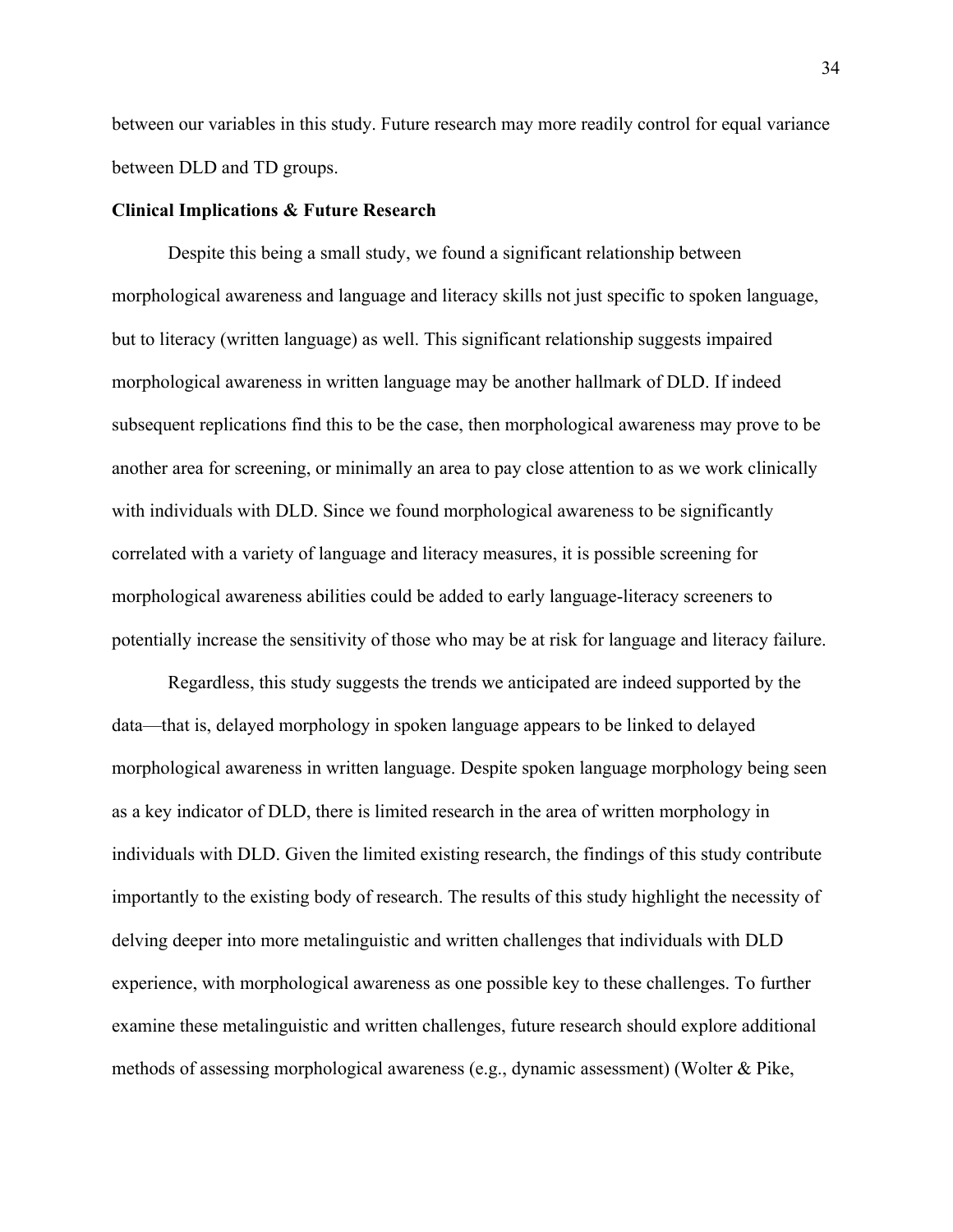2015; Wolter et al., 2020). Since morphological awareness is a difficult skill for children with DLD, it may be more useful to use dynamic assessments to measure the progression of this skill as opposed to a simple static assessment. New measures for dynamic assessment of morphological awareness have been developed recently. The inclusion of these new measures may increase sensitivity and provide additional insights into how typically developing children and those at risk for DLD use and learn morphological awareness skills.

Future research should also increase participant numbers so more specific analyses can be conducted on the DLD subgroup as compared with typically developing children. Increased participant numbers, as well as longitudinal data, would allow exploration of whether or not morphology has a predictive relationship with language and literacy success above and beyond a correlational relationship. Additionally, future research with increased participant numbers would allow analyses to be conducted across nonverbal intelligence groups, which could illuminate the role of nonverbal intelligence in these correlations.

#### **Conclusion**

This study extends previous research by showing that morphological awareness is significantly correlated with multiple measures of both spoken *and* written language in typically developing children and children at-risk for DLD. Although impaired morphology in spoken language is a known hallmark of SLI/DLD, little research has been conducted on morphological awareness and literacy outcomes in the DLD population. As expected, this study showed decreased morphological awareness in children with literacy deficits and/or DLD, with significant relationships between morphological awareness and all measures of language and literacy. Morphological awareness appeared to be more significantly related to language and literacy than both phonological and orthographic awareness for our participants. Clinically, this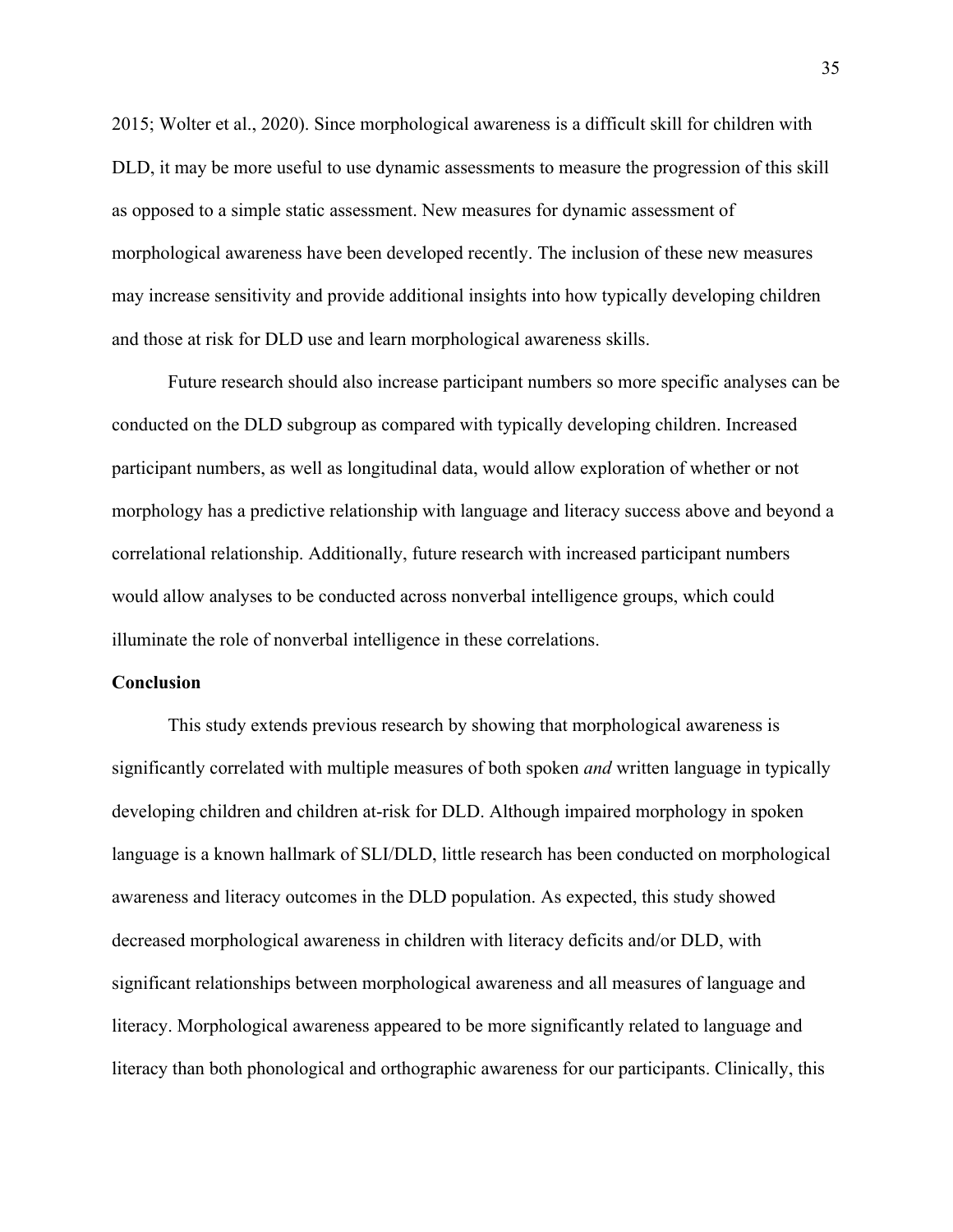significant relationship suggests impaired morphological awareness in written language may be another hallmark of DLD. If it is another hallmark, morphological awareness could be another area clinicians could screen for, potentially increasing the sensitivity of screening and ultimately preventing literacy failure. Thus, future work should further explore the metalinguistic and written language challenges individuals with DLD experience, as morphology may be the key to these challenges.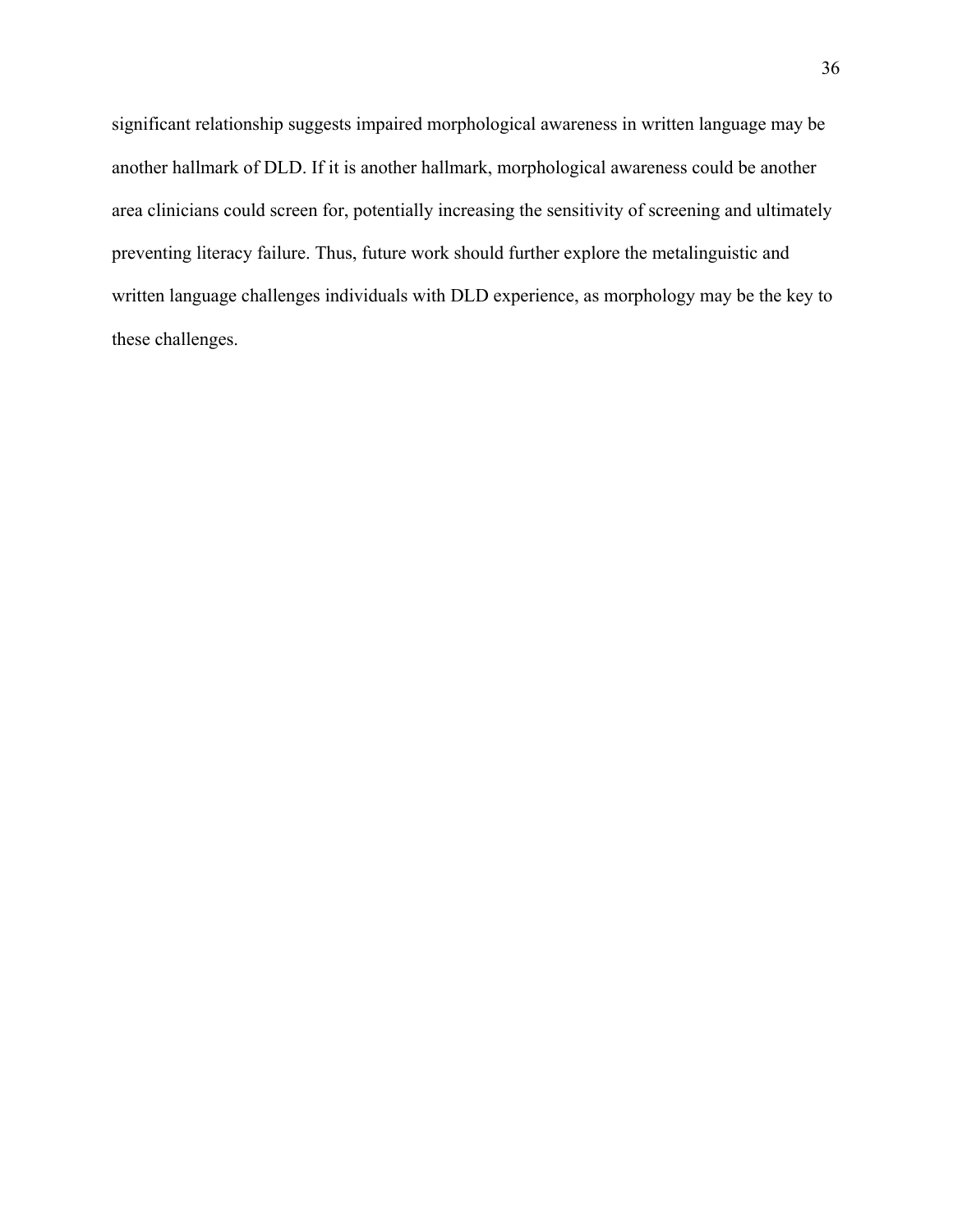## **Acknowledgements**

Research reported in this paper was supported by National Institutes of Deafness and Communication Disorders of the National Institutes of Health under award number R01DC010784-03. This research would also not have been possible without the support of Coille Putman, thesis committee member and manager of Dr. Julie Wolter's Language and Literacy Essentials for Academic Development (LLEAD) Lab at the University of Montana, and the research team at Dr. Tiffany Hogan's Speech and Language Literacy (SAiL) Lab at Massachusetts General Hospital Institute of Health.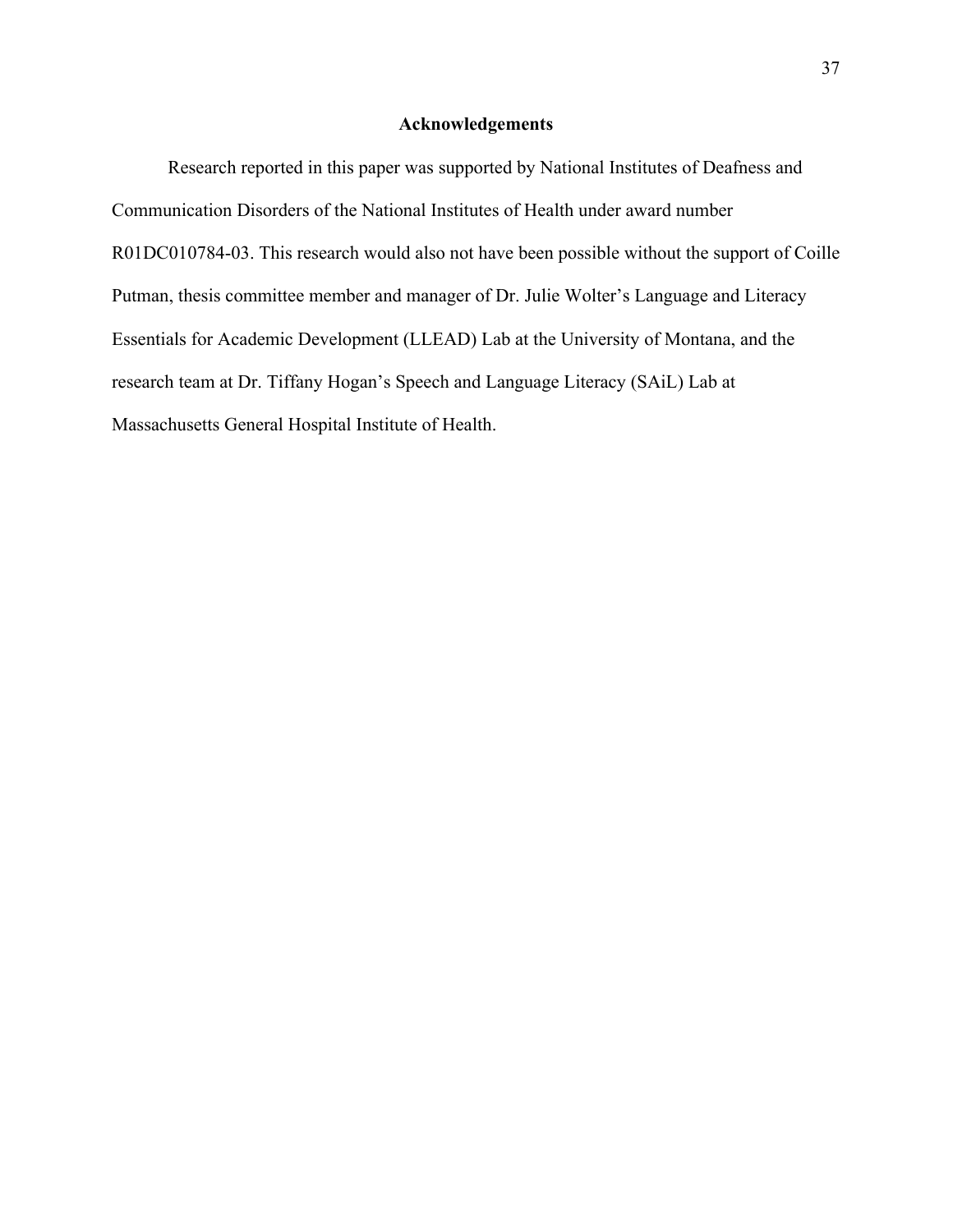#### **References**

- Adlof, S. M. (2020). Promoting Reading Achievement in Children with Developmental Language Disorders: What Can We Learn from Research on Specific Language Impairment and Dyslexia? *J SPEECH LANG HEAR R*, *63*(10), 3277-3292. https://doi.org/10.1044/2020\_JSLHR-20-00118
- Apel, K., Diehm, E., & Apel, L. (2013). Using Multiple Measures of Morphological Awareness to Assess its Relation to Reading. Topics in Language Disorders, 33(1), 42-56.
- Apel, K., & Lawrence, J. (2011). Contributions of Morphological Awareness Skills to Word-Level Reading and Spelling in First-Grade Children with and Without Speech Sound Disorder. *J SPEECH LANG HEAR R*, *54*(5), 1312-1327. https://doi.org/10.1044/1092-4388(2011/10-0115)
- Apel, K., Wilson-Fowler, E. B., Brimo, D., & Perrin, N. A. (2012). Metalinguistic contributions to reading and spelling in second and third grade students. *Read Writ*, *25*(6), 1283-1305. https://doi.org/10.1007/s11145-011-9317-8
- Baron, L. S., Hogan, T. P., Alt, M., Gray, S., Cabbage, K. L., Green, S., & Cowan, N. (2018). Children With Dyslexia Benefit from Orthographic Facilitation During Spoken Word Learning. *J Speech Lang Hear Res*, *61*(8), 2002-2014. https://doi.org/10.1044/2018\_JSLHR-L-17-0336
- Beal, A., Begger, M., Fahlman, M., Phelan, M., Hege, S., Tolbert, S., Alonzo, C., & Wolter, J.A. (April, 2020). Language Contributions to Early Word Reading Success. Poster Presentation at University of Montana Conference for Undergraduate Research, Missoula, MT.
- Berninger, V. W., Abbott, R. D., Jones, J., Wolf, B. J., Gould, L., Anderson-Youngstrom, M., Shimada, S., & Apel, K. (2006). Early Development of Language by Hand: Composing, Reading, Listening, and Speaking Connections Three Letter-Writing Modes and Fast Mapping in Spelling. *DEV NEUROPSYCHOL*, *29*(1), 61-92. https://doi.org/10.1207/s15326942dn2901\_5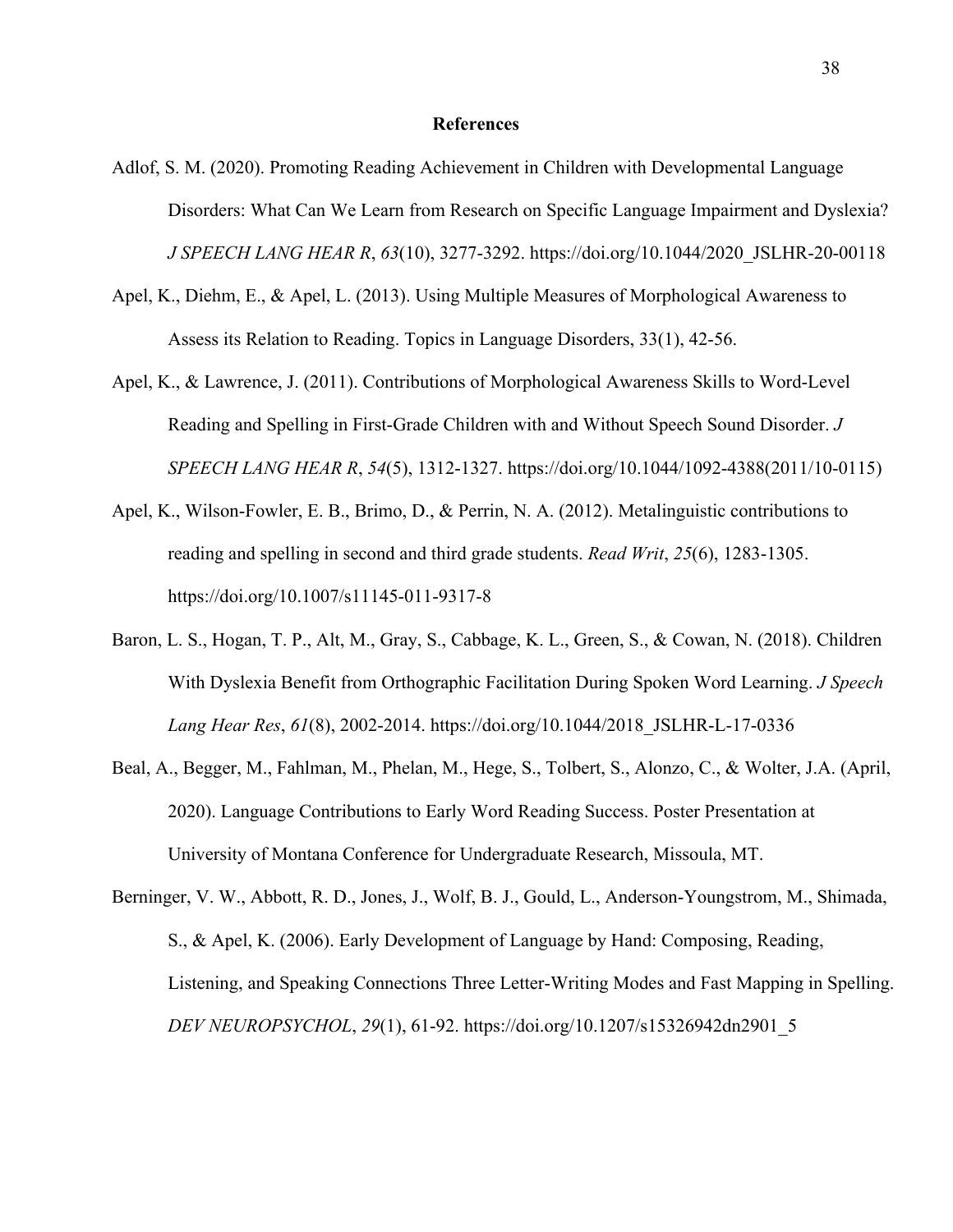- Bird, J., Bishop, D., & Freeman, N. (1995). Phonological Awareness and Literacy Development in Children with Expressive Phonological Impairments. *Journal of Speech and Hearing Research, 38*(2), 446-462.
- Bishop, D. V., Snowling, M. J., Thompson, P. A., Greenhalgh, T., & CATALISE. (2016). CATALISE: a multinational and multidisciplinary Delphi consensus study. Identifying language impairments in children. *PeerJ preprints*. https://doi.org/10.7287/peerj.preprints.1986v1
- Bishop, D. V. M., Snowling, M. J., Thompson, P. A., Greenhalgh, T., & CATALISE-2. (2017). Phase 2 of CATALISE: a multinational and multidisciplinary Delphi consensus study of problems with language development: Terminology. https://doi.org/10.1111/jcpp.12721
- Botting, N. (2020). Language, Literacy and Cognitive Skills of Young Adults with Developmental Language Disorder (DLD). International Journal of Language & Communication Disorders, 55(2), 255–265.
- Bowers, P. N., Kirby, J. R., & Deacon, S. H. (2010). The Effects of Morphological Instruction on Literacy Skills: A Systematic Review of the Literature. *Review of educational research*, *80*(2), 144-179. https://doi.org/10.3102/0034654309359353
- Byrne, B., & Fielding-Barnsley, R. (1993). Evaluation of a program to teach phonemic awareness to young children: A 1-year follow-up. Journal of Educational Psychology, 85, 104–111. doi:10.1037/0022-0663.85.1.104

Carlisle, J. F. (2000). Awareness of the structure and meaning of morphologically complex words: Impact on reading. *Reading and Writing*, *12*(3), 169-190. https://doi.org/10.1023/A:1008131926604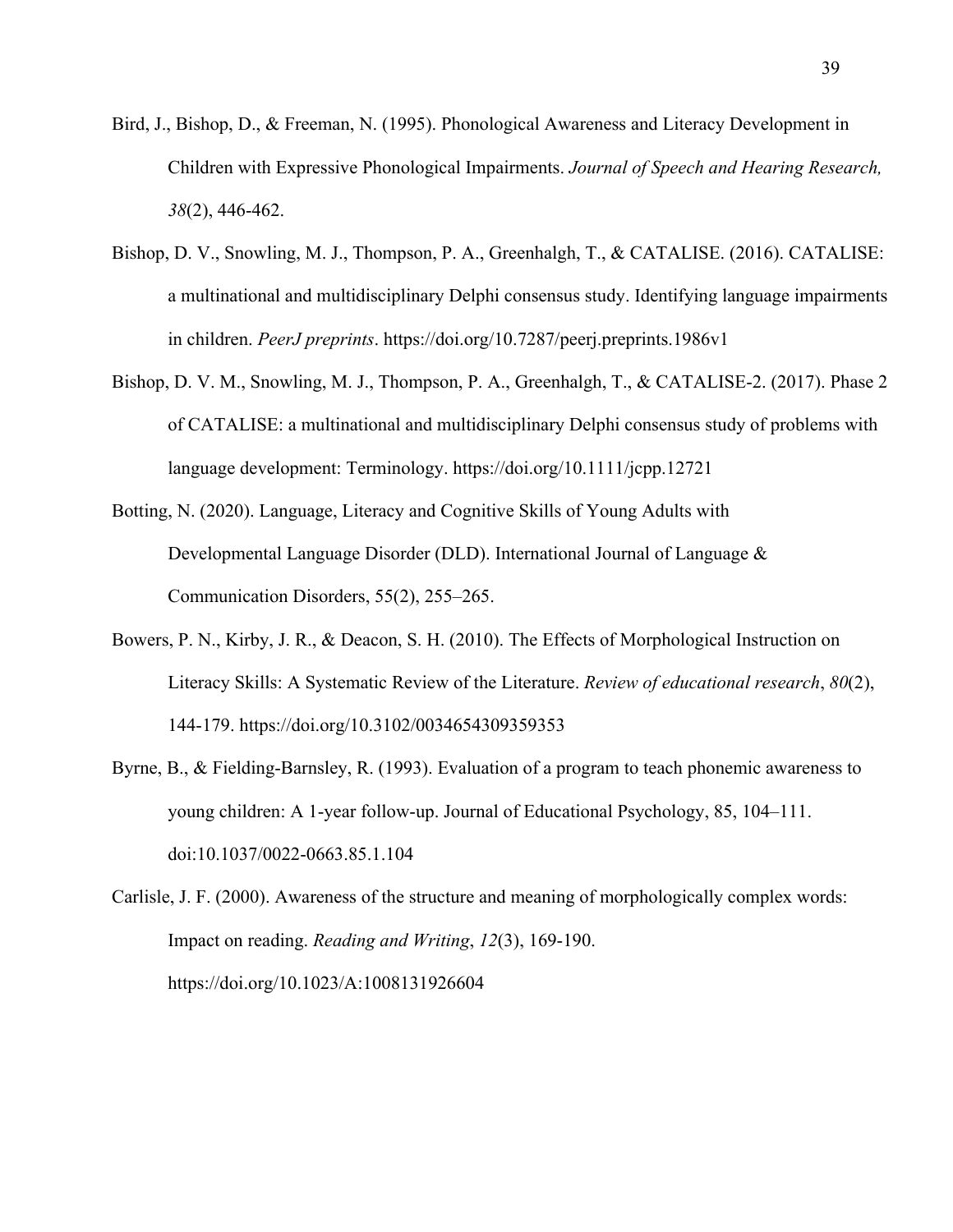Carlisle, J. F. (2010). Effects of Instruction in Morphological Awareness on Literacy Achievement: An Integrative Review. *Reading research quarterly*, *45*(4), 464-487. https://doi.org/10.1598/RRQ.45.4.5

- Carlisle, J. F., & Nomanbhoy, D. M. (1993). Phonological and morphological awareness in first graders. *Applied Psycholinguistics*, *14*(2), 177-195. https://doi.org/10.1017/S0142716400009541
- Casalis, S., Cole, P., & Sopo, D. (2004). Morphological Awareness in Developmental Dyslexia. *Ann. of Dyslexia*, *54*(1), 114-138. https://doi.org/10.1007/s11881-004-0006-z
- Catts, H. W., Adlof, S. M., Hogan, T. P., & Weismer, S. E. (2005). Are Specific Language Impairment and Dyslexia Distinct Disorders? *J SPEECH LANG HEAR R*, *48*(6), 1378-1396. https://doi.org/10.1044/1092-4388(2005/096)
- Catts, H. W., Fey, M. E., Tomblin, J. B., & Zhang, X. (2002). A Longitudinal Investigation of Reading Outcomes in Children with Language Impairments. *J SPEECH LANG HEAR R*, *45*(6), 1142- 1157. https://doi.org/10.1044/1092-4388(2002/093)
- Conti-Ramsden, G. (2003). Processing and linguistic markers in young children with specific language impairment (SLI). *Journal of Speech, Language, and Hearing Research, 46*, 1029–1037.
- Conti-Ramsden, G., Botting, N., & Faragher, B. (2001). Psycholinguistic markers for specific language impairment (SLI). *Journal of Child Psychology and Psychiatry and Allied Disciplines, 42*(6), 741–748.
- Cunningham, A. E., Perry, K. E., & Stanovich, K. E. (2001). Converging evidence for the concept of orthographic processing. *Reading and Writing*, *14*(5), 549-568. https://doi.org/10.1023/A:1011100226798
- De Groot, B. J. A., Van den Bos, K. P., Van der Meulen, B. F., & Minnaert, A. E. M. G. (2015). Rapid Naming and Phonemic Awareness in Children with Reading Disabilities and/or Specific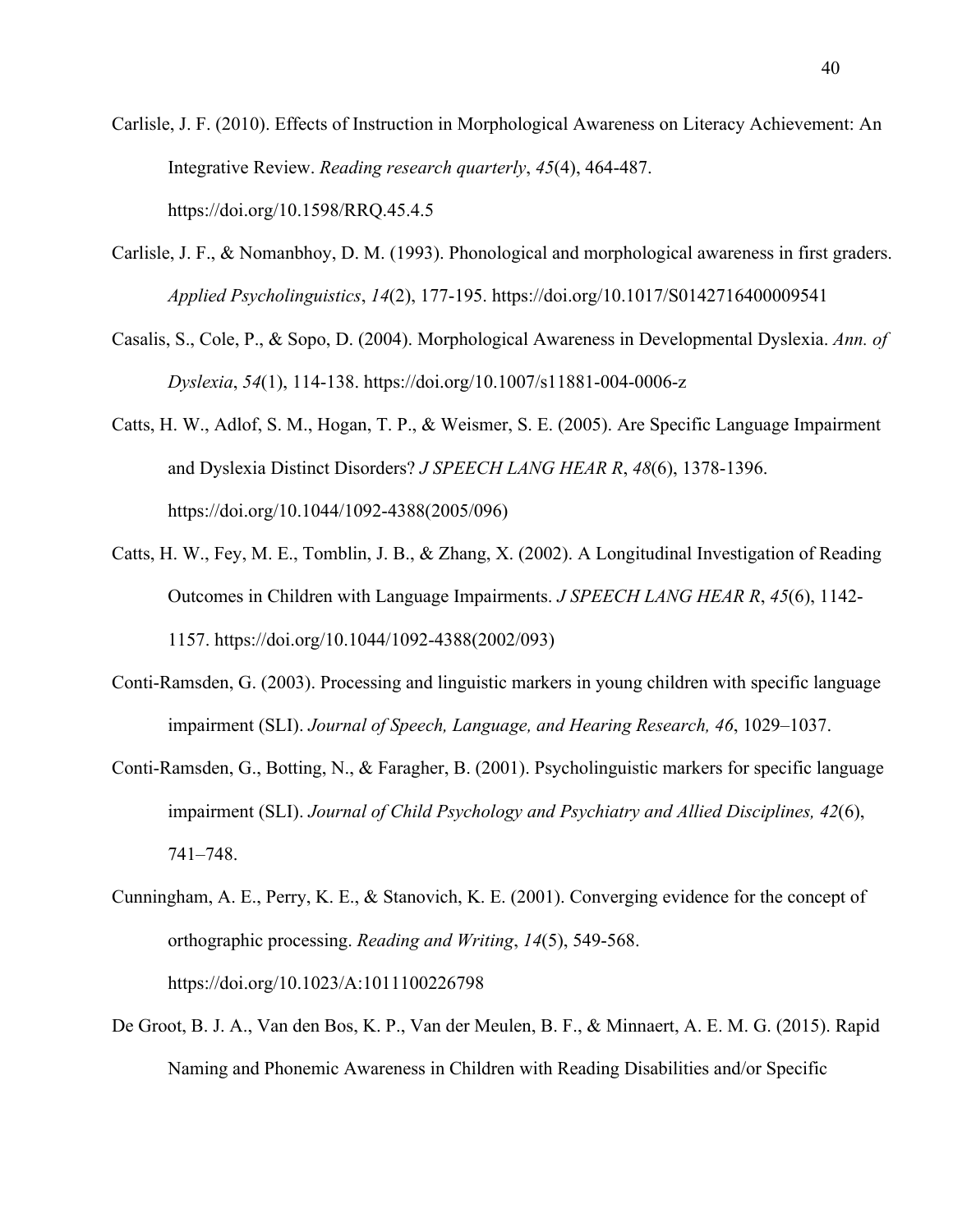Language Impairment: Differentiating Processes? *J Speech Lang Hear Res*, *58*(5), 1538-1548. https://doi.org/10.1044/2015\_JSLHR-L-14-0019

- Deacon, S. H. (2012). Sounds, letters, and meanings: the independent influences of phonological, morphological, and orthographic skills on early word reading accuracy. *J RES READ*, *35*(4), 456-475. https://doi.org/10.1111/j.1467-9817.2010.01496.x
- Deacon, S. H., Cleave, P. L., Baylis, J., Fraser, J., Ingram, E., & Perlmutter, S. (2014). The Representation of Roots in the Spelling of Children with Specific Language Impairment. *J LEARN DISABIL-US*, *47*(1), 13-21. https://doi.org/10.1177/0022219413509965
- Deacon, S. H., & Kirby, J. R. (2004). Morphological awareness: Just "more phonological"? The roles of morphological and phonological awareness in reading development. *APPL PSYCHOLINGUIST*, *25*(2), 223-238. https://doi.org/10.1017/S0142716404001110
- Dollaghan, C., & Campbell, T. F. (1998). Nonword repetition and child language impairment. *Journal of Speech, Language, and Hearing Research, 41*(5), 1136-1146.
- Ehri, L. C., Nunes, S. R., Willows, D. M., Schuster, B. V., Yaghoub-Zadeh, Z., & Shanahan, T. (2001). Phonemic Awareness Instruction Helps Children Learn to Read: Evidence from the National Reading Panel's Meta-Analysis. *Reading research quarterly*, *36*(3), 250-287. https://doi.org/10.1598/RRQ.36.3.2
- Ehri, L., & Robbins, C. (1992). Beginners Need Some Decoding Skill to Read Words by Analogy. Reading Research Quarterly, 27(1), 12-26.
- Ehrler, D.J., & McGhee, R. L. (2007). Primary Test of Nonverbal Intelligence: Examiner's Manual. Riverside Publishing.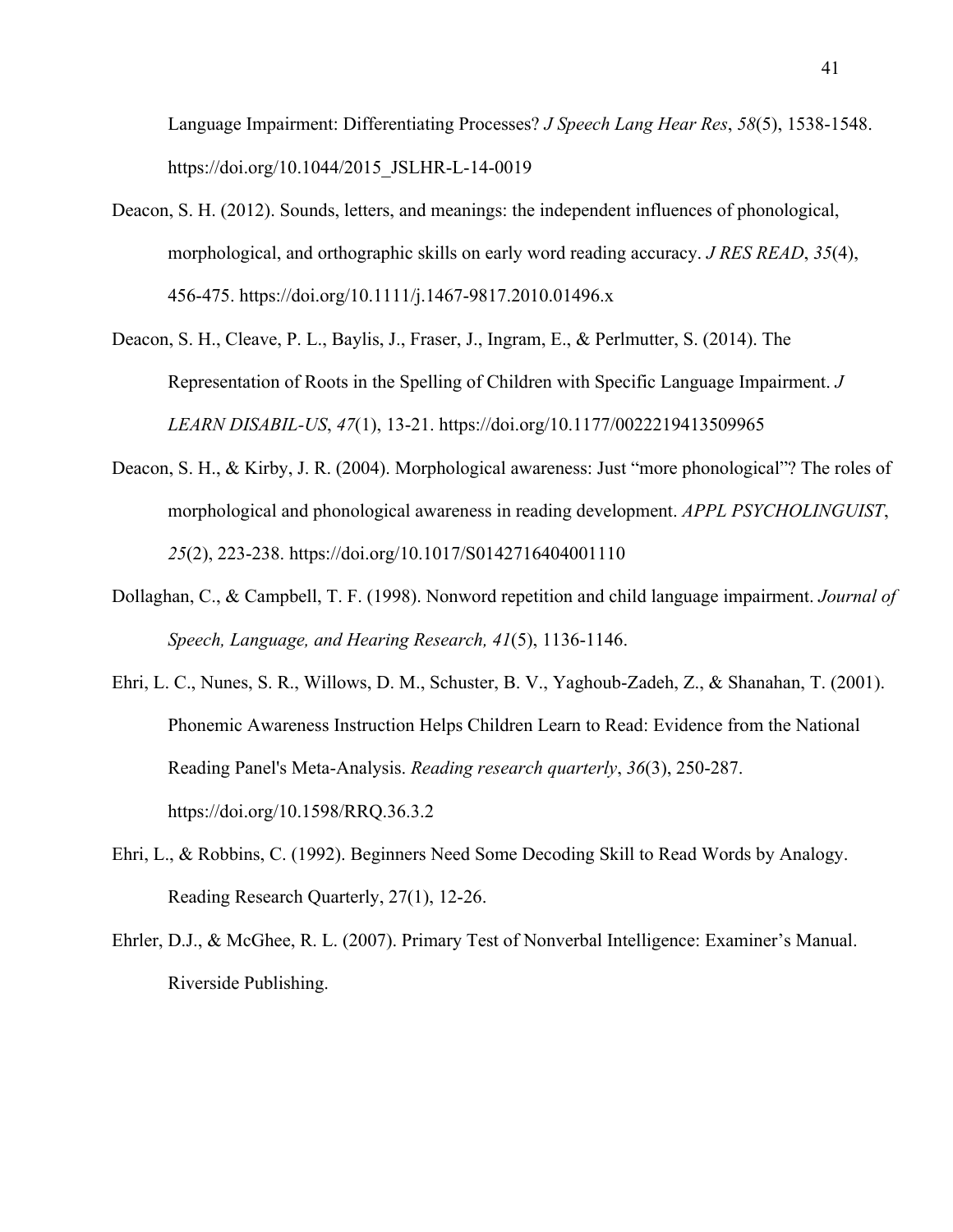- Good, J. E., Lance, D. M., & Rainey, J. (2015). The Effects of Morphological Awareness Training on Reading, Spelling, and Vocabulary Skills. *Communication disorders quarterly*, *36*(3), 142-151. https://doi.org/10.1177/1525740114548917
- Goodwin, A. P., & Ahn, S. (2013). A Meta-Analysis of Morphological Interventions in English: Effects on Literacy Outcomes for School-Age Children. *SCI STUD READ*, *17*(4), 257-285. https://doi.org/10.1080/10888438.2012.689791
- Goodwin, A., Lipsky, M., & Ahn, S. (2012). Word Detectives: Using Units of Meaning to Support Literacy. *READ TEACH*, *65*(7), 461-470. https://doi.org/10.1002/TRTR.01069
- Goodwin, A. P., & Ahn, S. (2010). A meta-analysis of morphological interventions: effects on literacy achievement of children with literacy difficulties. *Ann. of Dyslexia*, *60*(2), 183-208. https://doi.org/10.1007/s11881-010-0041-x
- Goswami, U., & Bryant, P. (1990). *Phonological skills and learning to read*. Psychology Press Ltd.
- Gough, P. B., & Tunmer, W. E. (1986). Decoding, Reading, and Reading Disability. *Remedial and Special Education*, *7*(1), 6-10. https://doi.org/10.1177/074193258600700104
- Hoover, W. A., & Gough, P. B. (1990). The simple view of reading. *Reading and Writing*, *2*(2), 127- 160. https://doi.org/10.1007/BF00401799
- Kirby, J. R., Deacon, S. H., Bowers, P. N., Izenberg, L., Wade-Woolley, L., & Parrila, R. (2012). Children's morphological awareness and reading ability. *Read Writ*, *25*(2), 389-410. https://doi.org/10.1007/s11145-010-9276-5
- Levenshtein, V. I. (1966, February). Binary codes capable of correcting deletions, insertions, and reversals. In Soviet physics doklady (Vol. 10, p. 707).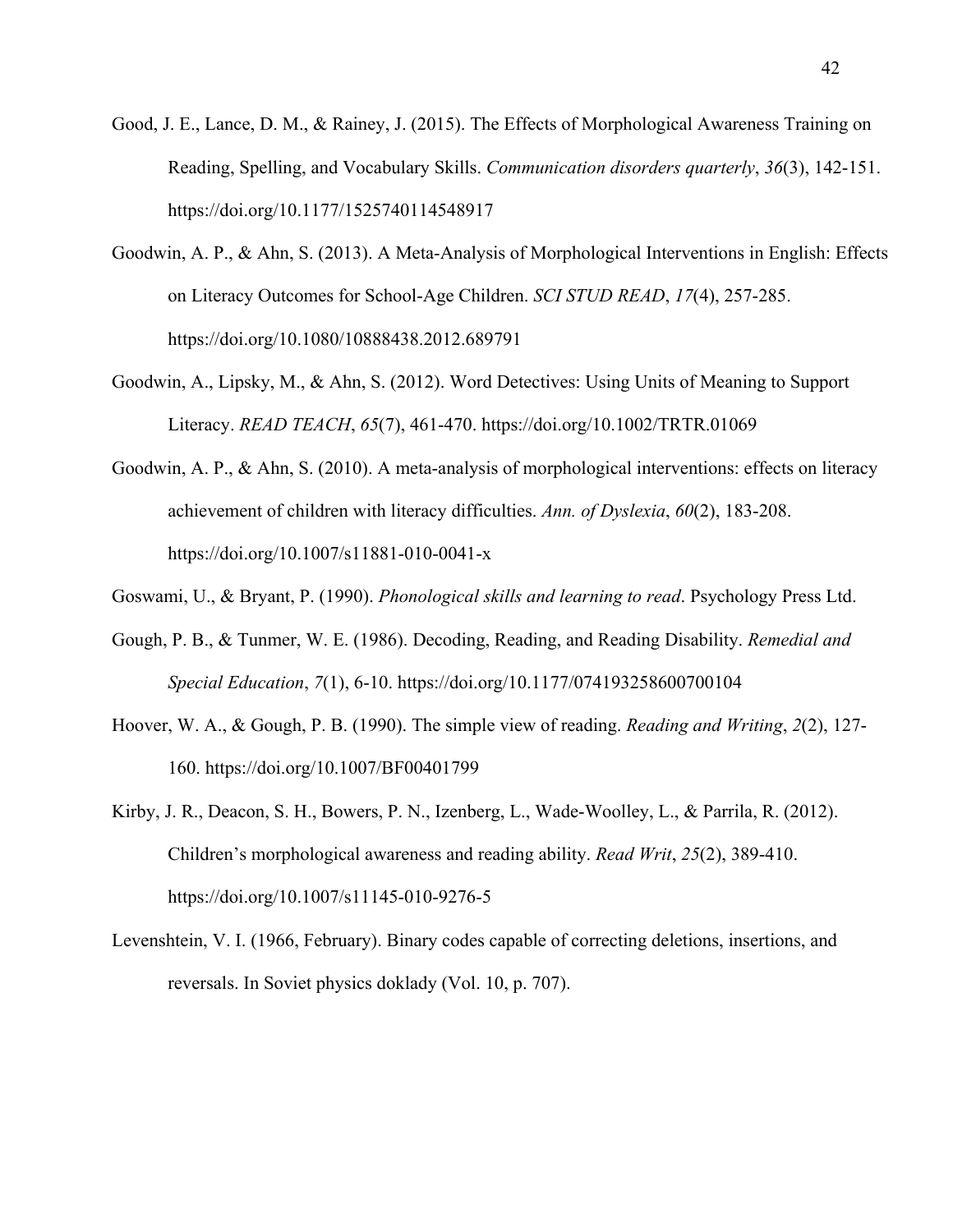- Lyster, S.-A. H., Lervåg, A. O., & Hulme, C. (2016). Preschool morphological training produces longterm improvements in reading comprehension. *Read Writ*, *29*(6), 1269-1288. https://doi.org/10.1007/s11145-016-9636-x
- Manis, F. R., Doi, L. M., & Bhadha, B. (2000). Naming Speed, Phonological Awareness, and Orthographic Knowledge in Second Graders. *J Learn Disabil*, *33*(4), 325-333. https://doi.org/10.1177/002221940003300405
- Mather, N., & Wendling, B. J. (2014). Woodcock-Johnson IV Tests of Achievement: Examiner's Manual. Riverside Publishing.
- McArthur, G.M., Hogben, J.H., Edwards, V.T., Heath, S.M. & Mengler, E.D. (2000). On the "specifics" of specific reading disability and specific language impairment. Journal of Child Psychology and Psychiatry, 41(7), 869–874. https://doi.org/10.1111/1469-7610.00674
- McCutchen, D., Green, L., & Abbott, R. D. (2008). Children's Morphological Knowledge: Links to Literacy. *Reading psychology*, *29*(4), 289-314. https://doi.org/10.1080/02702710801982050
- McNeill, B. C., Wolter, J., & Gillon, G. T. (2017). A Comparison of the Metalinguistic Performance and Spelling Development of Children with Inconsistent Speech Sound Disorder and Their Age-Matched and Reading-Matched Peers. *AM J SPEECH-LANG PAT*, *26*(2), 456-468. https://doi.org/10.1044/2016\_AJSLP-16-0085
- Muse, A. E., Tannenbaum, K. R., & Wagner, R. K. (2007). *Vocabulary acquisition: implications for reading comprehension*. New York: Guilford Press.
- Nagy, W., Berninger, V., Abbott, R., Vaughan, K., & Vermeulen, K. (2003). Relationship of Morphology and Other Language Skills to Literacy Skills in At-Risk Second-Grade Readers and At-Risk Fourth-Grade Writers. *J EDUC PSYCHOL*, *95*(4), 730-742. https://doi.org/10.1037/0022-0663.95.4.730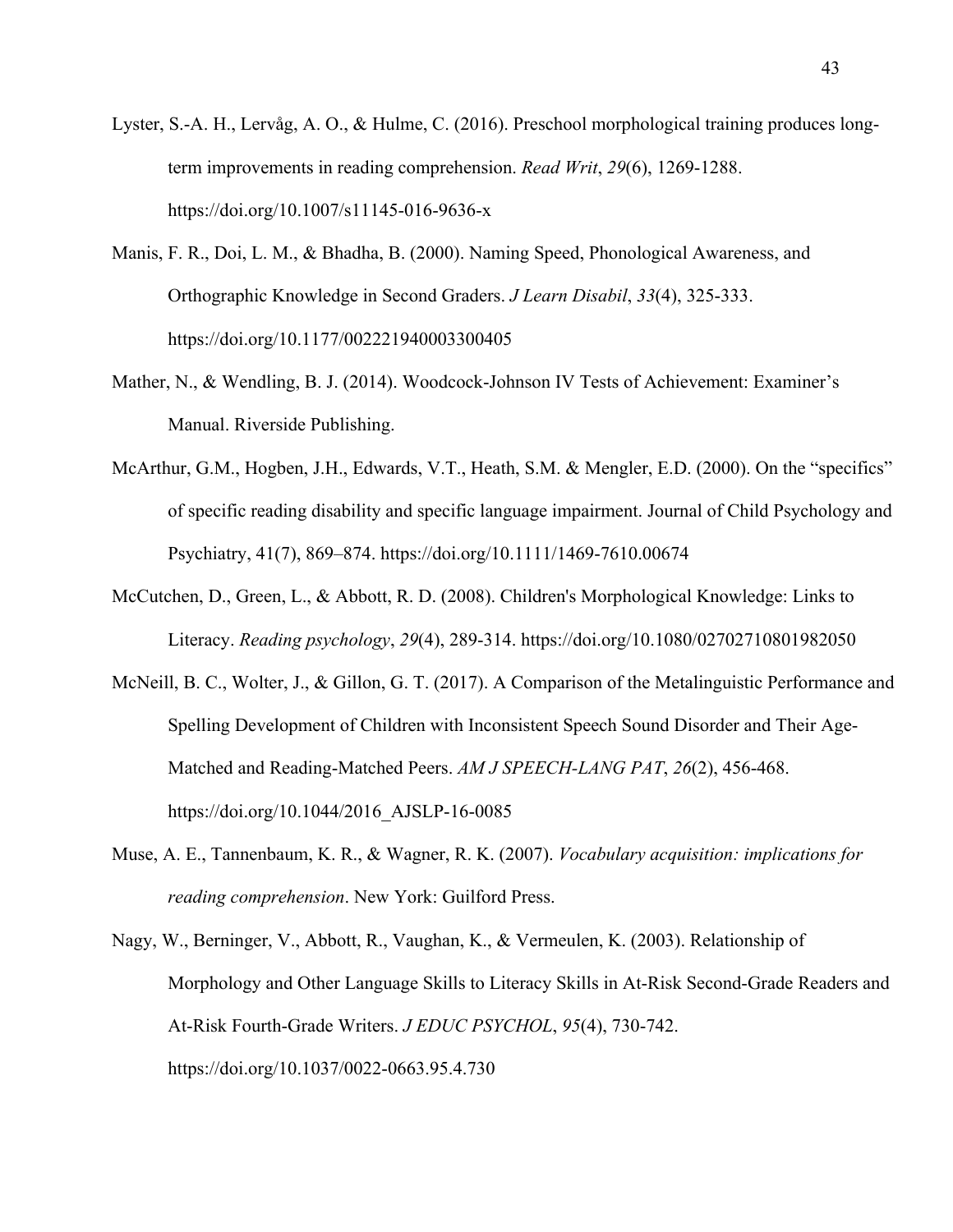- Nagy, W., Berninger, V. W., & Abbott, R. D. (2006). Contributions of Morphology Beyond Phonology to Literacy Outcomes of Upper Elementary and Middle-School Students. *J EDUC PSYCHOL*, *98*(1), 134-147. https://doi.org/10.1037/0022-0663.98.1.134
- Nation, K., Clarke, P., Marshall, C. M., & Durand, M. (2004). Hidden Language Impairments in Children: Parallels Between Poor Reading Comprehension and Specific Language Impairment? *J SPEECH LANG HEAR R*, *47*(1), 199-211. https://doi.org/10.1044/1092-4388(2004/017)
- National Institutes of Health R01 (R01 DC010784): Profiles of Working Memory for Education Research, 2018-2023, PI: Shelley Gray, Co-PIs: Mary Alt and Nelson Cowan, Consultant: Tiffany Hogan. [Grant].
- National Reading Panel. (2000). Report of the National Reading Panel: teaching children to read: an evidence-based assessment of the scientific research literature on reading and its implications for reading instruction. In. District of Columbia: District of Columbia: National Institute of Child Health and Human Development, National Institutes of Health.
- Norbury, C. F., Gooch, D., Wray, C., Baird, G., Charman, T., Simonoff, E., . . . Pickles, A. (2016). The impact of nonverbal ability on prevalence and clinical presentation of language disorder: Evidence from a population study. *Journal of Child Psychology and Psychiatry and Allied Disciplines, 57*, 1247–1257.
- Poll, G. H., Betz, S. K., & Miller, C. A. (2010). Identification of clinical markers of specific language impairment in adults. *Journal of Speech, Language, and Hearing Research, 53*, 414–429.
- Prelock, P., Hutchins, T., & Glascoe, F. (2008). Speech-Language Impairment: How to Identify the Most Common and Least Diagnosed Disability of Childhood. *Medscape Journal of Medicine, 10*(6), 136.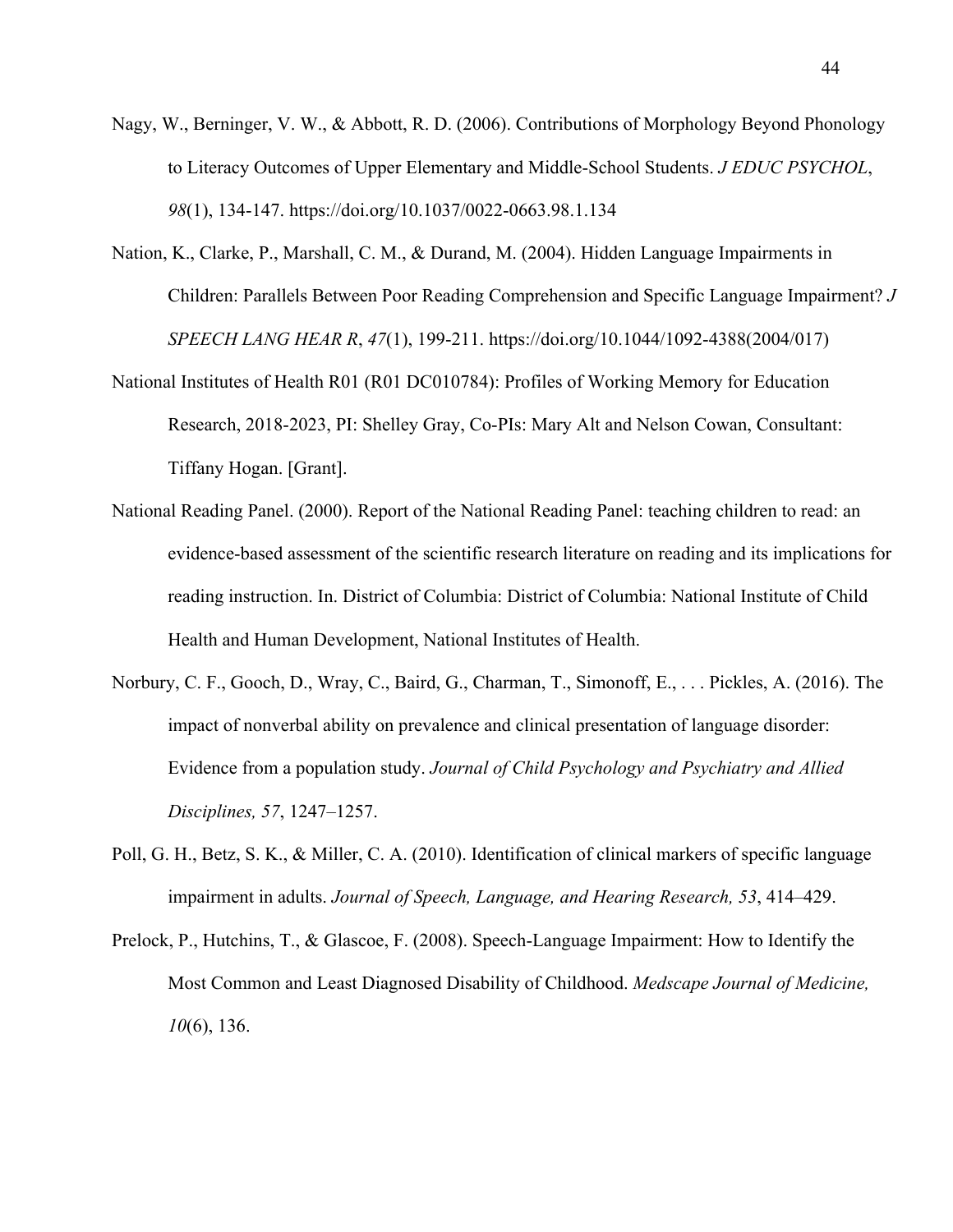- Ricketts, J., Bishop, D. V. M., & Nation, K. (2009). Orthographic facilitation in oral vocabulary acquisition. *Q J Exp Psychol (Hove)*, *62*(10), 1948-1966. https://doi.org/10.1080/17470210802696104
- Schwiebert, C., Green, L., & McCutchen, D. (2002). The Contribution of Morphology to Reading and Spelling Achievement. In.
- Seidenberg, M. (2005). Connectionist Models of Word Reading. Current Directions in Psychological Science : A Journal of the American Psychological Society, 14(5), 238-242.
- Semel, E., Wiig, E. H., & Secord, W.A. (2013). Clinical Evaluation of Language Fundamentals Fifth Edition (CELF-5). Pearson.
- Share, D. (1995). Phonological recoding and self-teaching: Sine qua non of reading acquisition. *Cognition, 55*(2), 151-218.
- Siegel, M., Kontovourki, S., Schmier, S., & Enriquez, G. (2008). Literacy in Motion: A Case Study of a Shape-shifting Kindergartener. *Language arts*, *86*(2), 89-98.
- Singson, M., Mahony, D., & Mann, V. (2000). The relation between reading ability and morphological skills: Evidence from derivational suffixes. *Reading and Writing*, *12*(3), 219-252. https://doi.org/10.1023/A:1008196330239
- Snowling, M., Bishop, D. V. M., & Stothard, S. E. (2000). Is preschool language impairment a risk factor for dyslexia in adolescence? *J CHILD PSYCHOL PSYC*, *41*(5), 587-600. https://doi.org/10.1017/S0021963099005752
- Snowling, M. J., Duff, F. J., Nash, H. M., & Hulme, C. (2016). Language profiles and literacy outcomes of children with re- solving, emerging, or persisting language impairments. *Journal of Child Psychology and Psychiatry and Allied Disciplines, 57*(12), 1360–1369.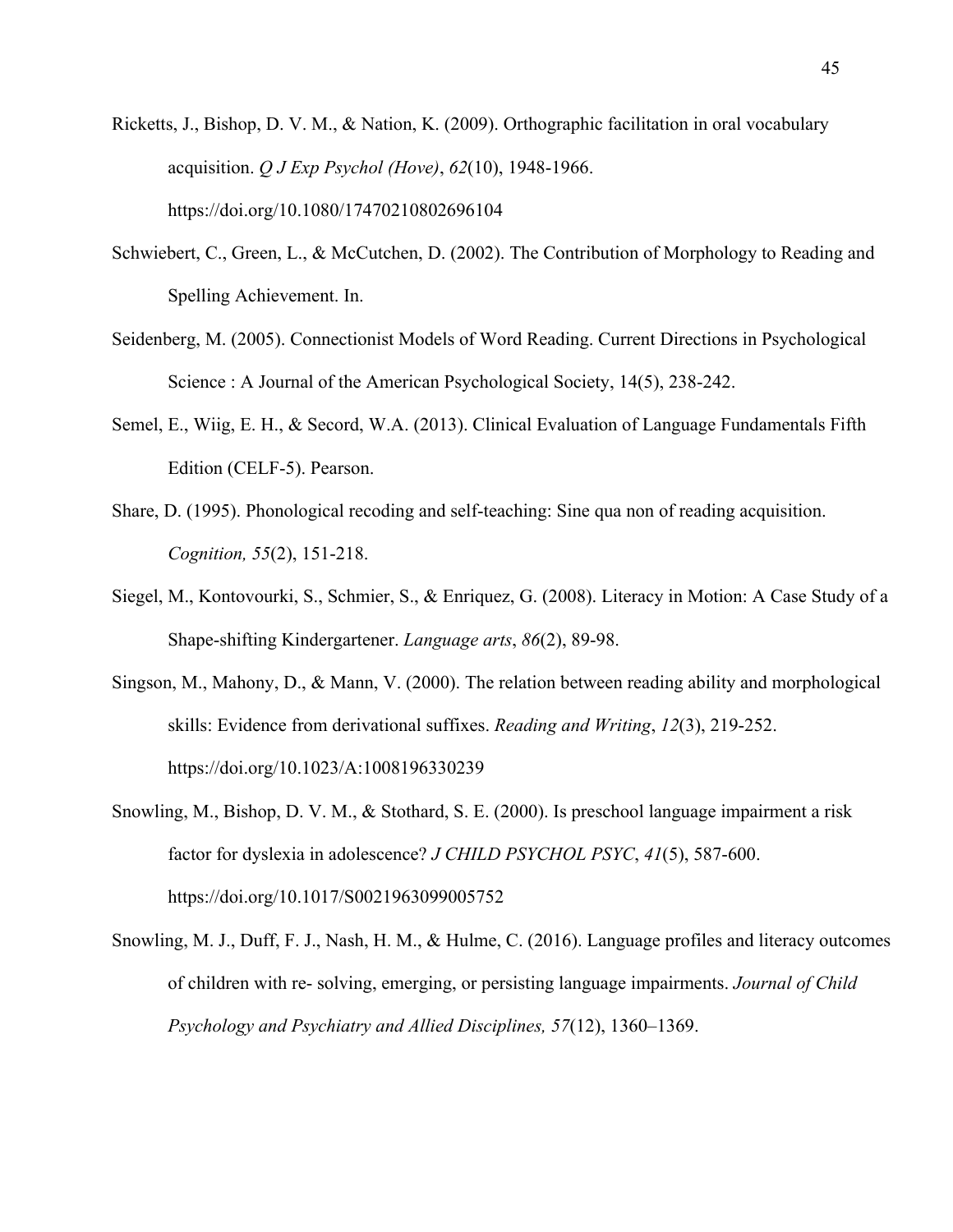- Stanovich, K. E., Cunningham, A. E., & Cramer, B. B. (1984). Assessing phonological awareness in kindergarten children: Issues of task comparability. *Journal of experimental child psychology*, *38*(2), 175-190. https://doi.org/10.1016/0022-0965(84)90120-6
- Swanson, H. L., Trainin, G., & Necoechea, D. M. (2003). Rapid naming, phonological awareness, and reading: A meta-analysis of the correlation evidence. *REV EDUC RES*, *73*(4), 407-440. https://doi.org/10.3102/00346543073004407
- Tomblin, J. B., & Nippold, M. A. (Eds.) (2014). *Understanding in- dividual differences in language development across the school years.* New York, NY: Psychology Press.
- Tomblin, J. B., Records, N. L., Buckwalter, P., Zhang, X., Smith, E., & O'Brien, M. (1997). Prevalence of specific language impairment in kindergarten children. *Journal of Speech, Language, and Hearing Research, 40,* 1245–1260.
- Torgesen, J. K., Wagner, R. K., & Rashotte, C. A. (1994). Longitudinal Studies of Phonological Processing and Reading. *J Learn Disabil*, *27*(5), 276-286. https://doi.org/10.1177/002221949402700503
- Treiman, R., Hulslander, J., Olson, R. K., Willcutt, E. G., Byrne, B., & Kessler, B. (2019). The unique role of early spelling in the prediction of later literacy performance. Scientific Studies of Reading, 23(5), 437-444.
- Treiman, R., Kessler, B., & Caravolas, M. (2019). What methods of scoring young children's spelling best predict later spelling performance?. Journal of research in reading, 42(1), 80-96.
- Volkers, N. (2018). DIVERGING VIEWS ON LANGUAGE DISORDERS: PART ONE OF TWO: SLI VERSUS DLD. *ASHA leader*, *23*(12), 44.
- Williams, K. T. (2019). *Expressive Vocabulary Test* (3rd ed.) [Measurement instrument]. Bloomington, MN: NCS Pearson.